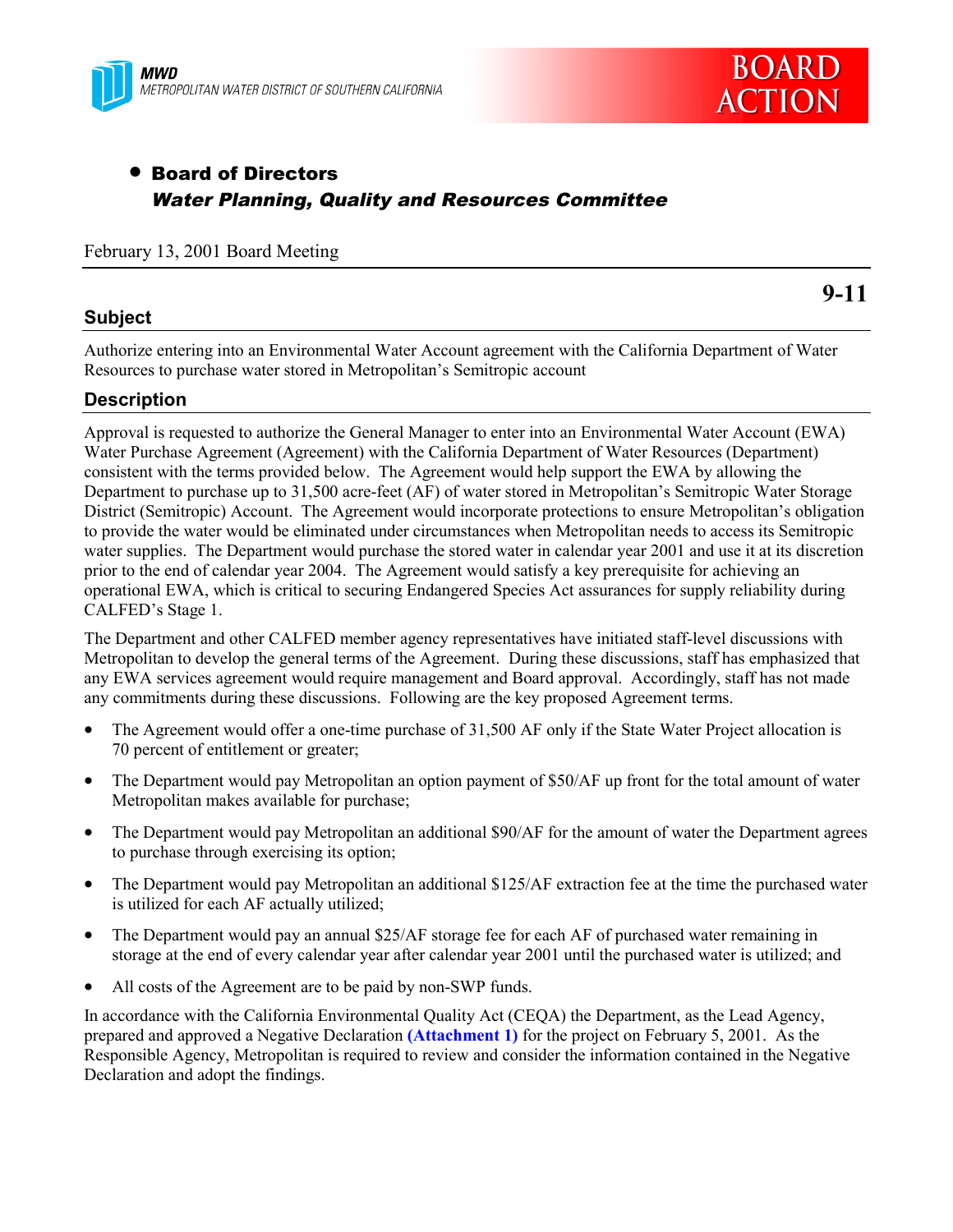### **Policy**

The Board's Policy Direction regarding the CALFED Bay/Delta Program, adopted on July 13, 1999, instructs staff to "Develop a range of options to meet future water quality and reliability needs for the service area." This Agreement would help to ensure that CALFED's member agencies with fishery regulatory responsibilities will be able to provide a water supply reliability assurances package for Bay/Delta exporters, including Metropolitan. Further, the "Statement of Needs for the CALFED Bay-Delta Program," adopted by the Board on July 23, 1999, specifically endorses an Environmental Water Account.

### **Board Options/Fiscal Impacts**

#### **Option #1**

Certify that the Board has reviewed and considered the information contained in the Negative Declaration for the project, and adopt the Lead Agency's findings relating to the Negative Declaration. Authorize the General Manager to enter into an EWA Agreement with the Department to Purchase Water Stored in Metropolitan's Semitropic Account consistent with the above terms, and in form approved by the General Counsel. **Fiscal Impact:** As currently proposed, the Agreement could result in the Department paying Metropolitan \$265/AF for Metropolitan's Semitropic Water Storage District Account supplies purchased to help support the EWA. Assuming that the Department purchases the entire 31,500 AF provided in the Agreement, the Department would pay Metropolitan \$8,347,500. As discussed above, the Department would be obligated to provide an additional \$25/AF annual storage fee until the purchased water is utilized.

#### **Option #2**

Do not authorize the General Manager to enter into an EWA Agreement with the Department to Purchase Water Stored in Metropolitan's Semitropic. **Fiscal Impact:** None.

مى

#### **Staff Recommendation**

Option #1

ttenher M. Cha 1/26/2001 *Date*

*General Manager Date*

*Stephen N. Arakawa Manager, Water Resource Management*

1/29/2001

**Attachment 1 – Negative Declaration**

BLA #680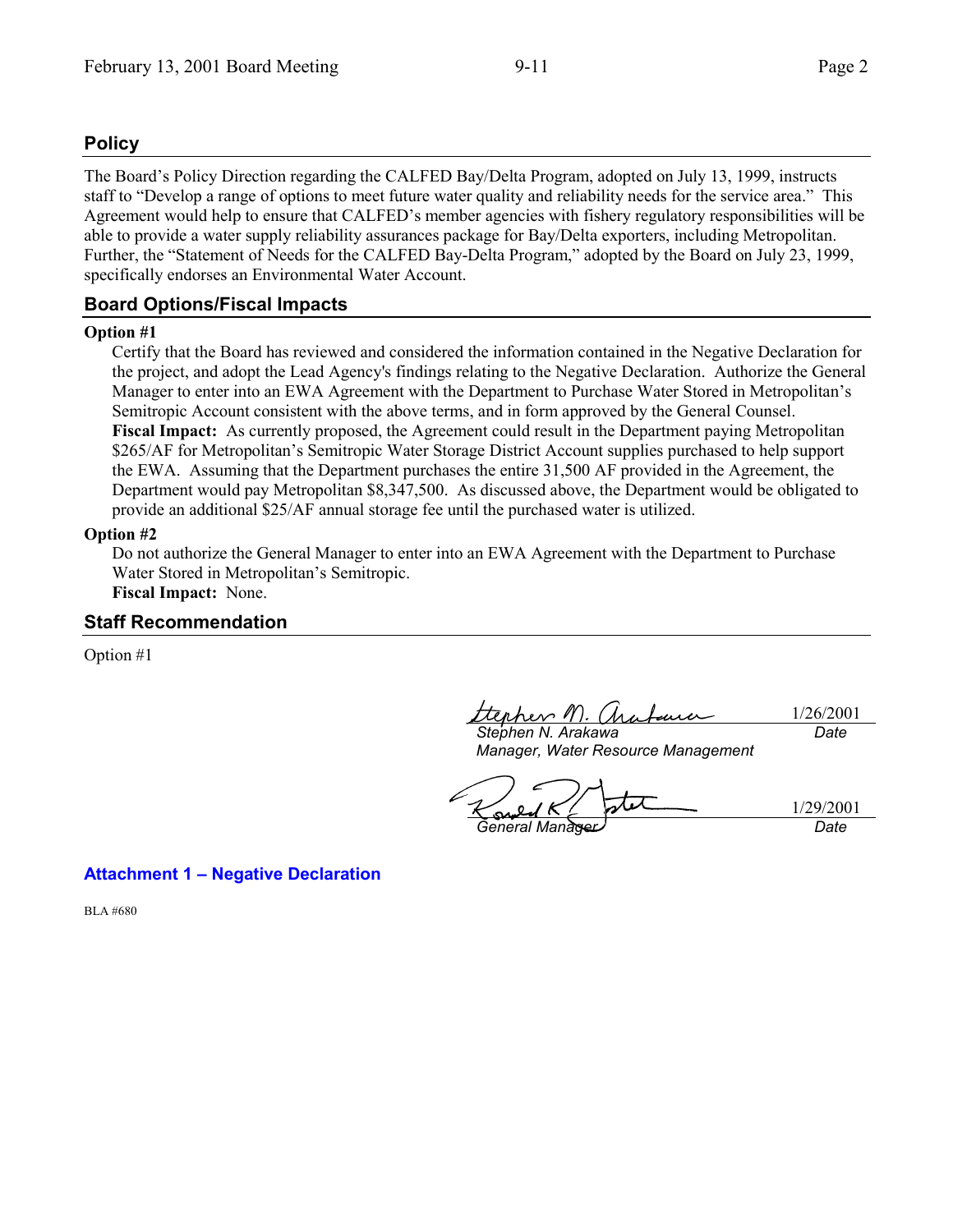# **Initial Study and Negative Declaration**

# **Acquisition of Water from Metropolitan Water District of Southern California (Stored in the Semitropic Groundwater Banking Program) for the Environmental Water Account**

(This document is tiered from the CALFED Programmatic EIS/EIR, certified/Record of Decision issued August 2000, pursuant to CEQA Guidelines Section 15152.)

> **State of California The Resources Agency DEPARTMENT OF WATER RESOURCES**

> > **December 22, 2000**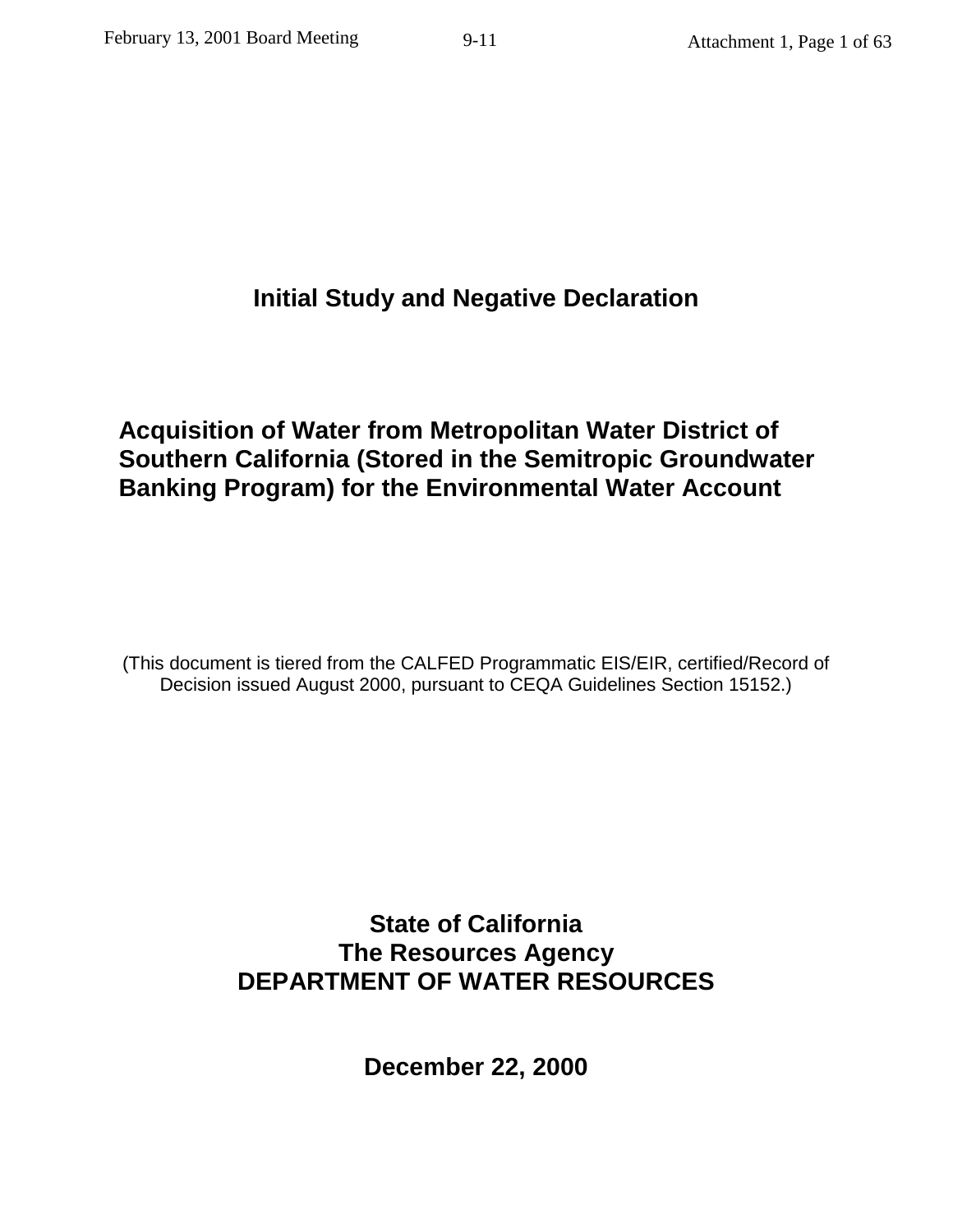#### State of California The Resources Agency DEPARTMENT OF WATER RESOURCES

## PROPOSED NEGATIVE DECLARATION

Acquisition of Water from Metropolitan Water District of Southern California (Stored in the Semitropic Groundwater Banking Program) for the Environmental Water Account

**Project Description:** Lead State Agency, California Department of Water Resources (Department) would purchase up to 31,500 acre-feet of Metropolitan Water District of Southern California (MWDSC) State Water Project (SWP) entitlement water stored in the Semitropic Groundwater Banking Program for use by the Environmental Water Account during 2001. This acquisition will be used for the first year EWA program. The EWA (managed by the regulatory agencies USFWS, NMFS and DFG) would use the water for the purpose of fish protection. The agreement includes an option of up to 31,500 acre-feet of recovery capacity during 2001, available only if the SWP allocation is greater than 70 percent. There would also be an option for the Department to recover the purchased water for EWA during 2002-04 at times mutually agreeable to the Department and MWDSC.

#### A. Water Purchase

MWDSC offers the Department an option to purchase up to 31,500 acre-feet of MWDSC's share of water in the Semitropic Groundwater Bank. Through entitlement exchange, this purchase will make available water in San Luis Reservoir for EWA. This purchase is on a one time only basis, during 2001. MWDSC is responsible for replacement of the water in the Semitropic Groundwater Bank with revenue from this project. This water would be recovered as described in (B) below.

#### B. Recovery Capacity

1

MWDSC offers up to 31,500 acre-feet of recovery capacity<sup>1</sup> when SWP allocations are 70 percent or greater during 2001 only. Recovery could also occur in 2002-2004, but only after MWDSC water requirements from the Semitropic Project have been met. MWDSC shall notify Semitropic of its intent to take delivery of the banked water as early in the year as possible, but no later than May 1 of the same year. If such notification is provided after May 1, Semitropic, at its sole discretion, may make reasonable efforts to comply with

Recovery capacity: Recovery capacity refers to the ability for the Department to retrieve the purchased water from the Semitropic Groundwater Bank.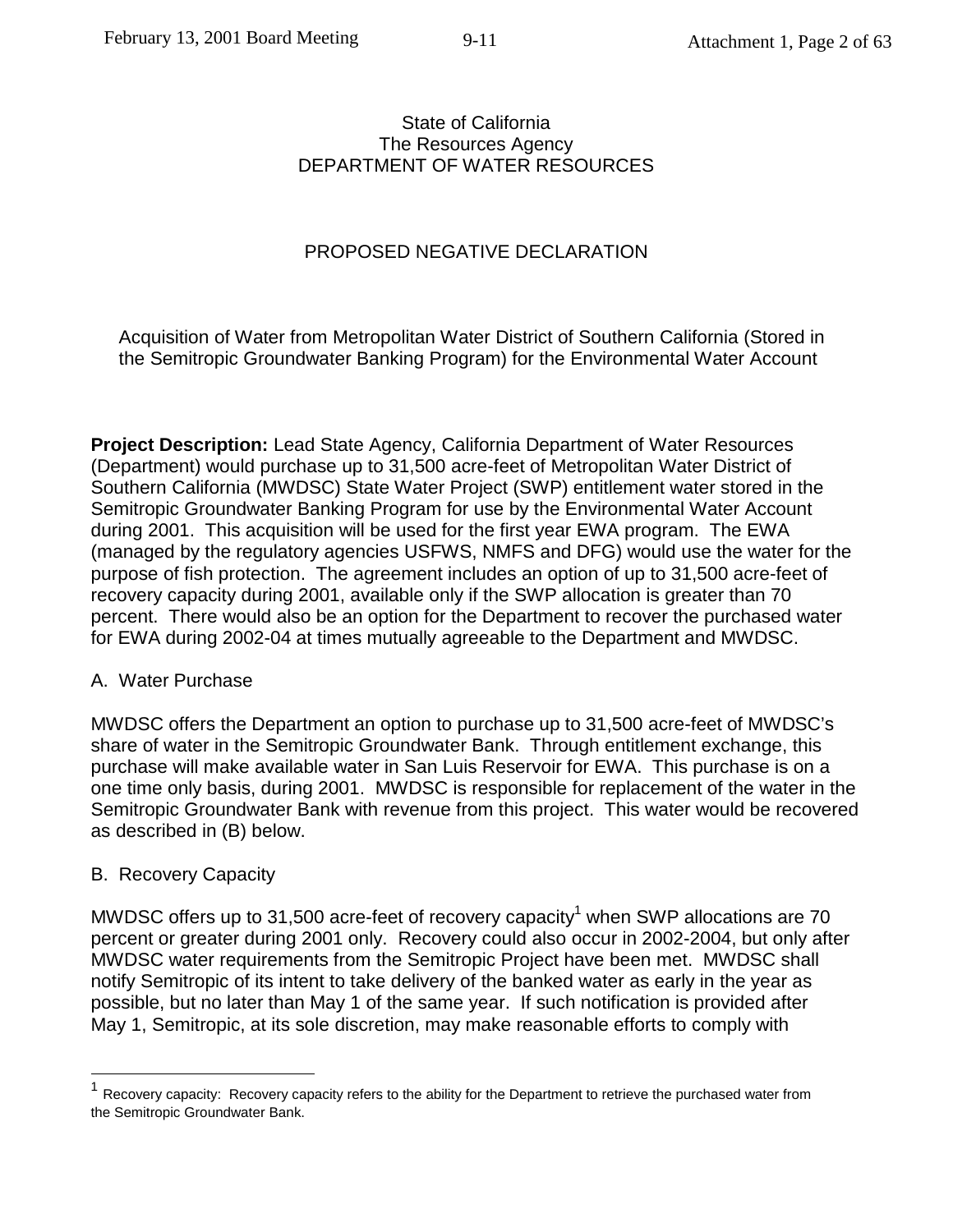MWDSC's request. In the event of an emergency need for water by MWDSC, Semitropic shall endeavor to return banked water to MWDSC to the maximum extent feasible.

The Department can obtain the water from the Groundwater Bank either through pumping and then transfer into the California Aqueduct or through exchange of SWP entitlement water. In the case of exchange, Semitropic would forego an equivalent amount of SWP water deliveries and make use of groundwater for their local needs. The water in the Aqueduct (made available by recovery or entitlement exchange) would be delivered to Southern California in exchange for an equivalent amount of EWA water that would remain in San Luis Reservoir.

**The Finding:** The project will not have a significant negative impact on the environment.

**Basis for Finding:** This purchase and recovery of up to 31,500 acre-feet from the Semitropic Groundwater Bank is well within the capacity of Semitropic's normal operations of the Groundwater Bank and will not have a significant effect on the environment. Environmental effects from the construction and operation of the Semitropic Groundwater Bank were addressed in Semitropic's EIR adopted by the Semitropic Board in 1994. The only operations related environmental impact stated in the EIR was potential groundwater quality impacts that are mitigated with monitoring and corresponding adjustments of groundwater extraction. The planned purchase of 31,500 acre-feet is a small proportion of MWDSC's 350,000 acre-feet storage capacity in the Groundwater Bank. Currently, MWDSC has over 350,000 acre-feet stored in the Bank. Since this project would take place in 2001, MWDSC has adequate water stored in the Groundwater Bank for this purchase and extraction. Semitropic can extract 31,500 acre-feet of MWDSC's stored water in all years without any adverse environmental effects.

Therefore, this Negative Declaration is filed pursuant to Section 15070 et seq. of the Guidelines for Implementation of the California Environmental Quality Act.

The public review period for this proposed Negative Declaration and Initial Study will end January 22, 2000. All comments or questions should be directed to DWR Delores Brown, 3251 "S" Street, Sacramento, CA 95816-7017 (916/227-2407 and fax 916/227-7554). Copies of the Initial Study are available at the above address. The administrative record on which the Initial Study is based (including the Semitropic EIR) is available for viewing at 1416 Ninth Street, Room 1620-A4, Sacramento, CA 95814. CALFED's Programmatic EIS/EIR can be reviewed at the CALFED Bay-Delta Program, 1416 Ninth Street, Room 1147, Sacramento, CA and at http://calfed.ca.gov/.

Barbara J. McDonnell Chief, Environmental Services Office

\_\_\_\_\_\_\_\_\_\_\_\_\_\_\_\_\_\_\_\_\_\_\_\_\_\_\_\_

Date \_\_\_\_\_\_\_\_\_\_\_\_\_\_\_\_\_\_\_\_\_\_\_\_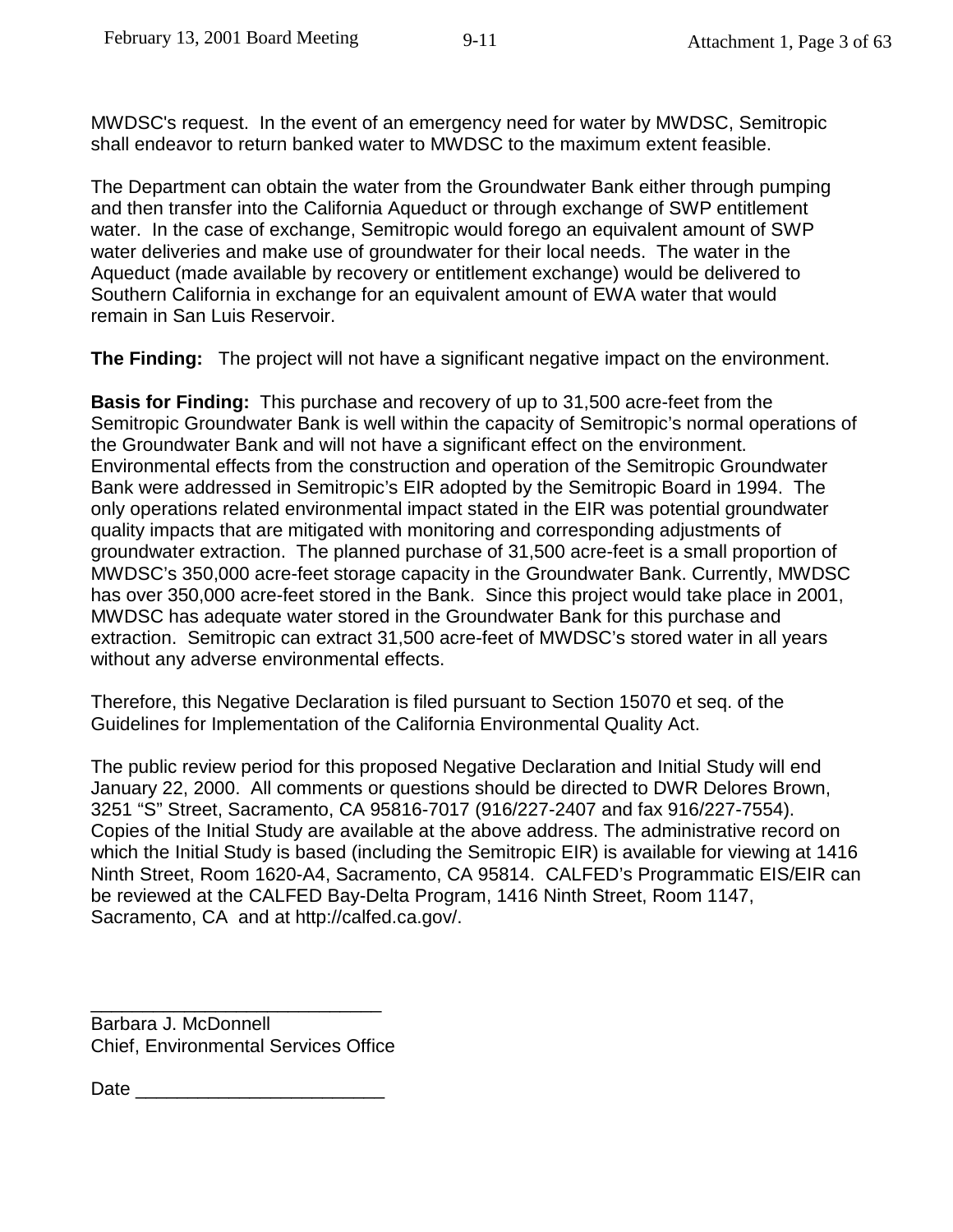# **TABLE OF CONTENTS**

| L.   |                                                                                              |
|------|----------------------------------------------------------------------------------------------|
|      | Purpose and Need for Action. 1<br>Specific MWDSC Semitropic Project Purpose                  |
|      | and Need for Action. 3<br>Scheduling Use of EWA Assets during Water Year 2001 3              |
| II.  |                                                                                              |
| III. | <b>PROJECT LOCATION</b>                                                                      |
|      | Metropolitan Water District of Southern California 7<br>Semitropic Water Storage District 10 |
| IV.  | ENVIRONMENTAL SETTING AND POTENTIAL                                                          |
|      |                                                                                              |
| V.   |                                                                                              |
| VI.  |                                                                                              |
|      |                                                                                              |
|      | VII. MANDATORY FINDINGS OF SIGNIFICANCE 24                                                   |
|      | VIII. CONSISTENCY WITH PLANS AND POLICIES 24                                                 |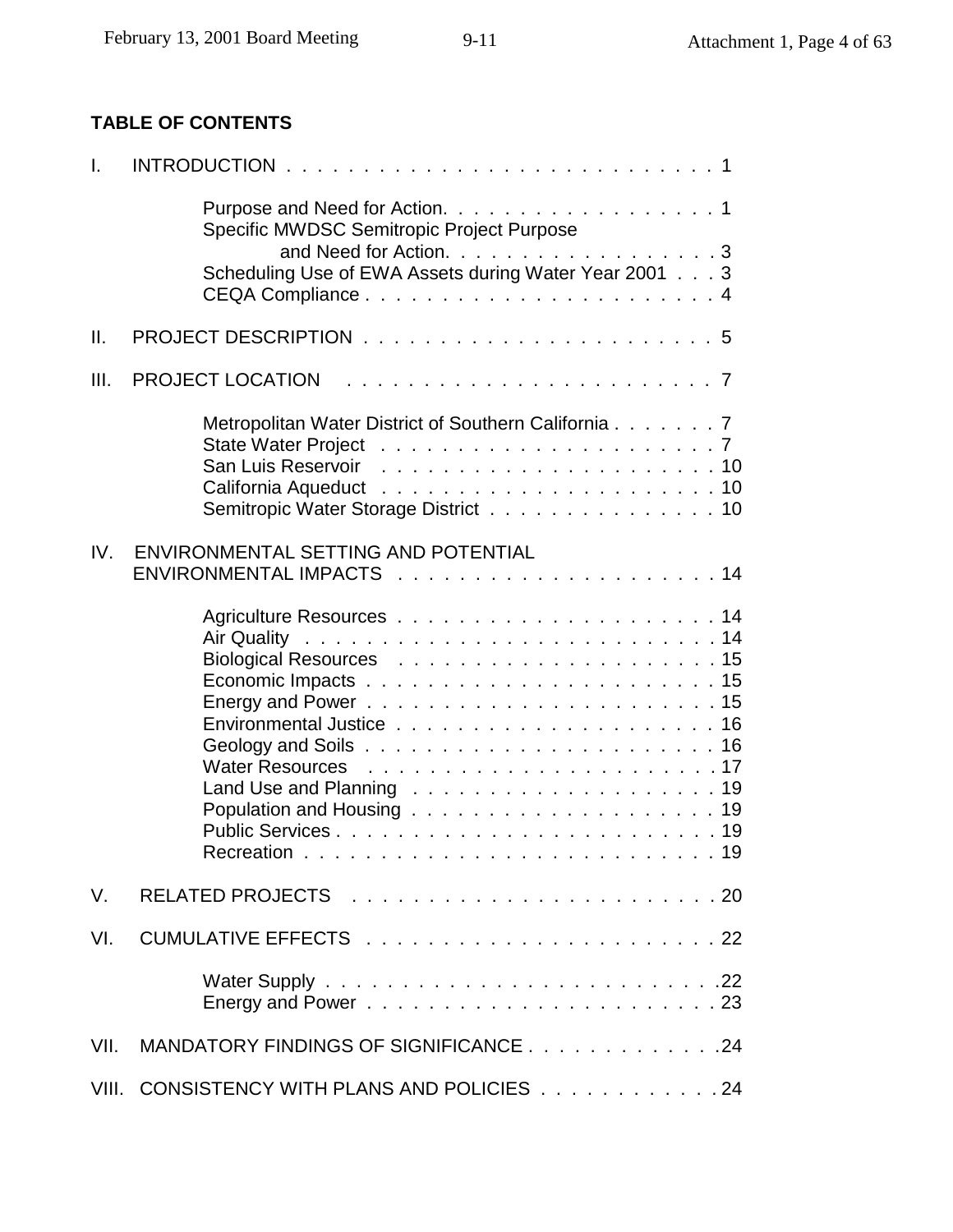| IX. CONSULTATION AND COORDINATION I.I.I.I.I.I.I.I.I.I.I.25 |  |
|------------------------------------------------------------|--|
|                                                            |  |
|                                                            |  |

APPENDIX A – OVERVIEW OF THE FOUR-YEAR EWA PROGRAM

APPENDIX B – OVERVIEW OF FIRST YEAR EWA OPERATION

APPENDIX C – ENVIRONMENTAL CHECKLIST

APPENDIX D – IMPLEMENTATION OF FIFTEEN FOOT, THREE YEAR CRITERIA

APPENDIX E – ARTICLE 19 OBJECTIVES FOR WATER QUALITY PARAMETERS

APPENDIX F – DWR WATER QUALITY SAMPLING STATIONS

APPENDIX G – USBR LETTER TO USFWS ON EWA WATER IN SAN LUIS FROM CVP

# **LIST OF FIGURES**

| Figure 3. State Water Project - Semitropic Water Storage |  |
|----------------------------------------------------------|--|
| Figure 4. EWA First Year Asset Acquisition 21            |  |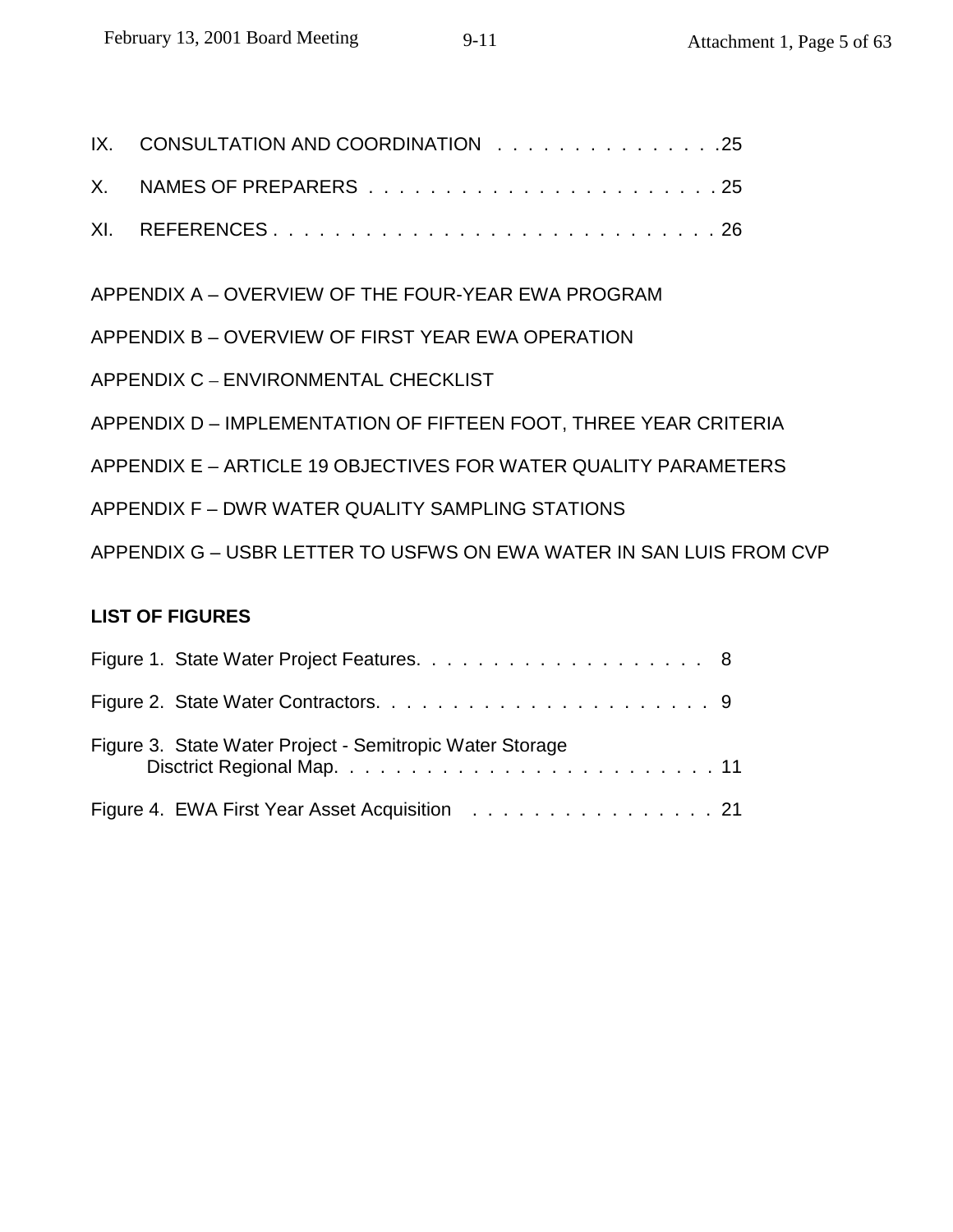# **Initial Study**

# **Acquisition of Water from Metropolitan Water District of Southern California (Stored in the Semitropic Groundwater Storage District) for the Environmental Water Account**

# **I. INTRODUCTION**

The CALFED Bay Delta Program a long-term comprehensive plan to restore the ecological health and improve water management for beneficial uses of the San Francisco Bay/Sacramento-San Joaquin Delta estuary system when it issued the Record of Decision for its *Final Programmatic Environmental Impact Statement/Environmental Impact Report* in August 2000. The long-term plan provides lead agencies, responsible agencies, and stakeholder agencies a starting point from which actions can be specifically reviewed, evaluated, and implemented.

The CALFED PEIS/EIR presented the general environmental consequences of the longterm plan. This Initial Study, tiered from the PEIS/EIR, addresses the establishment of a particular asset that will be used as part of the Environmental Water Account (EWA), a component of CALFED's long-term plan, adopted in the CALFED Bay-Delta Program Record of Decision (ROD), dated August 28, 2000. Under EWA, assets acquired will be used to efficiently manage water for environmental purposes while decreasing conflicts in use of water in the Bay-Delta estuary. By using a more flexible management of water operations, existing fish protection measures and the implementation of the EWA will achieve substantial fish recovery opportunities while providing improvements in water supply reliability and water quality.

# **Purpose and Need for Action**

The purpose of the CALFED Bay-Delta Program is to develop and implement a longterm comprehensive plan that restores ecological health and improves water management for beneficial uses in the Bay-Delta system. To practicably achieve this program purpose, CALFED will concurrently and comprehensively address problems of the Bay-Delta system within each of four resource categories: ecosystem quality, water quality, water supply reliability, and levee system integrity. CALFED agencies identified a need in the ROD for additional fisheries protection measures above and beyond baseline regulatory measures to speed recovery of listed fish species. The establishment of the EWA is a key component of this additional protection. The overall purpose of the EWA is to promote flexible water project management to provide additional protection and recovery of the fisheries of the San Francisco Bay/Sacramento-San Joaquin Delta estuary above the current regulatory baseline by taking advantage of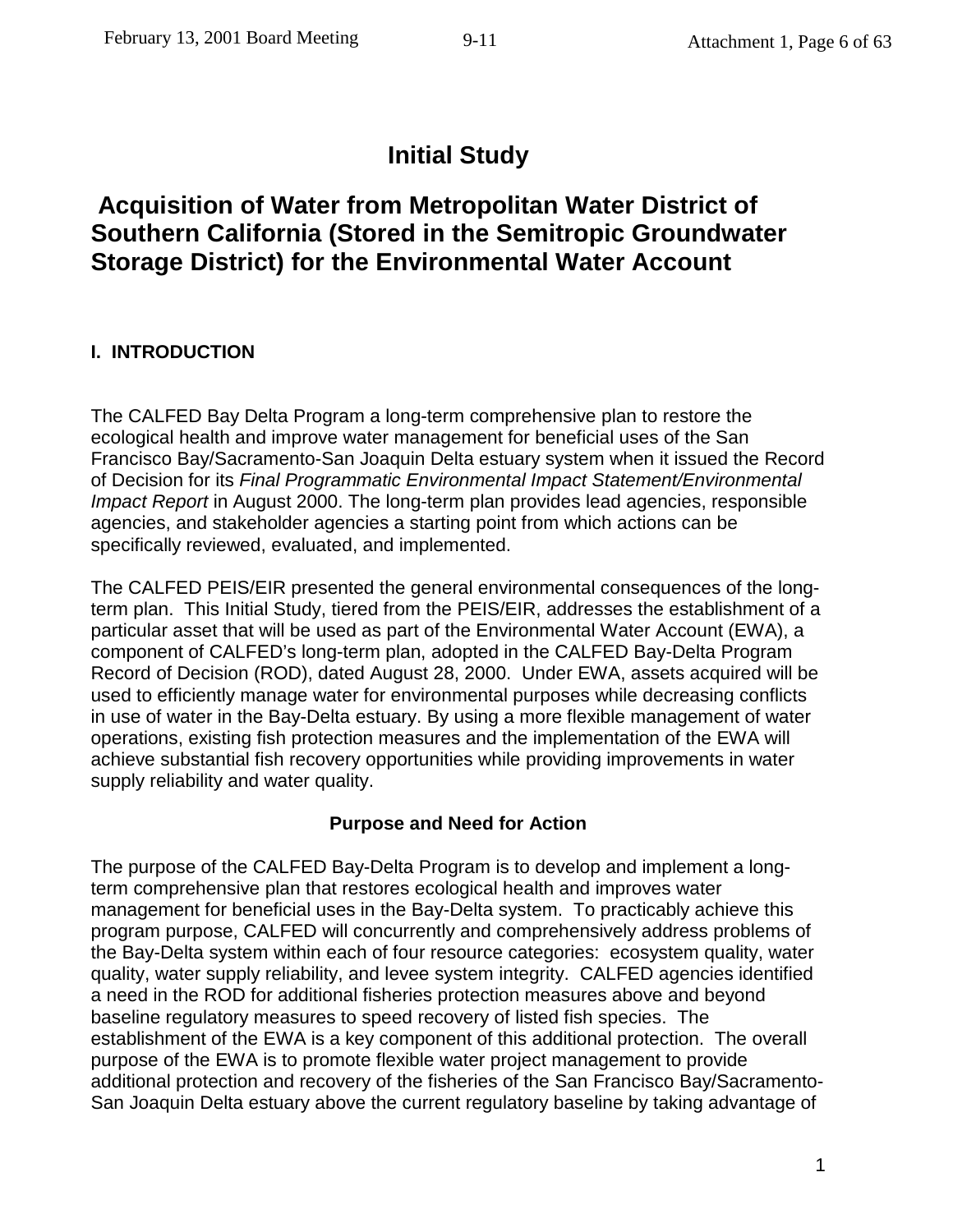project flexibility. To accomplish this purpose, the EWA will incorporate environmentally beneficial changes to the operation of the State Water Project (SWP) and the Central Valley Project (CVP), at no uncompensated water cost to the projects' water users. The EWA, therefore, serves to meet CALFED's objectives for ecosystem quality and water supply reliability.

The EWA is intended to provide sufficient protections, combined with the Ecosystem Restoration Program and the regulatory baseline, to address CALFED's ecosystem quality needs in the areas of fishery protection, restoration and recovery needs. This approach to fish protection requires the acquisition of alternative sources of project water supply, called "EWA assets" which will be used to:

- augment streamflows and Delta outflows;
- modify exports to provide fishery benefits during critical life history; and
- replace project water supply interrupted by the changes to project operations.

The EWA water will compensate for reductions in deliveries relative to existing facilities, project operations, above the regulatory baseline as defined in the ROD, thereby helping to meet CALFED's water supply reliability objectives. The EWA will not be used to meet any new regulatory requirements under statutes other than the Federal Endangered Species Act and the California Endangered Species Act.

The EWA is a cooperative management program involving five CALFED agencies that have responsibility for implementing the EWA. The three Management Agencies, the U.S. Fish and Wildlife Service (USFWS), the National Marine Fisheries Service (NMFS), and the California Department of Fish and Game (DFG), have primary responsibility for managing the EWA assets and exercising their biological judgment to determine what SWP/CVP operational changes are beneficial to the Bay-Delta ecosystem and/or the long-term survival of fish species, including those listed under the State and Federal Endangered Species Acts. The two Project Agencies are the U.S. Bureau of Reclamation (Reclamation) and the California Department of Water Resources (DEPARTMENT). The Project Agencies will cooperate with the Management Agencies in administering the EWA, including banking, borrowing, transferring, selling, and arranging for the conveyance of EWA assets, and making the operational changes proposed by the Management Agencies. The EWA will be in effect for the first four years of Stage  $1<sup>2</sup>$ of the CALFED Bay-Delta Program. The Department will be responsible for acquiring EWA assets for the first year (2001). After the first year, acquisitions may be made using a public process that may employ other agencies or third parties to acquire assets.

For the first year, State funds and State facilities will be used to create an operable EWA. During years two through four of the EWA, both federal and State actions will be required

<sup>1</sup>  $^{2}$  Stage 1 implementation covers the first seven years of implementation of the CALFED 30-year program and builds the foundation for long-term actions. The Stage 1 actions to implement the Preferred Program Alternative are described in the Record of Decision. These actions are dependent upon subsequent project-specific environmental analyses as well as on subsequent review of financial and legislative proposals by the State and Federal executive branches, Congress and the State Legislature.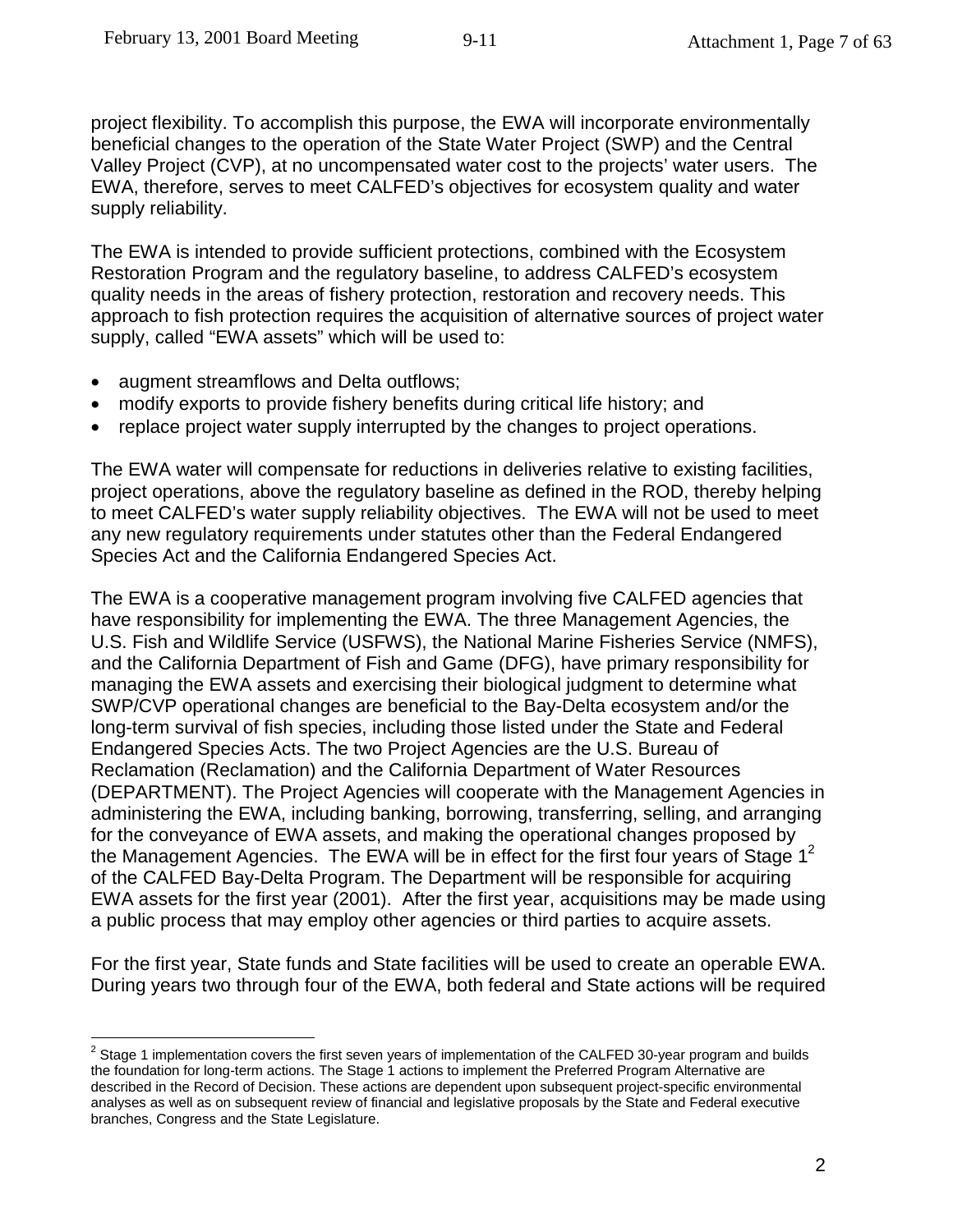to maintain the EWA (Appendix A)<sup>3</sup>. CEQA compliance will occur for all first year actions to create the EWA (Appendix B)<sup>4</sup>. CEQA and NEPA compliance will be accomplished for EWA establishment actions implemented in years two through four.

### **Specific MWDSC (Semitropic) Water Purchase Project Purpose and Need for Action**

To provide water for the EWA during 2001, the Department proposes to purchase up to 31,500 acre-feet from MWDSC stored water in the Semitropic Groundwater Banking Program. This water is important to the EWA because it will be stored south of the Delta and can be used to provide assurances for SWP supplies and deliveries. Water purchases south of the Delta are specified in the ROD and are essential to the EWA Program.

# **Scheduling Use of EWA Assets during Water Year 2001**

The timing of targeted fishery resources within the affected streams and rivers will depend on a number of environmental factors (photoperiod, Delta outflow, temperature, etc). The periods of greatest vulnerability to aquatic resources in the Delta vary from year to year. Coordination through the CALFED Operations Group<sup>5</sup> and the (b)(2) Implementation Team<sup>6</sup> meetings will be conducted monthly to optimize all environmental water for fishery benefits. Using an adaptive management approach, EWA assets will be scheduled by the Management Agencies in coordination with the Project Agencies. Decisions designed to protect species such as chinook salmon, Delta smelt, and splittail will be made based on real-time assessments of relative risk and benefit. The following operational scenario could be used for Water Year 2001 EWA and (b)(2) actions. It should be emphasized that the following example is highly provisional; actual actions will be based upon biological factors and hydrologic conditions.

Starting as early as December 2000, the Management Agencies may initiate Delta pumping cutbacks when fish are in the vicinity of the export pumps. As the cutbacks occur, the Management Agencies will release EWA assets to the Project Agencies to allow continued delivery of water supplies to water contractors.

In January, actions would focus on improving the survival of juvenile salmon emigrating through the Delta. This would be accomplished by curtailing project exports during

1

<sup>3</sup> Appendix A contains an overview of the four year EWA program.

<sup>4</sup> Appendix B contains an overview of proposed EWA first year operations.

<sup>&</sup>lt;sup>5</sup> CALFED Operations Group: The CALFED Ops group is charged with coordinating the operation of the water projects with requirements of the the CALFED Framework Agreement, the December 15, 1994 Principles of Agreement for the Bay-Delta Esturary and the State Water Resources Control Board Water Right decision 1641. DWR, USBR, NMFS, USFWS, EPA, DFG and SWRCB staff comprise the Ops group.

<sup>6</sup> (b)(2) Implementation Team: The (b)(2) Implementation Team implements the Central Valley Project Improvement Act Section 3406 (b)(2) reallocating 800,000 acre-feet of water for environmental purposes. Representatives of the USBR, USFWS, NMFS, DFG and DWR serve on the team.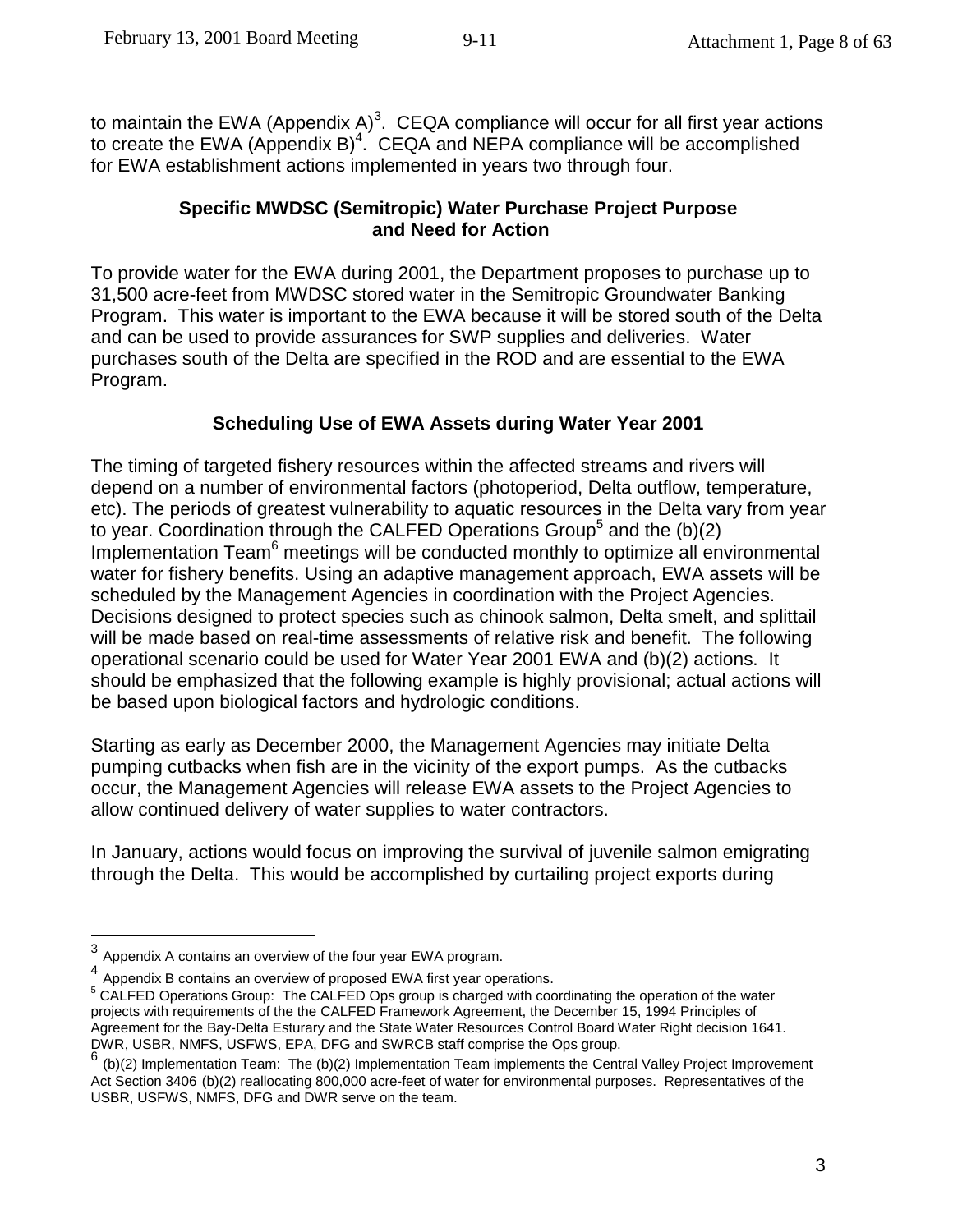critical periods to increase the survival of juvenile salmon. The timing and duration would be determined by a combination of biological factors.

To ensure survival of sensitive fish species, during February and March, the projects would curtail exports when fish densities are high near the pumps. The anticipated amount of curtailment is about 50,000 acre-feet. In dry conditions, exports would not be as high and there would be no need to curtail pumping.

In April and May both (b)(2) and EWA assets would be used to reduce exports before and after the VAMP<sup>7</sup> period. Assets would also be used to fill San Luis Reservoir.

During June and July exports could be reduced to avoid high salvage of sensitive species, such as delta smelt and splittail. EWA assets would be released to compensate for such actions. For the most part, upstream actions during water year 2001 would involve water releases from reservoirs to improve instream flow conditions for migration, spawning, egg incubation, rearing, and juvenile emigration of anadromous fish.

### **CEQA Compliance**

The California Environmental Quality Act, California Public Resources Code sections 21000 et. seq. (CEQA) requires that prior to deciding to implement a project, environmental effects of the project must be described and appropriately addressed. CEQA provides for tiering environmental documents. This document tiers from the CALFED Programmatic EIS/EIR, has considered the information, analysis and conclusions of the PEIR/EIR, and incorporates the PEIS/EIR by reference. The documentation for acquiring EWA assets during the first year will be evaluated using either an Initial Study, Negative Declaration, Mitigated Negative Declaration, Environmental Impact Report or deemed exempt. This Initial Study and proposed Negative Declaration were prepared to comply with the provisions of CEQA. The purpose of this Initial Study is to provide decision makers, public agencies, and the general public with an objective and informative document that fully discloses any potential impacts including mitigation associated with impacts that could be made by the project. All phases of project planning, implementation, and operation were considered in the Initial Study of this project. The Project Description Section discusses actions to be taken to secure a particular water supply as part of the EWA. The Project Location Section describes the major project features. Environmental Setting and Potential Environmental Impacts Section describes the existing environmental resources and analyzes potential impacts of the project on those resources.

<sup>1</sup> <sup>7</sup> Vernalis Adaptive Management Program (VAMP): Under dry conditions (90% hydrology), CVP and SWP exports will be reduced to a combined total of 1,500 cfs for 31 days. Under normal conditions (50% hydrology), exports will be reduced to 2,250 cfs for 3 days. The reduction will be accomplished using a combination of (b)(2) and EWA assets. For example, (b)(2) will be used to reduce CVP exports and SWP exports from the "2:1" level contained in the delta smelt biological opinion down to the SWP share of the export objective during the VAMP period. The difference between "1:1" and "2:1" will be covered by the EWA.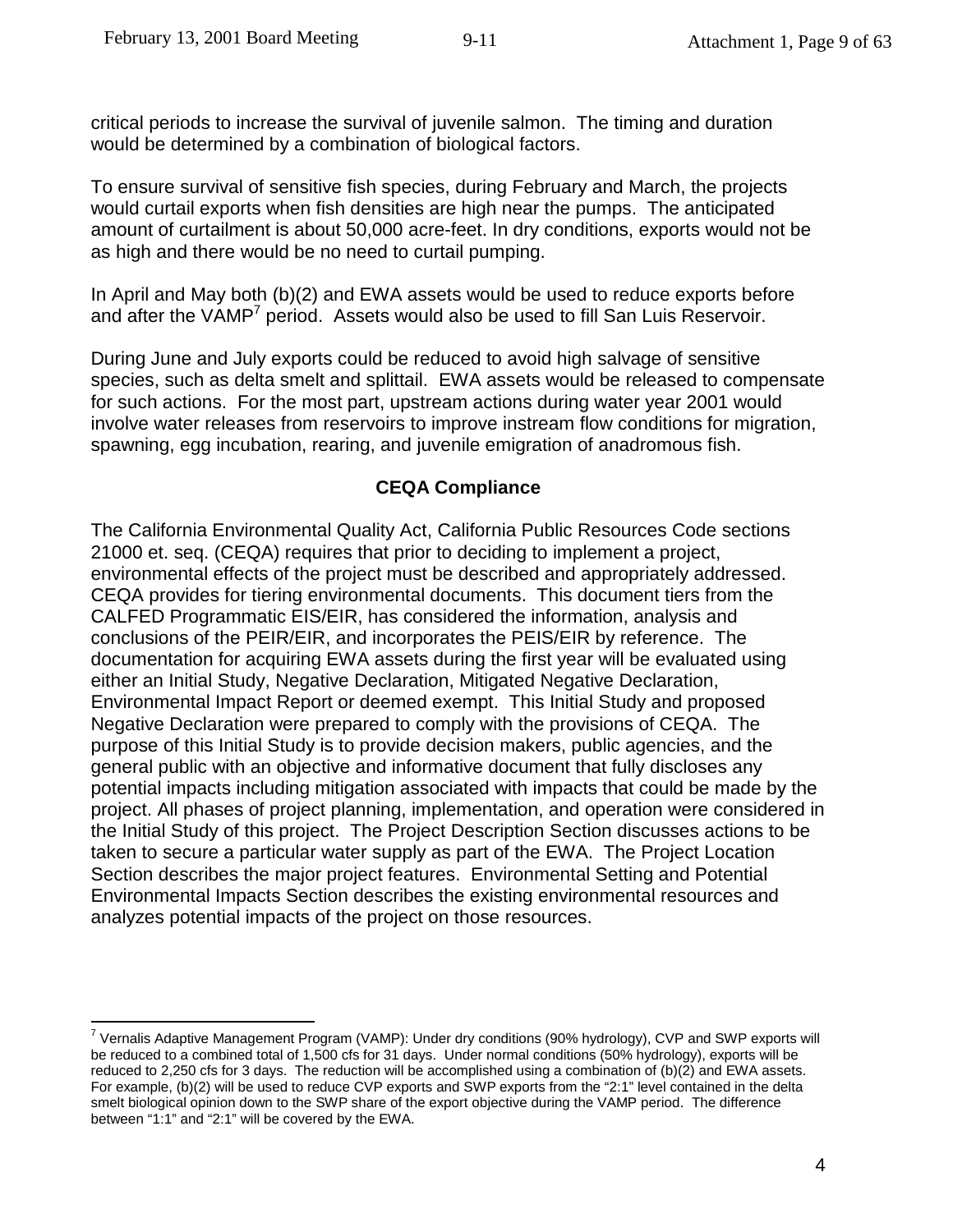# **II. PROJECT DESCRIPTION**

The Department would purchase up to 31,500 acre-feet of MWDSC's SWP entitlement water stored in the Semitropic Groundwater Banking Program for use by the Environmental Water Account during 2001. This acquisition will be used for the first year EWA program. The EWA (managed by the regulatory agencies USFWS, NMFS and DFG) would use the water for the purpose of fish protection. The agreement includes an option of up to 31,500 acre-feet of recovery capacity during 2001 available only if the SWP allocation is greater than 70 percent. There would also be an option for the Department to recover the purchased water for EWA during 2002-04 at times mutually agreeable to the Department and MWDSC.

This project will make use of an existing agreement between MWDSC and Semitropic Water Storage District for groundwater banking in the existing Semitropic Groundwater Banking Program. The Semitropic Groundwater Banking Program was evaluated in the Semitropic Groundwater Banking Project Environmental Impact Report (July 1994). Semitropic's 1994 EIR is hereby incorporated by reference.

#### A. Water Purchase

MWDSC offers the Department an option to purchase up to 31,500 acre-feet of MWDSC's share of water in the Semitropic Groundwater Bank. Through entitlement exchange, this purchase will make available water in San Luis Reservoir for EWA. This purchase is on a one time only basis, during 2001. MWDSC is responsible for replacement of the water in the Semitropic Groundwater Bank with revenue from this project. This water would be recovered as described in (B) below.

#### B. Recovery Capacity

1

MWDSC offers up to 31,500 acre-feet of recovery capacity $^8$  when SWP allocations are 70 percent or greater during 2001 only. Recovery could also occur in 2002-2004, but only after MWDSC water requirements from the Semitropic Project have been met. MWDSC shall notify Semitropic of its intent to take delivery of the banked water as early in the year as possible, but no later than May 1 of the same year. If such notification is provided after May 1, Semitropic, at its sole discretion, may make reasonable efforts to comply with MWDSC's request. In the event of an emergency need for water by MWDSC, Semitropic shall endeavor to return banked water to MWDSC to the maximum extent feasible.

Recovery capacity: Recovery capacity refers to the ability for the Department to retrieve the purchased water from the Semitropic Groundwater Bank.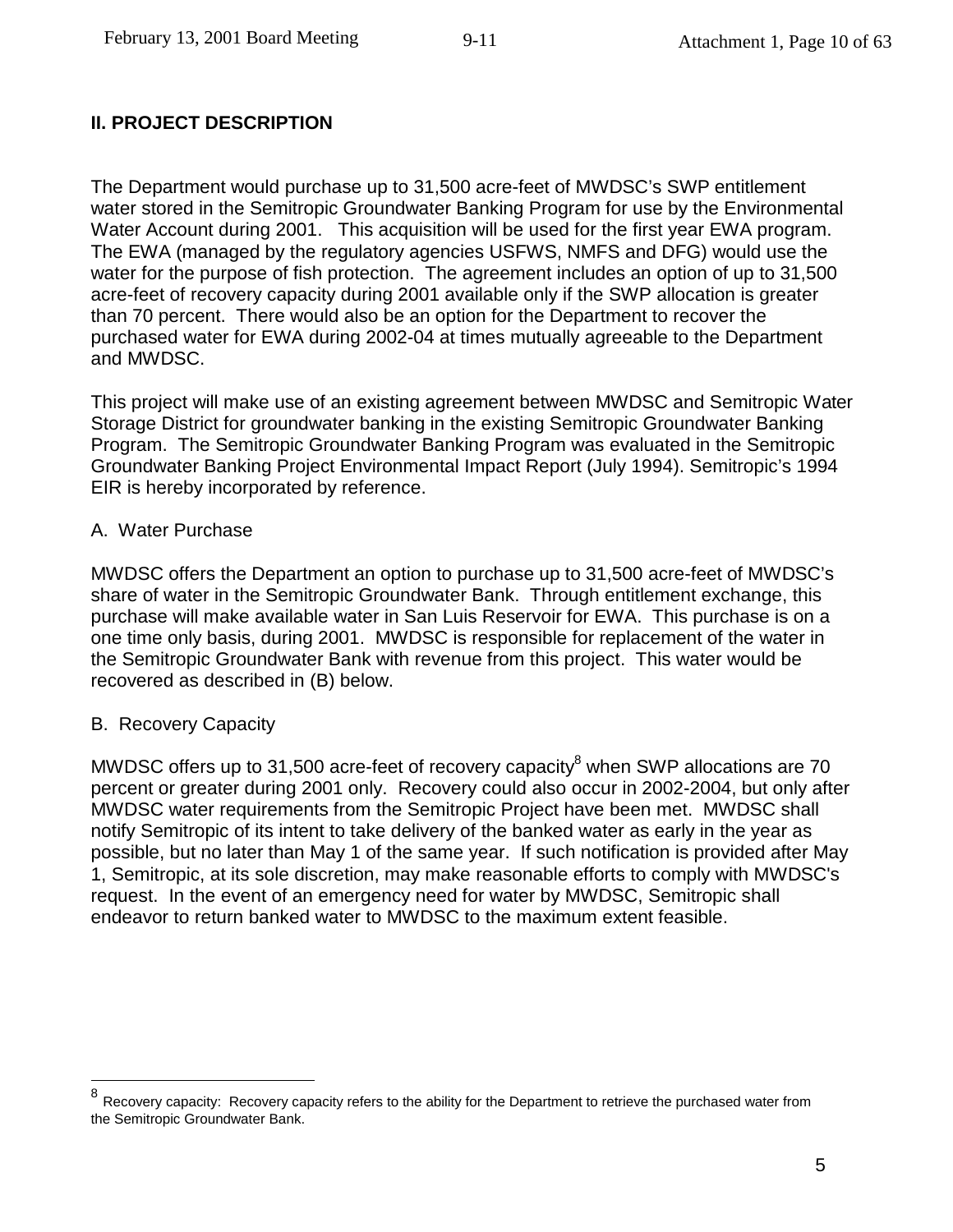The Department can obtain the water from the Groundwater Bank either through pumping and then transfer into the California Aqueduct or through exchange of SWP entitlement water. In the case of exchange, Semitropic would forego an equivalent amount of SWP water deliveries and make use of groundwater for their local needs. The water in the Aqueduct (made available by recovery or entitlement exchange) would be delivered to Southern California in exchange for an equivalent amount of EWA water that would remain in San Luis Reservoir.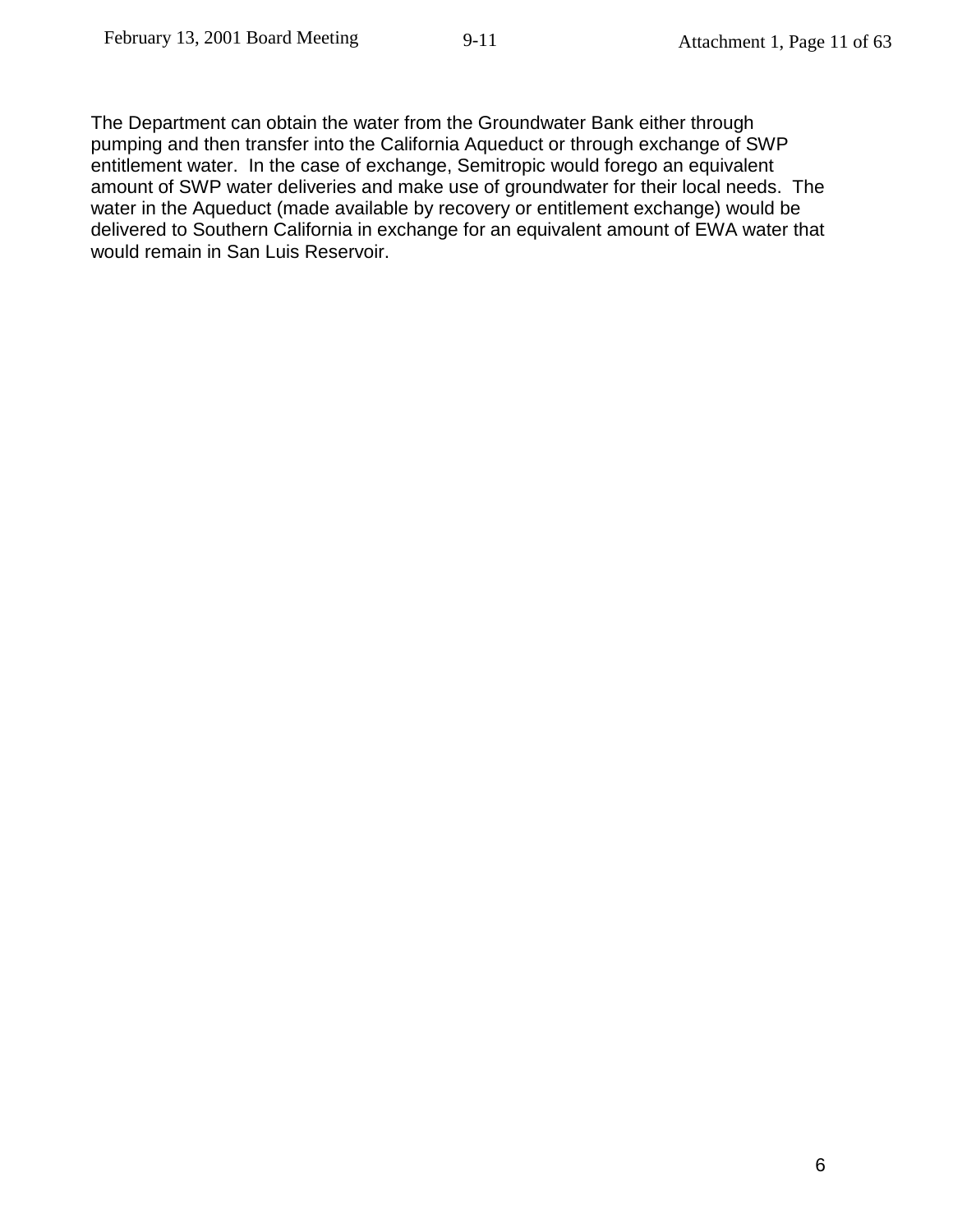# **III. PROJECT LOCATION**

1

#### **Metropolitan Water District of Southern California**

MWDSC was formed in 1928 under an enabling act of the California State Legislature. Historically, MWDSC has provided supplemental water to the Southern California coastal plain. MWDSC's deliveries augment local water supplies developed through surface catchment, groundwater production and water reclamation. This supplemental water is delivered to MWDSC's 27 member agencies through a regional network of canals, pipelines, reservoirs, treatment plants, and related facilities.

MWDSC's 5,135-square-mile service area covers portions of the six-county region of Ventura, Los Angeles, Orange, Riverside, San Bernardino, and San Diego counties. MWDSC currently provides approximately 65 percent of the total water used in its service area. MWDSC serves a population of approximately 17 million in its service area.

Imported water is delivered to the MWDSC service area from northern California sources via the California Aqueduct to storage reservoirs such as Pyramid Lake, Castaic Lake, Silverwood Lake and Lake Perris. Other water supplies include Colorado River Aqueduct, local groundwater supplies, MWDSC reservoirs and reclamation. Water is delivered to MWDSC's 27 member agencies through a regional network of canals, pipelines, reservoirs, treatment plants, and related facilities.

MWDSC's SWP entitlement<sup>9</sup> is 2.01 million acre-feet of water per year. MWDSC has requested their full entitlement for the 2001 calendar year.

#### **State Water Project**

The SWP includes 29 storage facilities, 18 pumping plants, 4 pumping-generating plants, 5 hydroelectric power plants, and approximately 660 miles of canals and pipelines. Its main purpose is water supply; that is, to divert and store surplus water during wet periods and distribute it to areas of need in Northern California, the San Francisco Bay area, the San Joaquin Valley, the Central Coast, and Southern California. Other project purposes include flood control, power generation, recreation, fish and wildlife enhancement, and water quality improvement in the Sacramento-San Joaquin Delta.

Twenty-nine urban and agricultural water agencies have long-term contracts for an ultimate total of just over 4 million acre-feet per year of water from the SWP. Figures 1 and 2 show major SWP features and contracting agencies, respectively.

 $9$  SWP entitlement: SWP water supply contracts signed in the 1960s included an estimate of the amount of water the agency could expect to be delivered annually (annual entitlement). That amount was designed to increase gradually until the maximum amount of annual entitlement was reached, assuming full development of the SWP.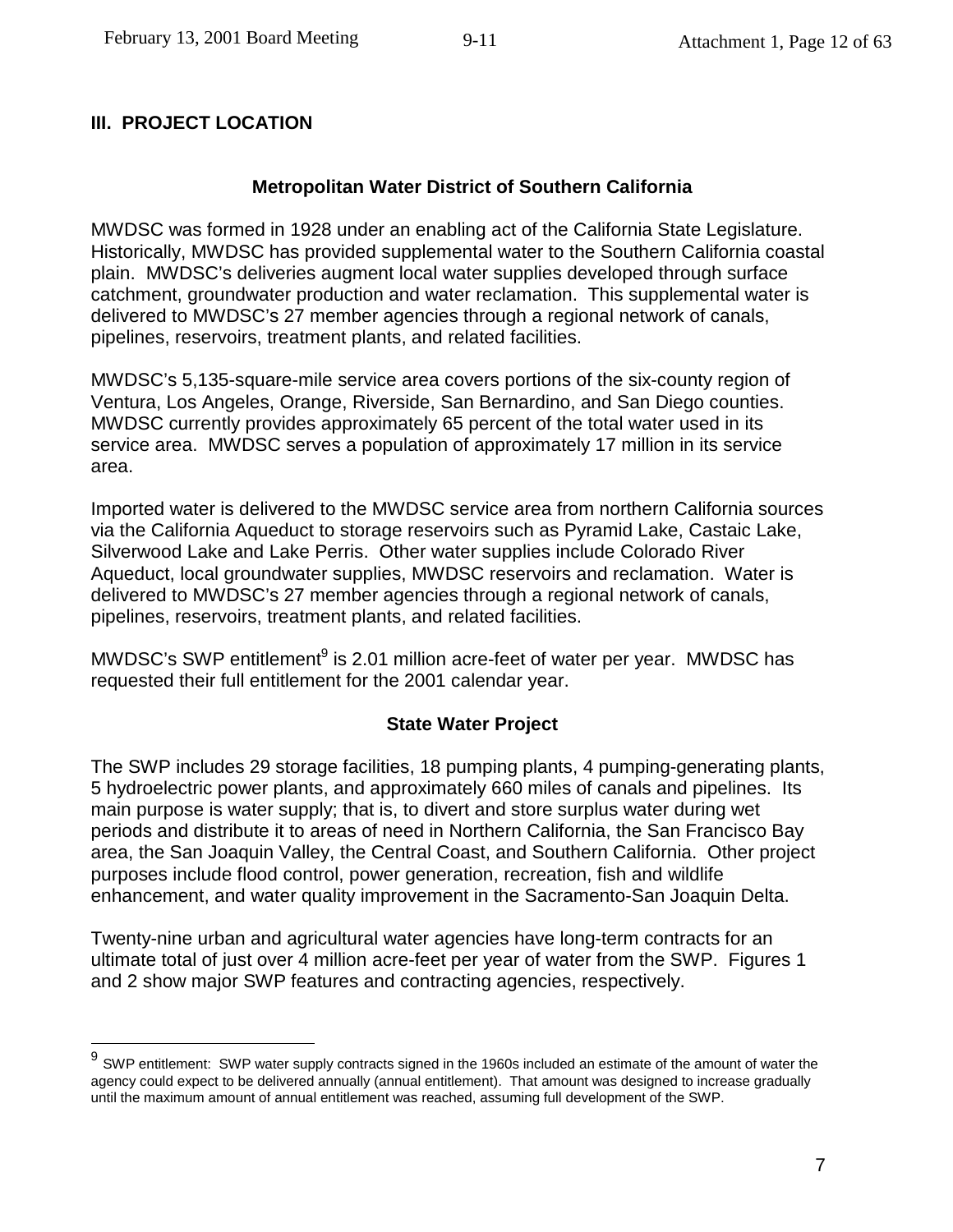

Figure 1. State Water Project Features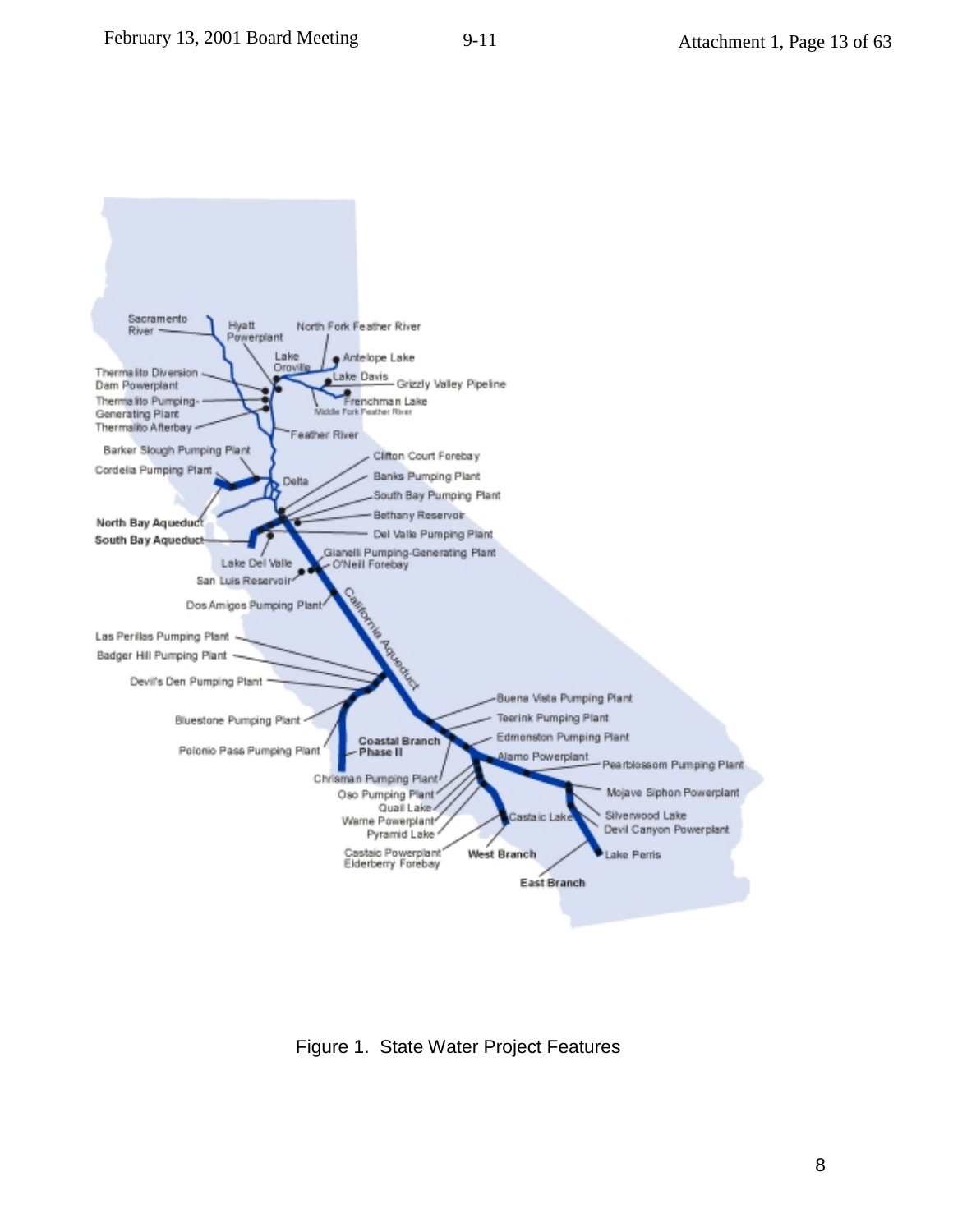

Figure 2. State Water Contractors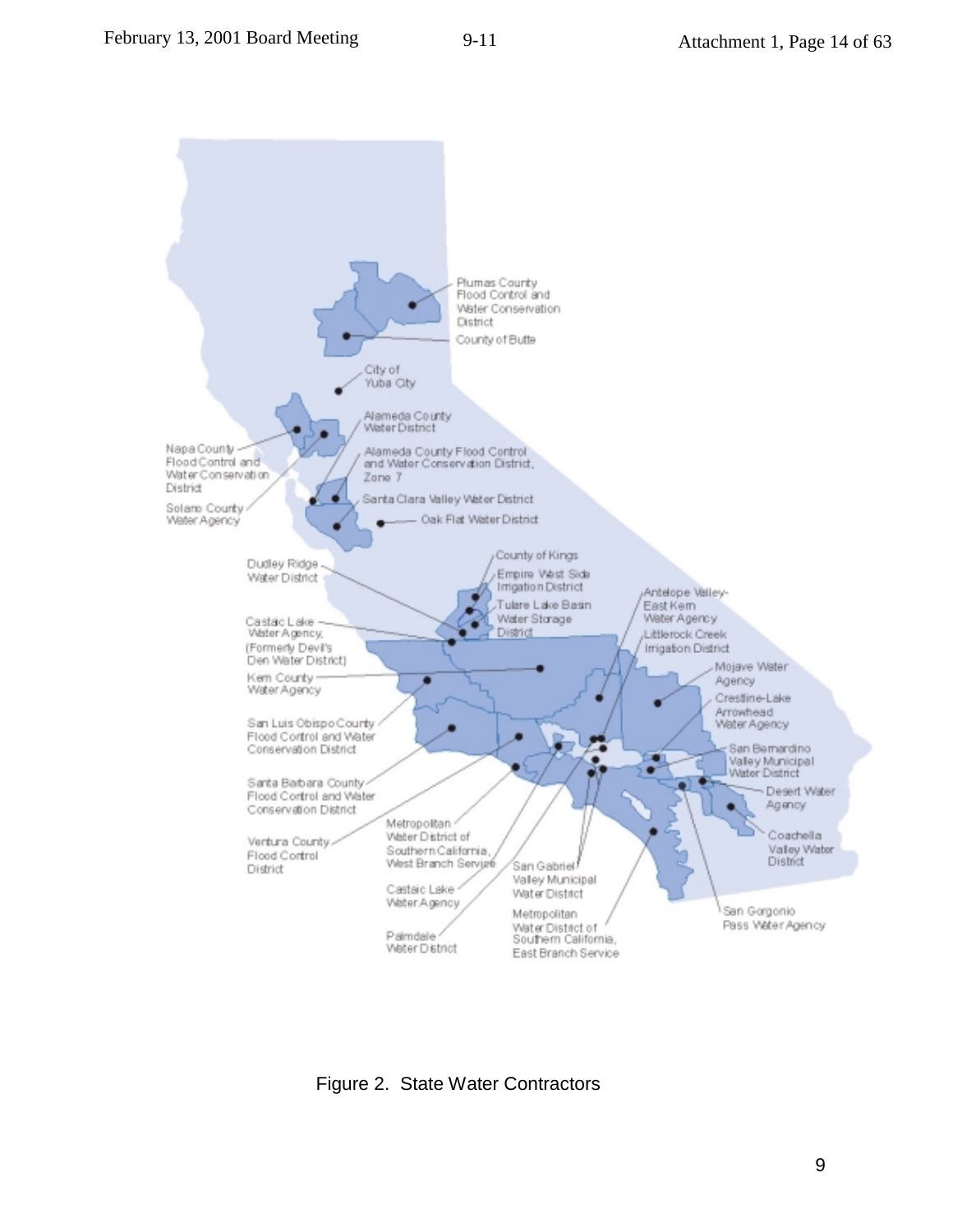#### **San Luis Reservoir**

The San Luis Reservoir, part of the State-federal San Luis Joint-Use Complex, is located in the eastern foothills of the Diablo Mountain Range in central California. The Reservoir holds water diverted from the Sacramento-San Joaquin River Delta for subsequent delivery to CVP and SWP contractors in the San Joaquin Valley, Southern California, and the federal San Felipe Project. The San Luis Reservoir can store a total of approximately 2 million acre-feet, of which approximately 1 million acre-feet is the State's share.

The Department pumps water as it is available for diversion from the Delta and delivers it directly to SWP contractors and/or stores it in the San Luis Reservoir for later delivery. San Luis Reservoir water is used to supplement other Project water during periods of constrained operations in the Delta and when demands exceed maximum capacity at Banks Pumping Plant.

#### **California Aqueduct**

The California Aqueduct is the main conveyance facility of the SWP. It conveys water from the Harvey O. Banks Pumping Plant at Clifton Court Forebay in the southern portion of the Delta to SWP water contractors located in the South Bay, San Joaquin Valley and Southern California.

#### **Semitropic Water Storage District**

The Semitropic Water Storage District is located in north-central Kern County in the San Joaquin Valley, about 20 miles northwest of the City of Bakersfield (Figure 3). The predominant land use is agriculture. The total area of Semitropic is approximately 221,000 acres (345 square miles), with about 136,000 acres (213 square miles) irrigated. There are no incorporated cities within the Semitropic Water Storage District.

Semitropic was organized in 1958 for the purpose of supplying supplemental water within its service area boundaries. During the 1960s, Semitropic developed plans for main conveyance and distribution system facilities to extend from the California Aqueduct to farm delivery locations. Prior to these deliveries, the irrigated agriculture within Semitropic was totally dependent on pumping the underlying groundwater.

#### Semitropic Groundwater Banking Program

In 1995, Semitropic began implementation of the Semitropic Groundwater Banking Program. The Program is a long-term water storage program designed to recharge groundwater and reduce overdraft, increase operational reliability and flexibility, and optimize the distribution and use of available water resources between Semitropic and potential banking partners. Under the program, the banking partner would deliver a portion of its unused SWP, CVP or other surface water supplies to Semitropic during periods when such water is available. Semitropic may use this water in lieu of pumping groundwater for irrigation or to directly recharge the underlying groundwater basin. Upon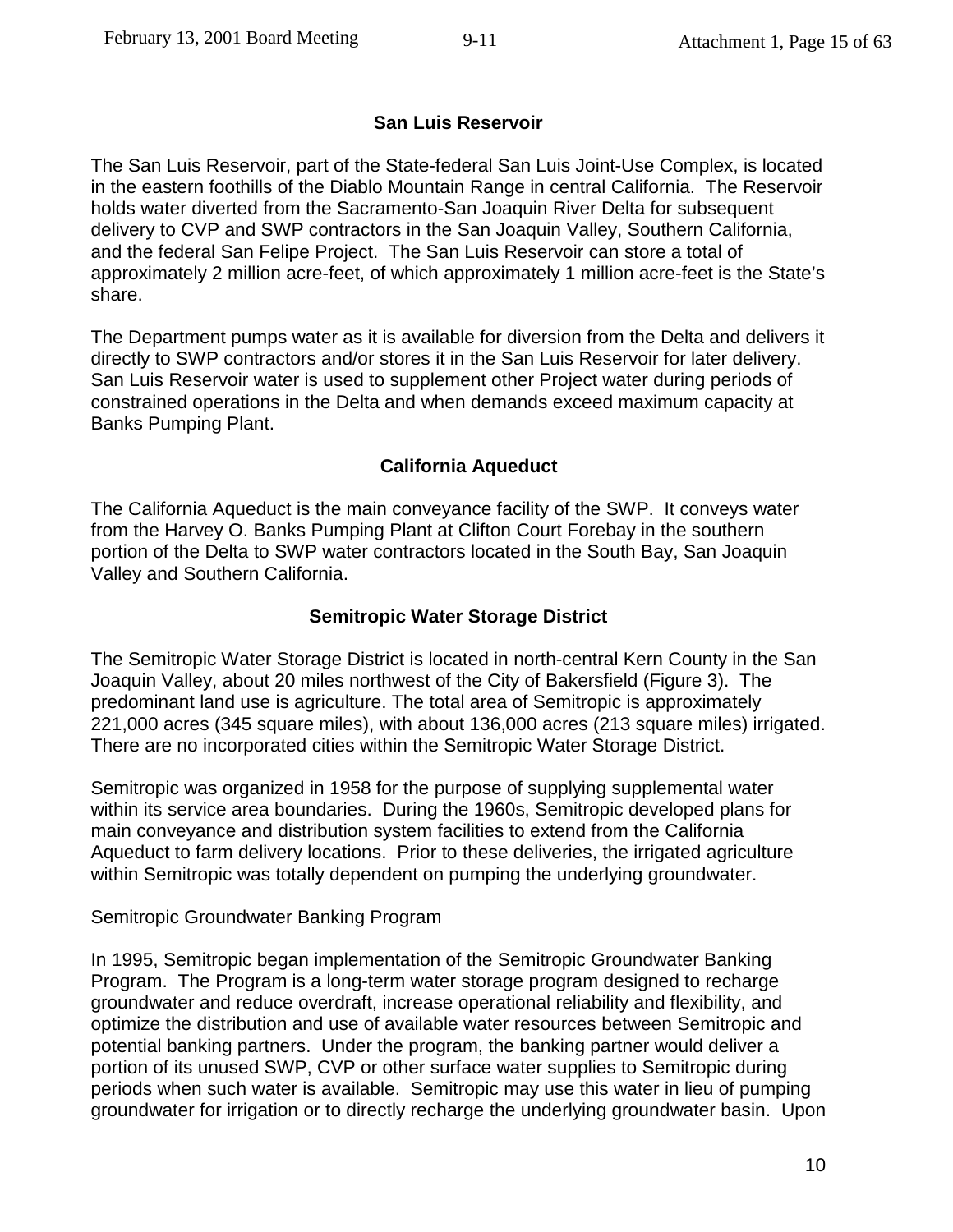



Figure 3 -- State Water Project - Semitropic Water Storage District Regional Map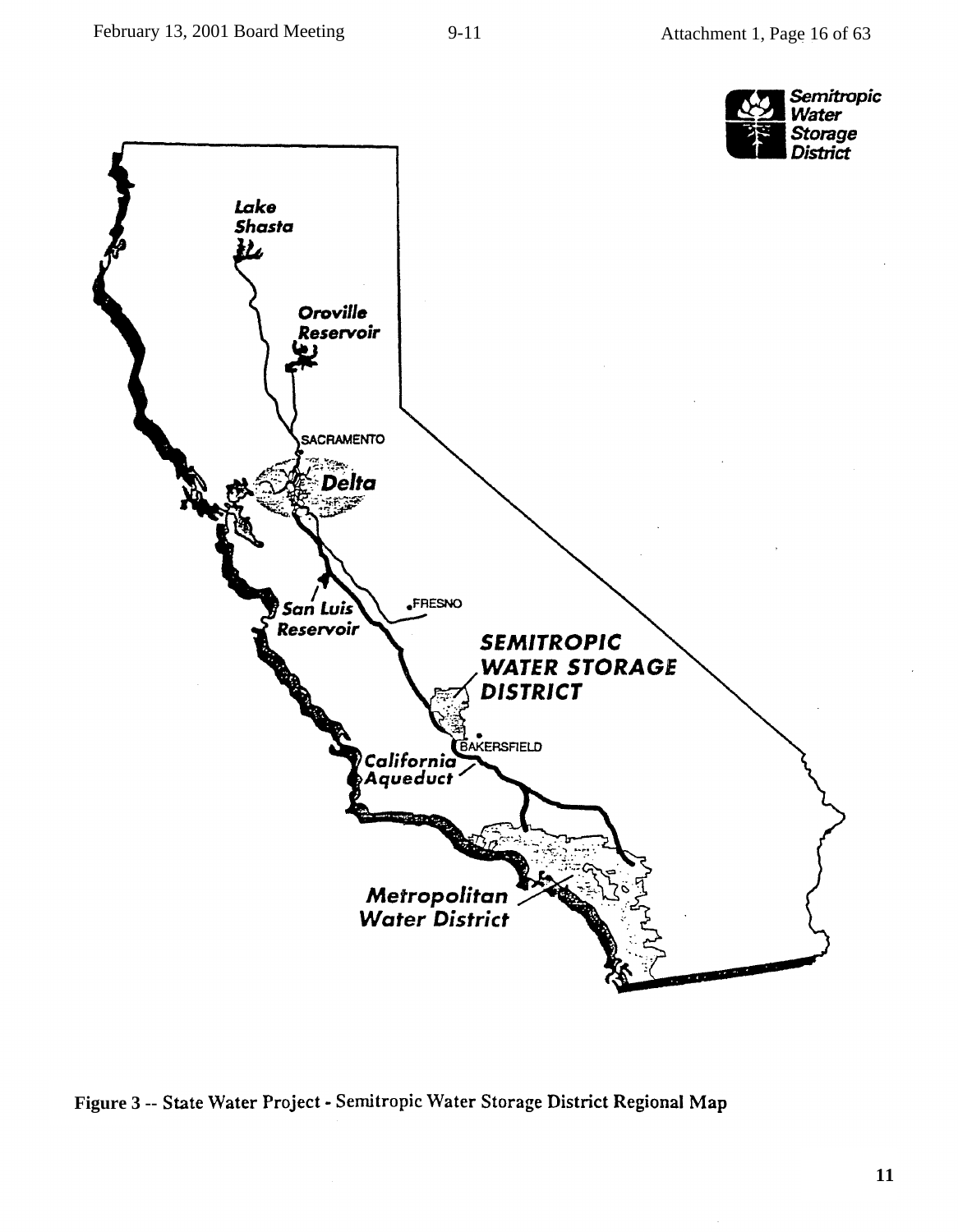request, Semitropic would return the banking partner's previously stored water, either by pumping the water from its groundwater basin through pumpback facilities into the California Aqueduct, or by providing the banking partner with an equivalent portion of its SWP water supply. Under the first method (delivery of recovered banked water to the California Aqueduct), the water is delivered to the SWP water supply pool from which deliveries would be made to the banking partners.

The potential environmental impacts which may result from the construction and operation of the Semitropic Groundwater Banking Project were addressed in the Program's Final EIR which was approved and certified by Semitropic's Board of Directors as being in compliance with CEQA, on July 13, 1994.

Semitropic's defined total capacity is 1,000,000 acre-feet of which MWDSC has contracted for 350,000 acre-feet (35 percent) to store SWP entitlement water. As of April 2000, MWDSC had approximately 392,000 acre-feet stored in Semitropic. Total program annual withdrawal amounts are restricted by the size of the pumpback facility, contemporaneous scheduled SWP deliveries to Semitropic, and the proportion of the total program capacity that has been contracted to other banking partners. The annual withdrawal capacity of MWDSC's stored water currently ranges from 31,500 acre-feet per year up to 78,000 acre-feet subject to those items listed above including SWP allocations.

### *Semitropic Groundwater Monitoring Program*

A groundwater monitoring program was established in 1994 to develop information so that any adverse impacts of the water banking project could be mitigated. The monitoring program is overseen by a committee made up of Semitropic Water Storage District, adjoining districts, and banking participants. Kern County Water Agency and the California Department of Water Resources are interested parties and participate in committee activities. Monitoring has included water level measurements in monitoring wells and groundwater quality (including salinity and nitrate) evaluations. The monitoring program includes the following (Semitropic Biennial Groundwater Monitoring Report, 1999):

- Semi-annual water level measurements in numerous water supply and monitoring wells
- Continuous water level measurements in selected monitoring wells and monthly water level measurement in other wells
- Annual water quality sampling of selected actively used water supply wells, and more frequent sampling of some monitoring wells
- Preparation of semi-annual (spring and fall) water-level elevation maps with the direction of groundwater flow indicated on the maps.
- Preparation of water-level hydrographs for many wells
- Preparation of a water-level change map for Spring 1995-Spring 1999 for use in evaluating the 1995-98 water banking activities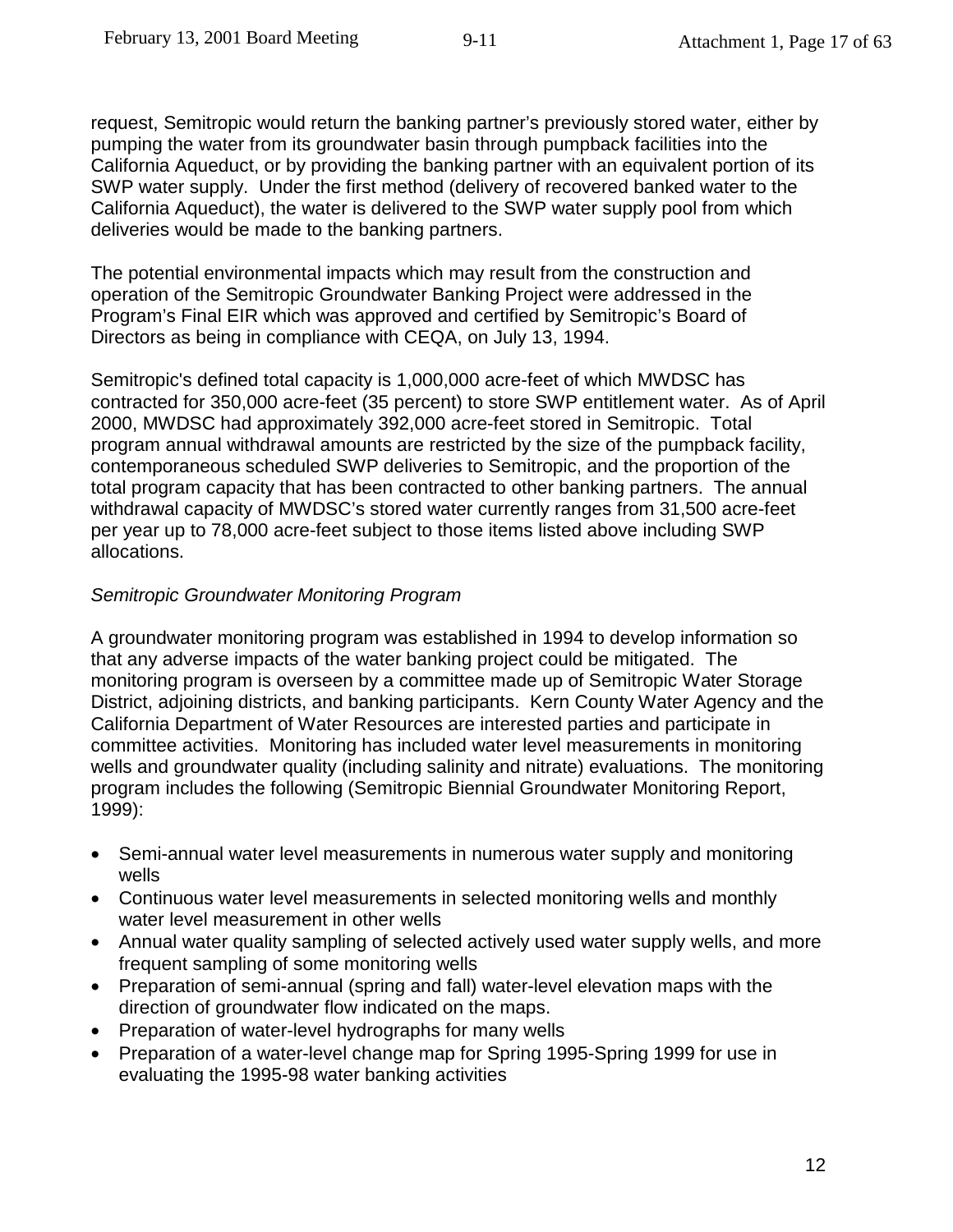- Maps of total dissolved solids in the shallow and deep groundwater and TDS hydrographs
- Nitrate maps for groundwater

In addition, activities of the Semitropic Water Storage District and the adjoining activities that affect groundwater conditions have been obtained and complied. Included are diversions of surface water into each District, crop surveys and estimate of crop consumptive use, and where available, groundwater pumpage. Knowledge of this information is essential in order to determine changes in groundwater conditions due to the water banking project.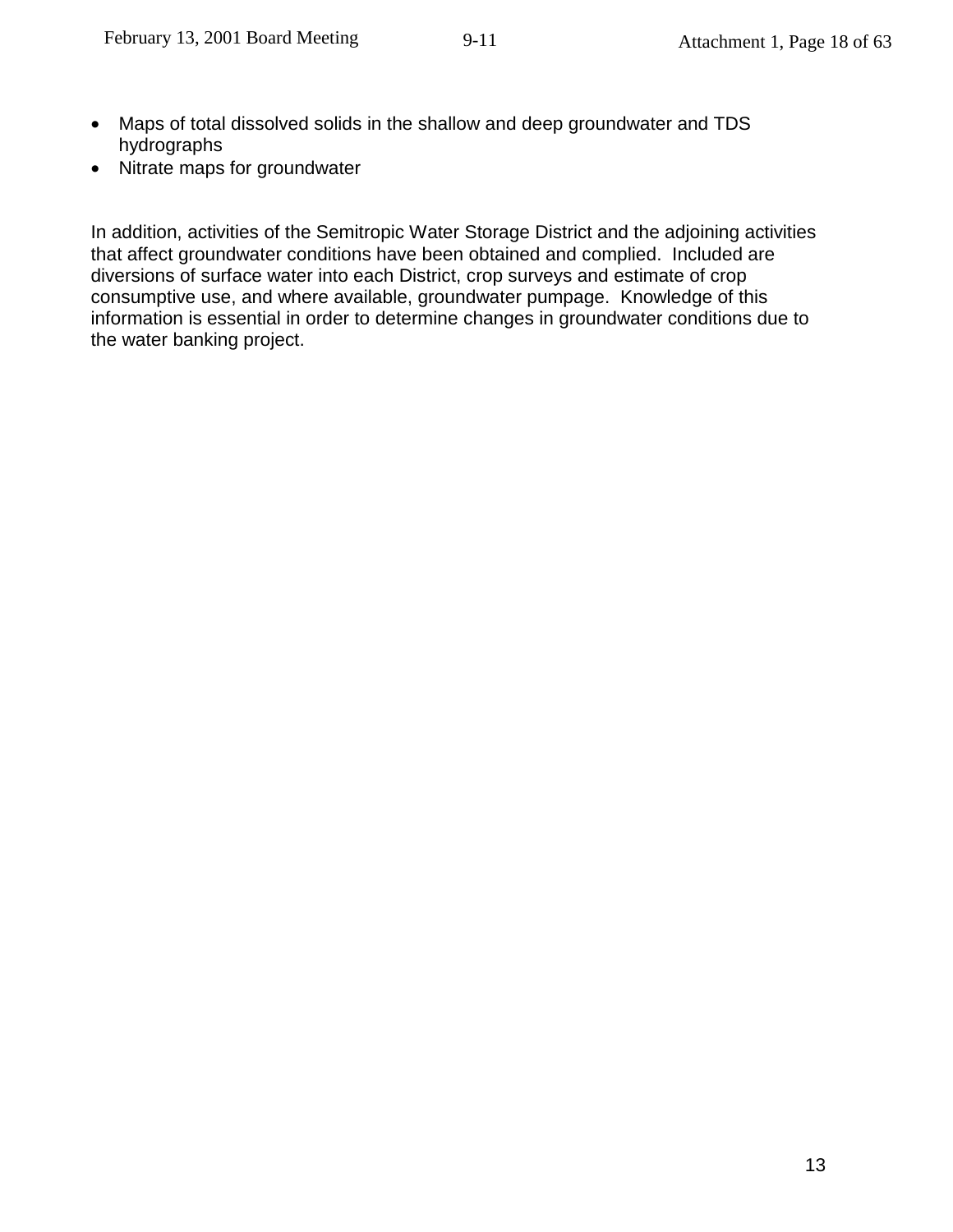## **V. ENVIRONMENTAL SETTING AND POTENTIAL ENVIRONMENTAL IMPACTS**

The environmental setting and potential environmental impacts of this project are discussed below. This Initial Study refers to the 1994 Semitropic Groundwater Banking Project EIR for environmental impacts associated with operating the Semitropic Groundwater Bank. Since the proposed project is within the scope of normal operation of the Semitropic Groundwater Bank, any environmental effects associated with the operation of the water bank were addressed in the 1994 EIR. The project does not include any new construction of water facilities, infrastructure, or any other type of construction or land disturbance. The project, therefore, will not have any impact on aesthetics, cultural resources, hazards and hazardous materials, mineral resources, noise, population and housing, transportation/traffic and utilities and service systems (Environmental Checklist, Appendix C). These categories are eliminated from the discussion below.

Potentially affected environmental resources include air quality, power, geology, and water quality from groundwater extraction. These impacts are evaluated below and judged to be less than significant impacts.

#### **Agricultural Resources**

Irrigated agriculture is the dominant land use in the Semitropic Groundwater banking area. The most extensive crop is cotton, with smaller amounts of alfalfa, hay and grains, and orchards (mostly almonds).

Impacts: None. The planned purchase and extraction are well within the normal operating levels of the groundwater bank.

# **Air Quality**

Semitropic is located in the state San Joaquin Valley Air Basin, managed by the San Joaquin Valley Air Pollution Control District. Air quality in the southern San Joaquin Valley is generally poor with respect to ozone and particulate matter (as is much of the State of California). In 1997, there were 100 State ozone standard<sup>10</sup> exceedance days and 48 State standard PM<sub>10</sub><sup>11</sup> exceedance days (1999 California Air Quality and Emissions Almanac). The reader is referred to the 1994 Semitropic EIR for more details on the area air quality. The only potential air quality effect that could result from the project would be due to an increase in energy use which would increase energy-related emissions. However, both power requirements for moving water and for groundwater pumping should be less than significant (see Energy and Power section). Therefore, the project will have a less than significant impact to air quality.

Impacts: Less-than-significant.

1

 $10$  The State ozone standard is 0.09 ppm for 1 hour not to be exceeded.

 $11$  PM<sub>10</sub> refers to particles with an aerodynamic diameter of 10 microns or smaller. The State PM<sub>10</sub> standard is 50 micrograms/m<sup>3</sup> for 24 hours and 30 micrograms/m<sup>3</sup> annual geometric mean not to be exceeded.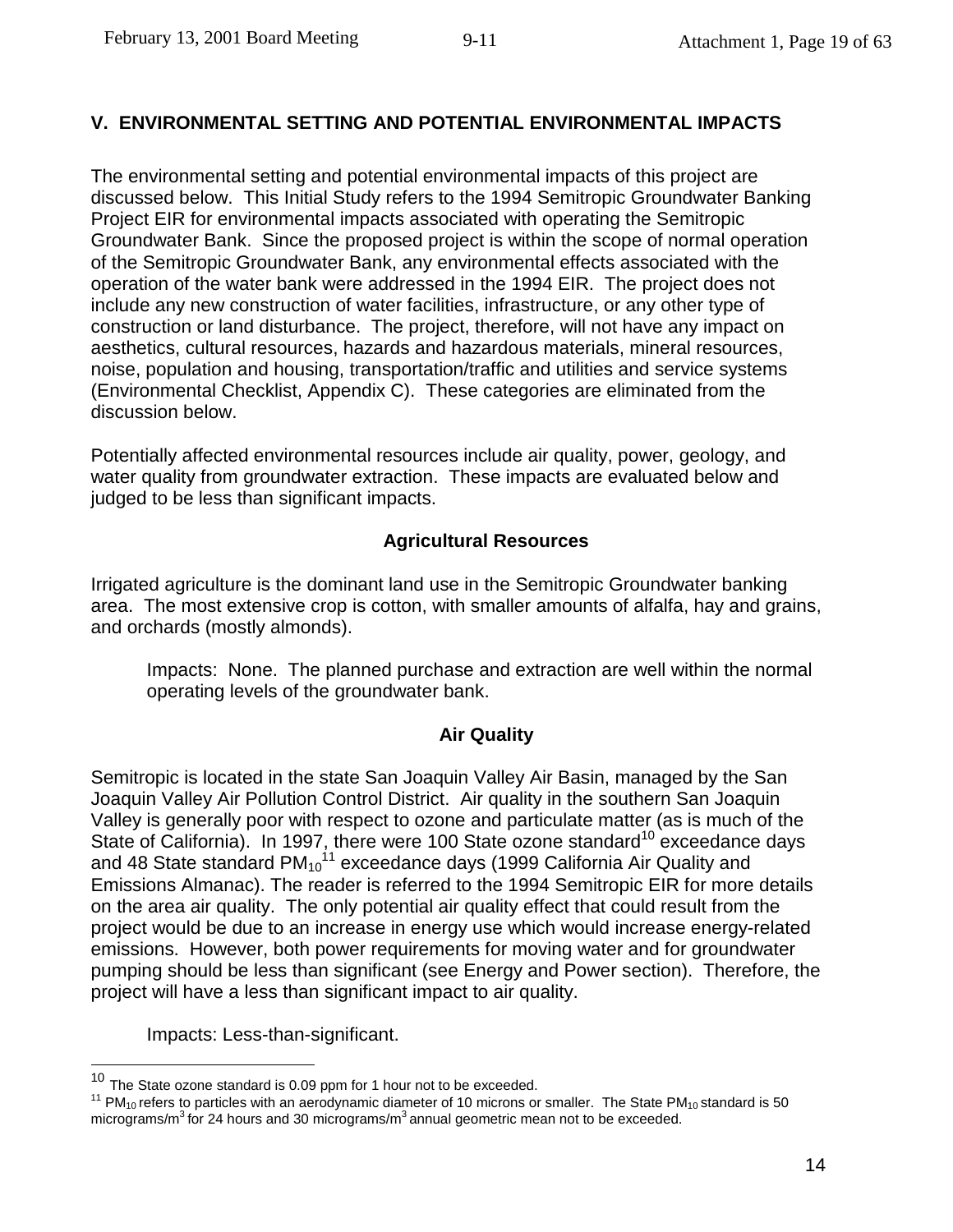### **Biological Resources**

The non-irrigated lands in Semitropic and the Kern National Wildlife Refuge include valley mesquite, saltbrush habitat and riparian-freshwater habitat. Occurrences of the latter are not common or extensive because of the lack of freshwater to sustain the habitat throughout the year. The low lying shrubs and scattered mesquite host a variety of birds, mammals, and insects including dove, quail and partridges, coyotes, rabbits and lizards. The limited marshlands support some waterfowl and waterfowl nesting and wintering habitat.

Irrigated agriculture is not considered valuable habitat for most wildlife. "Clean " farming practices that include eradication of weeds and natural growth have eliminated the most suitable habitat for wildlife. This is especially true of large farms with cotton and barley, for example, where only a limited number of species are attracted to these areas. A few species, however, do utilize agricultural areas, including the ring-necked pheasant, the California quail, songbirds, small rodents, and amphibians.

Federal and State threatened species known to occur in areas of Kern County adjoining Semitropic are the San Joaquin antelope ground squirrel, the Tipton kangaroo rat, the San Joaquin kit fox and the blunt-nosed leopard lizard.

Impacts: None. The sale of the maximum amount of 31,500 acre-feet of groundwater will have no effect on biological resources.

# **Economic Impacts**

There will be no economic impacts from this project. The Department will use non-SWP funds (State General Fund) to pay for the project. The sale of 31,500 acre-feet represents only a small amount of the MWDSC budget (and contracted amount of Semitropic capacity), and therefore, will have no economic impact. Local water charges will not increase as a result of this project. Power costs are expected to be minimal to pump a maximum amount of 31,500 acre-feet of groundwater (see Energy and Power section).

Impacts: None.

#### **Energy and Power**

Energy and power usage will not significantly increase as a result of this project. Power costs are expected to be minimal to pump a maximum amount of 31,500 acre-feet of groundwater. Energy costs from transporting the purchased water from Semitropic to SWP customers in Southern California would be less than the energy costs of transporting SWP water to Southern California from either the Delta or San Luis Reservoir.

Impacts: None.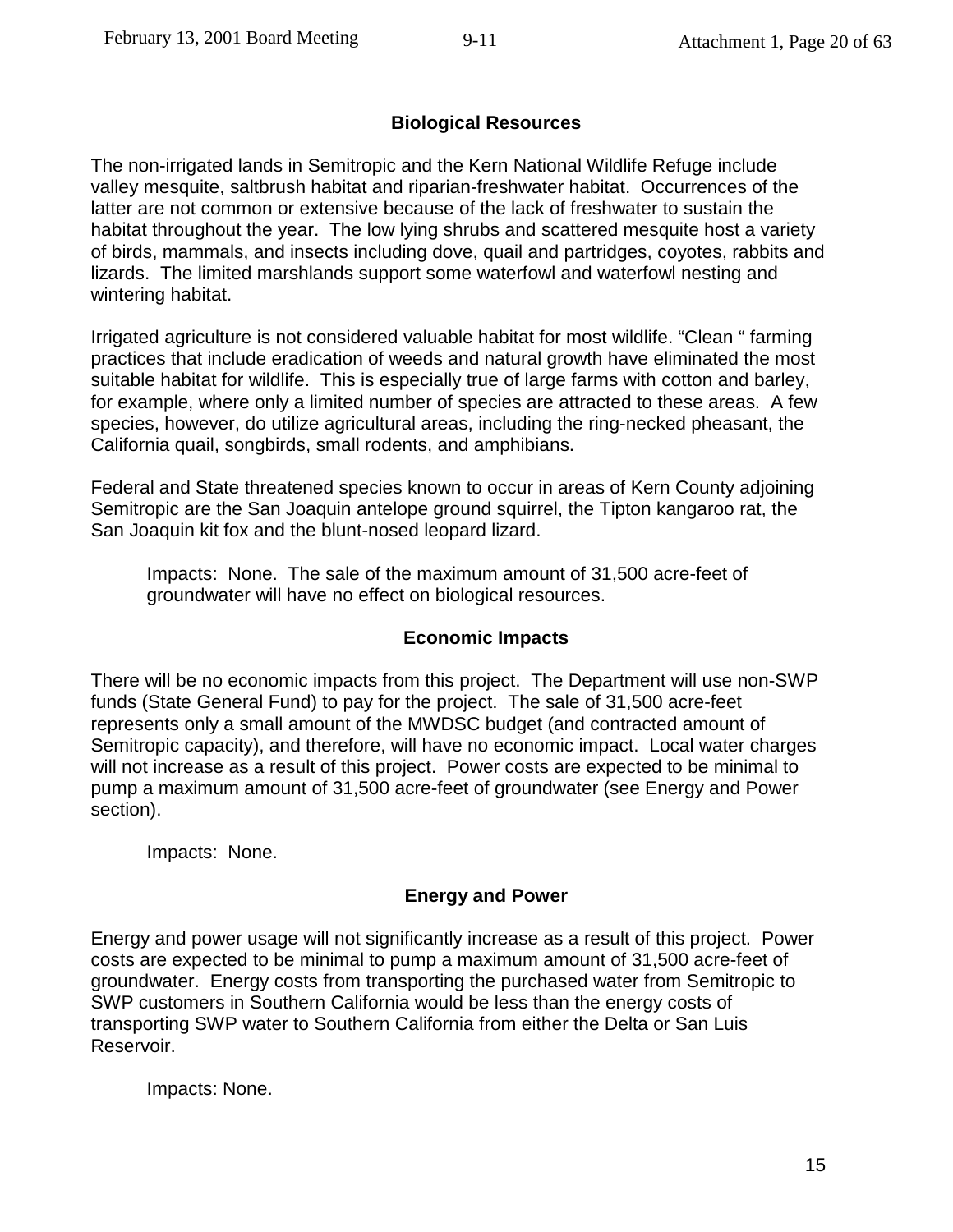### **Environmental Justice**

The federal requirement for environmental justice refers to the fair treatment of people of all races, cultures, and incomes with respect to the development, implementation, and enforcement of environmental laws, regulations, and policies. Executive Order 12898, signed by President Clinton in 1994, requires federal government agencies to consider the potential for their actions or policies to place disproportionately high adverse human health or environmental effects on minority and low-income populations. Potential effects related to environmental justice would be effects that disproportionately affected minority populations.

Two State statutes were enacted to address State coordination and consultation requirements for Environmental Justice. These statutes, SB 115 (Solis) and SB 89 (Escutia) parallel federal mandates for environmental justice. SB 115 requires the Secretary for the California Environmental Protection Agency (CA EPA) to take specified actions in designing its mission for programs, policies, and standards within the Agency, and to develop a model environmental justice mission statement for boards, departments, and offices. SB 89 specifically requires the Secretary for CA EPA to convene a Working Group on Environmental Justice on or before January 15, 2002 to assist the CA EPA in developing an interagency environmental justice strategy.

Impacts: This project will not disproportionately affect minority or low income populations. MWDSC's SWP water that is stored in Semitropic is surplus to MWDSC's needs for its service area. The proceeds from the sale of the water will have no adverse economic impact on MWDSC's overall budget, and local water costs will not increase as a result of this project.

#### **Geology and Soils**

The geology of the groundwater basin in Semitropic is complex. The basin is generally divided into confined and unconfined zones that are separated by a layer of clay. The unconfined aquifer is above the clay layer and the confined aquifer is beneath. It is not known if the clay layer is continuous throughout Semitropic. The principal source of groundwater pumped in Semitropic is from the confined aquifer.

Groundwater withdrawal from the Central Valley aquifer system varies seasonally. The highest demand is generally during the peak growing season in spring and summer, which are the driest seasons of the year.

#### **Subsidence**

The proposed project lies within an area of known and documented subsidence caused by the extraction of groundwater (Ground Water Atlas of the United States, California, Nevada, HA 730-B by Michael Planert and John S. Williams, 1995). Occasional large withdrawals from an aquifer are a viable solution to the problem of reduced surfacewater supplies in dry periods, provided the aquifer is replenished during wet years. However, continual withdrawals of ground water in excess of recharge can increase the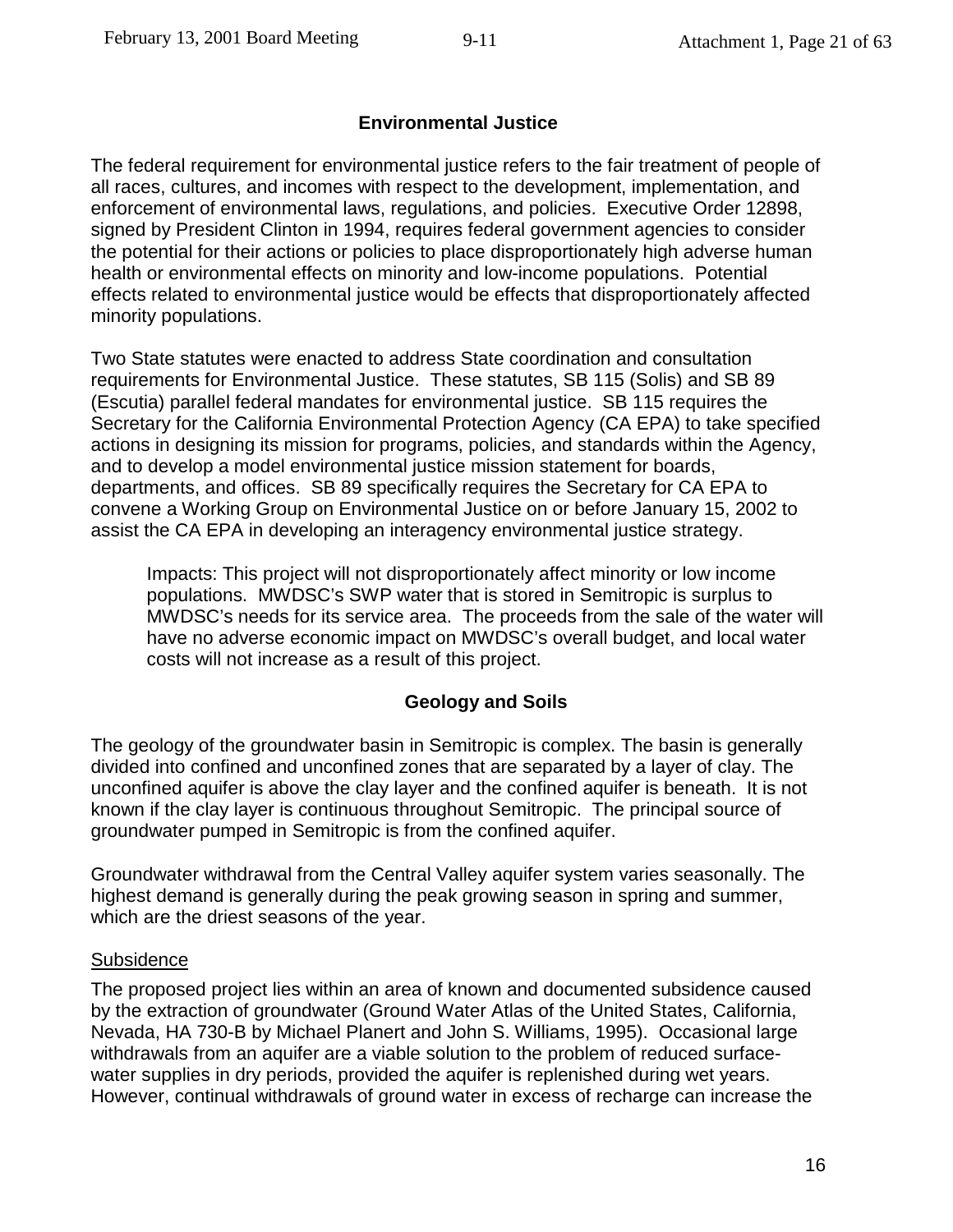cost of pumping, reduce water availability, and, in certain hydrogeologic settings, can cause land subsidence. The primary cause of land subsidence in the Sacramento and the San Joaquin Valleys has been the compaction of fine-grained sediments (predominantly clay) in the aquifer system following severe, long-term withdrawal of groundwater in excess of recharge.

There is an existing monitoring program to check groundwater levels (see Water Supply and Hydrology section). Subsidence monitoring with an extensometer has been proposed but not yet implemented.

Impacts: None. The groundwater withdrawal of up to 31,500 acre-feet is within the normal operation of the groundwater bank and should not contribute to subsidence. Groundwater levels are monitored and extraction will be stopped if the fifteen feet-three year rule is violated (see next section).

#### **Water Resources**

#### **Water Supply and Hydrology**

#### Groundwater Levels

<u>.</u>

The groundwater basin underlying Semitropic, along with any potential effects of the Groundwater Banking Program were evaluated in detail in the 1994 Semitropic EIR. In this report, groundwater levels resulting from proposed MWDSC banking portion of Project operations in Semitropic were estimated using a modified version of the DEPARTMENT San Joaquin Valley Groundwater Model. The EIR showed no significant negative effect on groundwater levels due to the groundwater bank operations. However, as discussed in the EIR, a 15-feet, three-year rule<sup>12</sup> is in effect, where withdrawals will be stopped or modified at specific locations if such withdrawals would cause the average groundwater levels over a three-year period to be 15 feet less than what the average would have been without the groundwater banking project over the same three-year period.

#### MWDSC Semitropic Water Bank Supply

MWDSC currently has 392,000 acre-feet of water stored in Semitropic of the one million acre-foot defined storage capacity. The MWDSC share of Semitropic is 350,000 acrefeet. Total program annual withdrawal amounts are restricted by the size of the pumpback facility, contemporaneous scheduled SWP deliveries to Semitropic, and the proportion of the total program capacity that has been contracted to other banking partners. The annual withdrawal capacity of MWDSC's stored water currently ranges from 31,500 acre-feet per year up to 78,000 acre-feet subject to those items listed above including SWP allocations.

Impacts: This project will not have an impact on water supply. The proposed withdrawal of 31,500 acre-feet is well within the operating capabilities of the Semitropic Groundwater Banking Program, and represents about ten percent of

<sup>&</sup>lt;sup>12</sup> The fifteen-foot, three-year rule is further explained in Appendix D.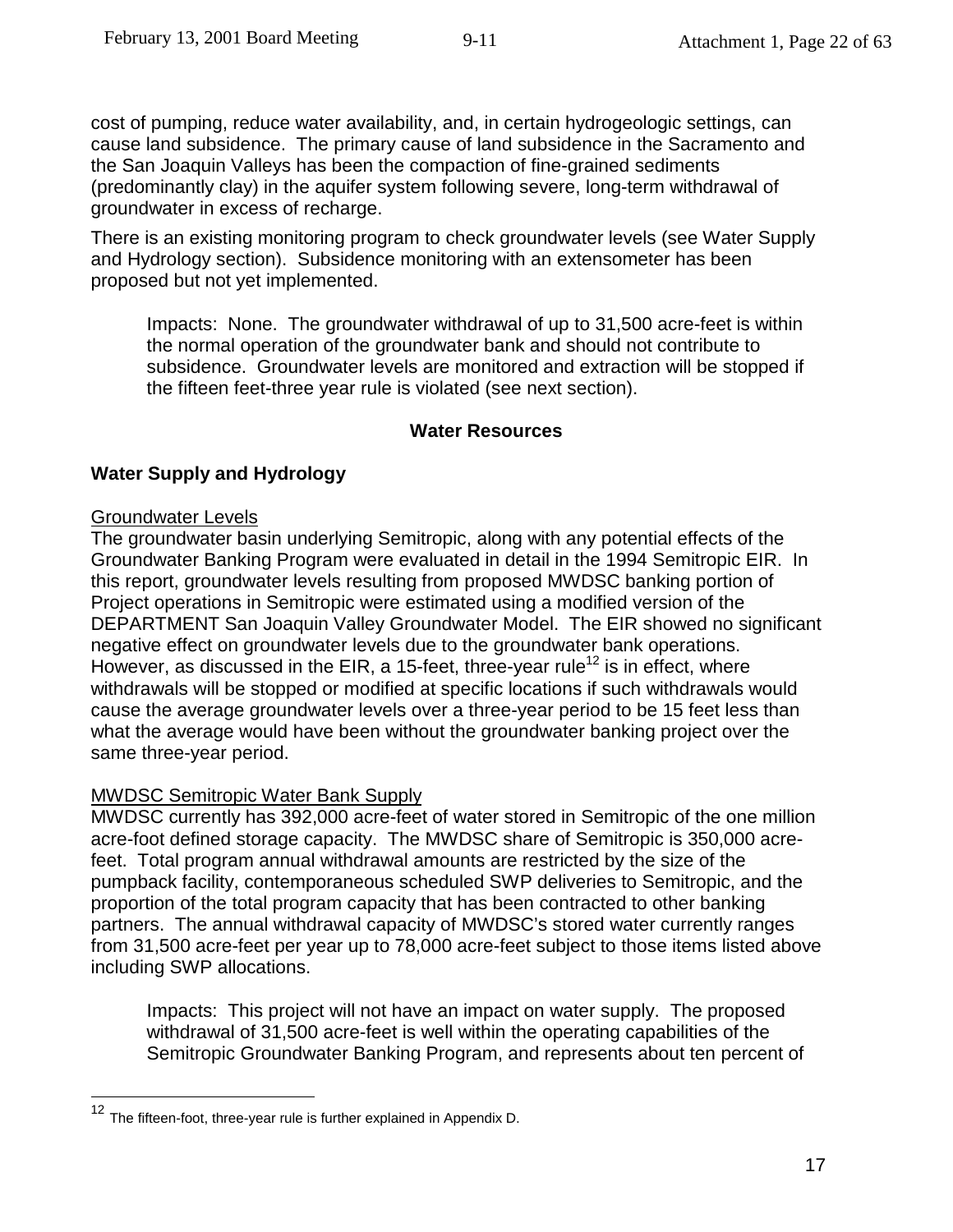the water MWDSC currently has stored in the bank. Any groundwater level changes would be detected using the existing groundwater monitoring program. In addition, MWDSC has adequate alternate sources of water to sell 31,500 acrefeet of its water supply.

#### **Water Quality**

1

#### Groundwater Quality

Groundwater quality was evaluated in detail in the 1994 Semitropic EIR. There was a concern about high salinity groundwater from the west migrating east to the Semitropic area due to banking activities. Nitrate is also a potential concern due to high nitrate levels found in shallow groundwater areas in part of the basin, and east of the Semitropic Water Storage District. The EIR showed no significant negative effect on groundwater quality due to the groundwater bank operations.

#### California Aqueduct Water Quality

Along with other parts of the State Water Project, the Department monitors California Aqueduct water quality to ensure that SWP water quality meets Department of Health Services drinking water standards and Article 19 Water Quality Objectives<sup>13</sup> for longterm SWP contracts. The objective of the SWP water quality monitoring program is to maintain project water at a quality acceptable for recreation, agriculture, and public water supply for the present and future under a policy of multiple use of the facilities. These uses included fishing, boating, and water contact sports. The Department analyzes the water for physical parameters such as water temperature, specific conductance, and turbidity and more than 60 different chemical constituents including inorganic chemicals, pesticides, and organic carbon. A list of the Department's water quality sampling locations can be found in Appendix F.

The Department also regulates the quality of water pumped into the California Aqueduct. Any groundwater pumped into the Aqueduct would have to meet Department standards. New SWP pump-in standards are currently being drafted and will probably be similar in format to the standards applied in 1994. In general, the Department assures that water quality in the Aqueduct is not degraded due to pump-ins.

Impacts: The project will not adversely affect groundwater quality underlying Semitropic or the quality of water in the California Aqueduct. The minimum withdrawal proposed for Semitropic (31,500 acre-feet) is within the operations for Semitropic Groundwater Bank and would not affect water quality. Both Semitropic and DEPARTMENT monitor water quality before allowing water into the California Aqueduct, and DEPARTMENT monitors water quality in the Aqueduct. Note also

<sup>&</sup>lt;sup>13</sup> Article 19 Objectives are included as standard provisions in the Department's water supply contracts. They require the collection and analysis of water quality samples in the SWP and the compilation of records. Article 19 (a) states: "It shall be the objective of the State and the State shall take all reasonable measures to make available, at all delivery structures for the delivery of Project water to the District, Project water of such quality that the following constituents do not exceed the concentrations stated." The constituents table is in Appendix E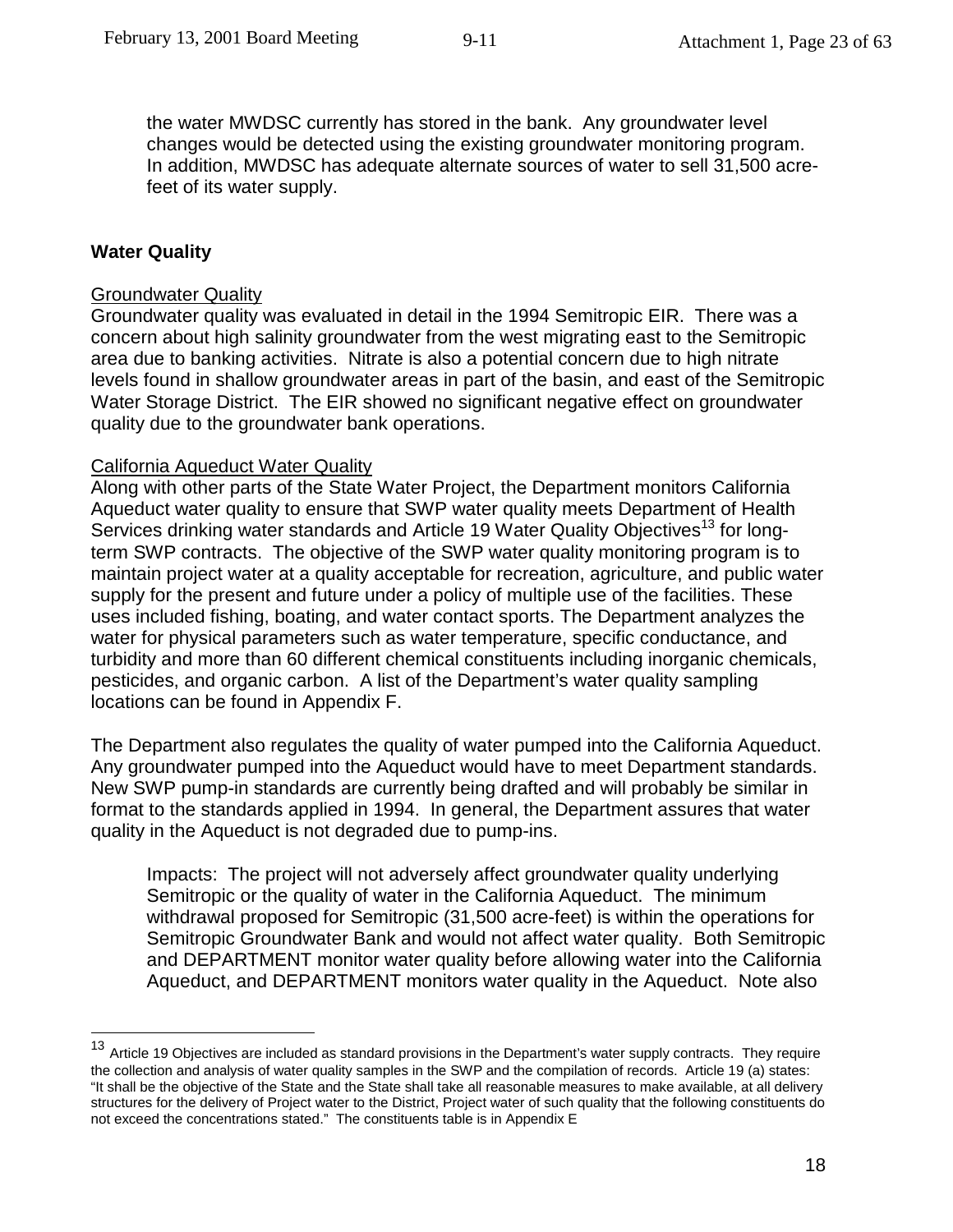that the water may be paid back via entitlement exchange which will not involve pumping groundwater into the Aqueduct.

# **Land Use and Planning**

The project will not change existing land use in the Semitropic area. The Semitropic Groundwater Storage Bank is a permitted land use, and this project is part of the Storage Bank operations. No new facilities will be constructed with this project.

Impacts: None.

# **Population and Housing**

The project will have no effect on population and housing. MWDSC's water stored in the Semitropic Groundwater Storage Bank and made available for sale to the EWA as part of this project will be sold to EWA for fisheries purposes, and not for urban uses.

Impacts: None.

# **Public Services**

As with Population and Housing, the project will have no effect on public services.

Impacts: None.

#### **Recreation**

The project will take place in the Semitropic area and the California Aqueduct. Since there is no recreation associated with these facilities, the project will not have any effect on recreation.

Impacts: None.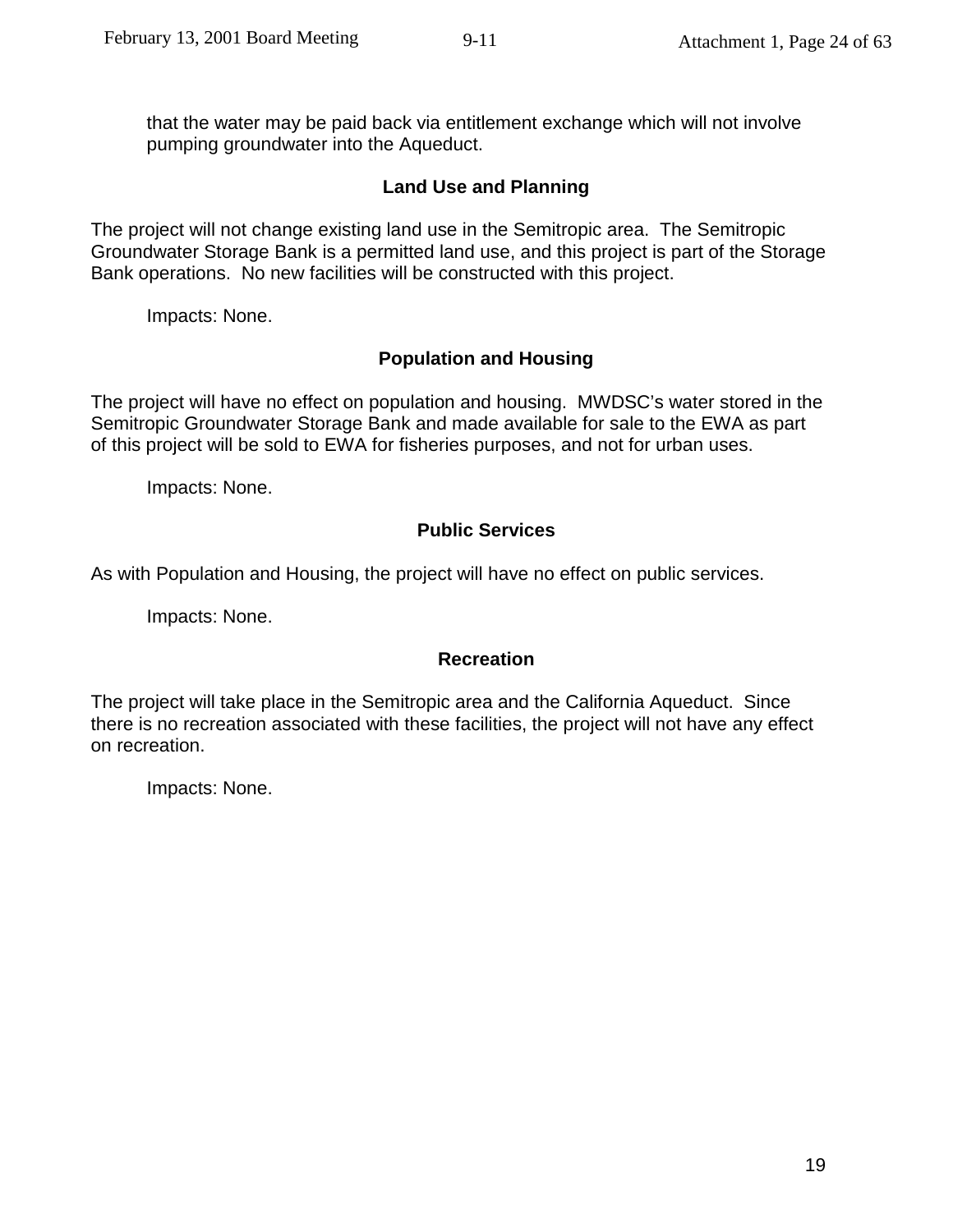# **V. RELATED PROJECTS**

The full array of EWA Program assets for 2001 that have been identified to date are shown in Figure 4 and are generally described in Appendix B, EWA Program Description. It is possible that other water transfers are proposed for 2001 between currently unknown and unidentified parties. The number and volume of water transfers in 2001 is to some degree, dependent upon the hydrologic conditions over this winter. Consequently, it is too speculative to determine to what degree other transfers will be proposed and implemented.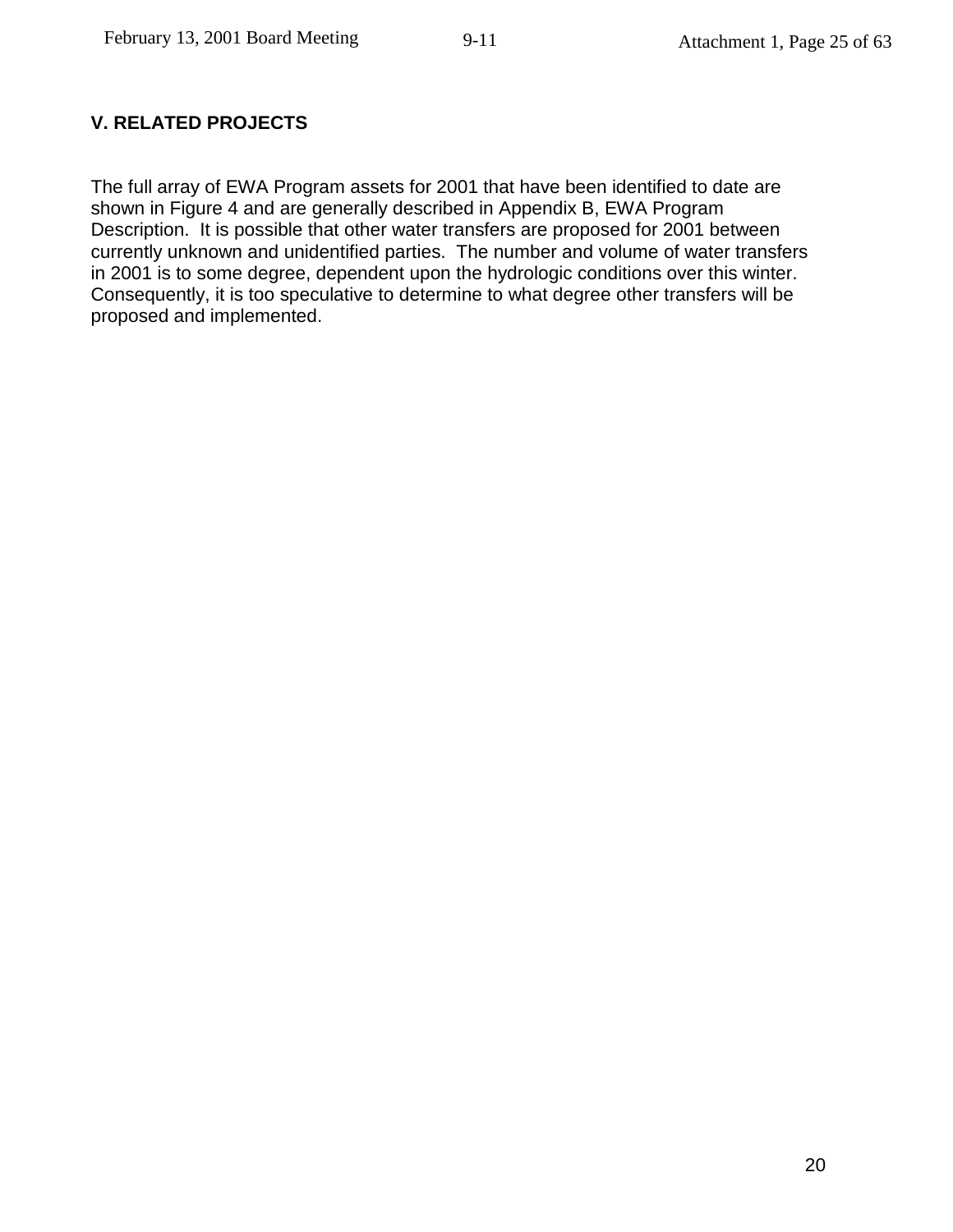### $g \t 9-11$

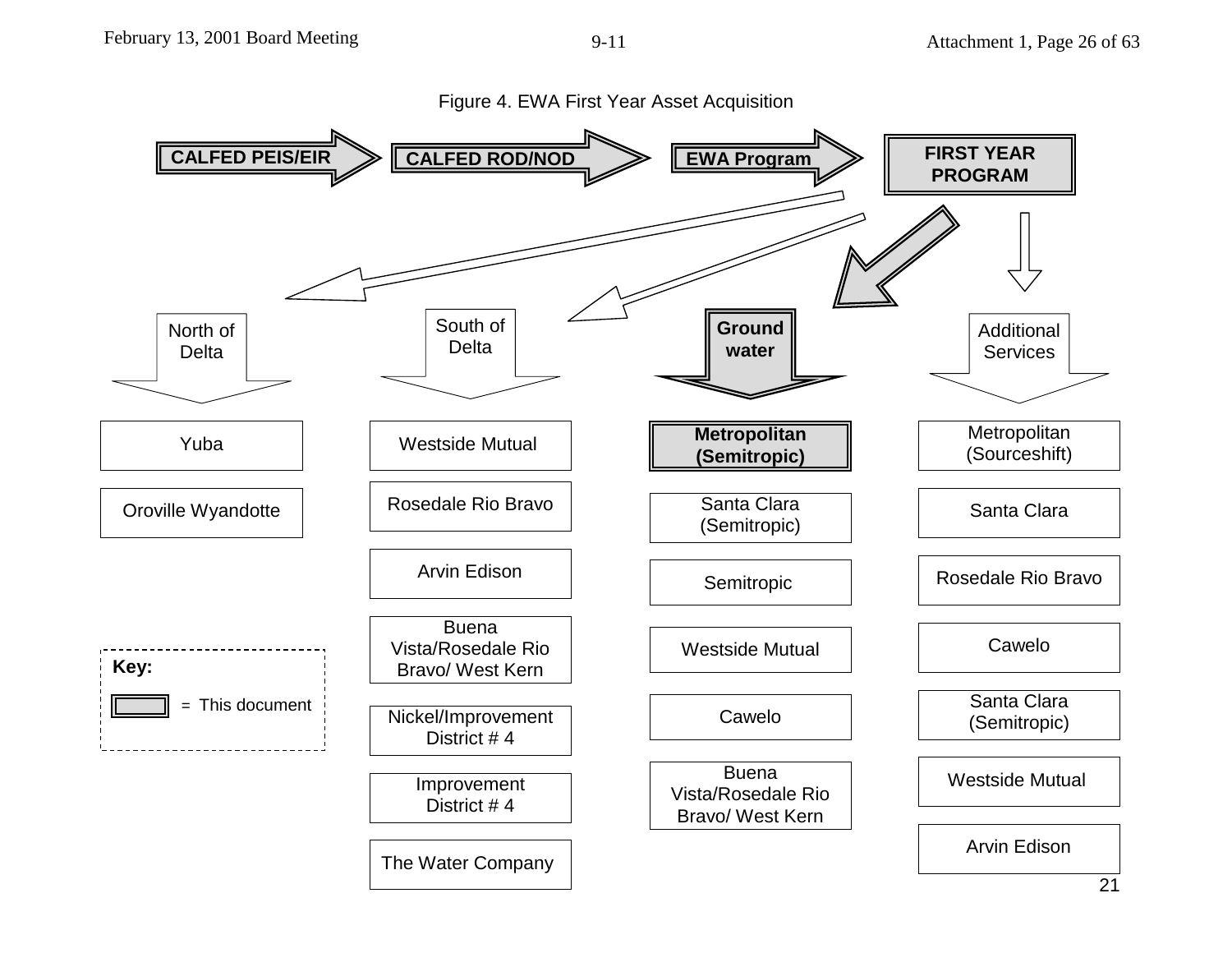# **VI. CUMULATIVE EFFECTS**

No cumulative effects are expected for any environmental resources during 2001. None of the related projects have significant effects in the following categories: Aesthetics, Agricultural Resources, Air Quality, Cultural Resources, Economic Impact, Environmental Justice, Geology and Soils, Hazards and Hazardous Materials, Mineral Resources, Noise, Water Quality, Land Use and Planning, Population and Housing, Public Services, Recreation, Transportation/Traffic, and Utilities and Service Systems.

Although there are no anticipated cumulative effects to the environmental resource categories, Water Supply and Power, these resource categories are discussed below because many of the related projects may involve changes in the timing of the use of these resources.

#### **Water Supply**

The EWA is expected to make relatively small changes in the overall operations of the SWP and CVP facilities. Overall, the EWA should result in beneficial effects including increased instream flows and increased water levels in San Luis Reservoir. Operational changes in 2001 can be generally characterized as shifts in pumping rates at the SWP delta diversion pumps, shifts in the storage and release patterns at SWP reservoirs, shifts in groundwater pumping and storage patterns within KCWA, and shifts in surface water storage release patterns among local and regional agencies. Operations related to EWA will be affected by precipitation. In wet years, surface water will be the primary EWA asset and in dry years, groundwater will become the primary EWA asset and operations will shift accordingly. In general, the EWA will be expected to increase instream water levels and to provide for water in San Luis Reservoir similar to historical conditions.

The EWA will allow the further curtailment of Delta pumping to reduce the entrainment of fish at the SWP Banks pumping plant to achieve benefits beyond the existing environmental baseline. Pumping could increase when substantial impacts to sensitive fish are not likely, in order to move water controlled by the EWA. However, the final pumping pattern will remain within the possible patterns that the SWP is allowed under the existing SWRCB Water Quality Control Plan (WQCP).

San Luis Reservoir storage will drop in response to EWA Delta export cuts or if the EWA delivers water out of San Luis Reservoir to repay past borrowing from MWDSC, the SWP or the CVP. San Luis Reservoir storage will increase in response to higher Delta exports on behalf of the EWA or due to voluntary shifts in delivery patterns, water purchases in the export area, exchanges, or source shifts. However, San Luis storage patterns will range within the historical patterns that the CVP and SWP already allowed under existing regulations.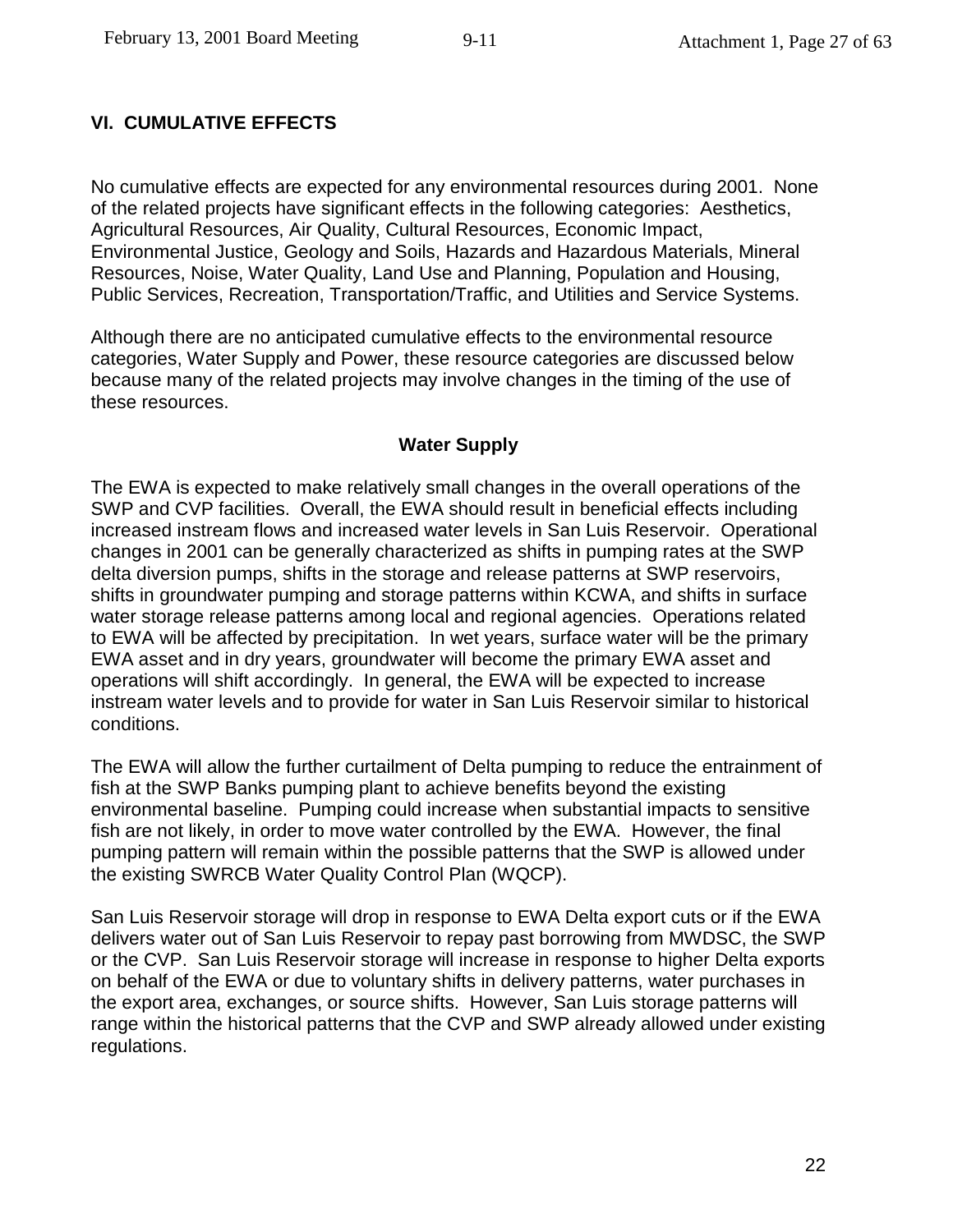Purchases from the KCWA agencies will generally lead to increased groundwater pumping in 2001, with recovery of groundwater levels in subsequent years. If EWA takes advantage of the opportunity to deposit water into groundwater storage, groundwater levels could rise in 2001 in KCWA aquifers. Withdrawal could take place either in 2001 or in subsequent years. Groundwater extraction in subsidence prone areas (such as Semitropic) could contribute to subsidence, though extraction would be limited to established withdrawal rates for the groundwater banks to avoid this impact.

The source shifting agreement with MWDSC could lead to fluctuations in reservoir levels within the MWDSC service area. A water purchase from Yuba County Water Agency would lead to a reduction in storage levels in New Bullards Bar Reservoir over the course of the summer of 2001. That storage reduction would either be recovered through reduced spills in the following winter(s) or through increased groundwater pumping within YCWA.

Changes in storage levels and release patterns at Oroville Reservoir (SWP) could result from changes in operations at the Banks pumping plant in the Delta. In most instances, changes in operations will lead to temporary increases in storage levels. In some instances, the EWA could borrow water from upstream reservoirs, thereby lowering storage levels. Because the EWA assets are being acquired from diverse geographical areas of the State, there will be no cumulative impacts on any one water supply from EWA actions.

#### **Energy and Power**

One of the EWA assets, an MWDSC Source Shift Agreement, would result in less pumping during the summer months and possibly greater pumping in the fall/winter. However, other water transfers proposed during the first year of EWA operations may result in moving water during the summer. The quantity of water moved during the spring/early summer would be less than SWP historically has moved during this time period. Therefore, although there may be changes in the timing of the movement of the water from historical patterns, the volume of water moved will not change and there should be no overall increase in power used to move water.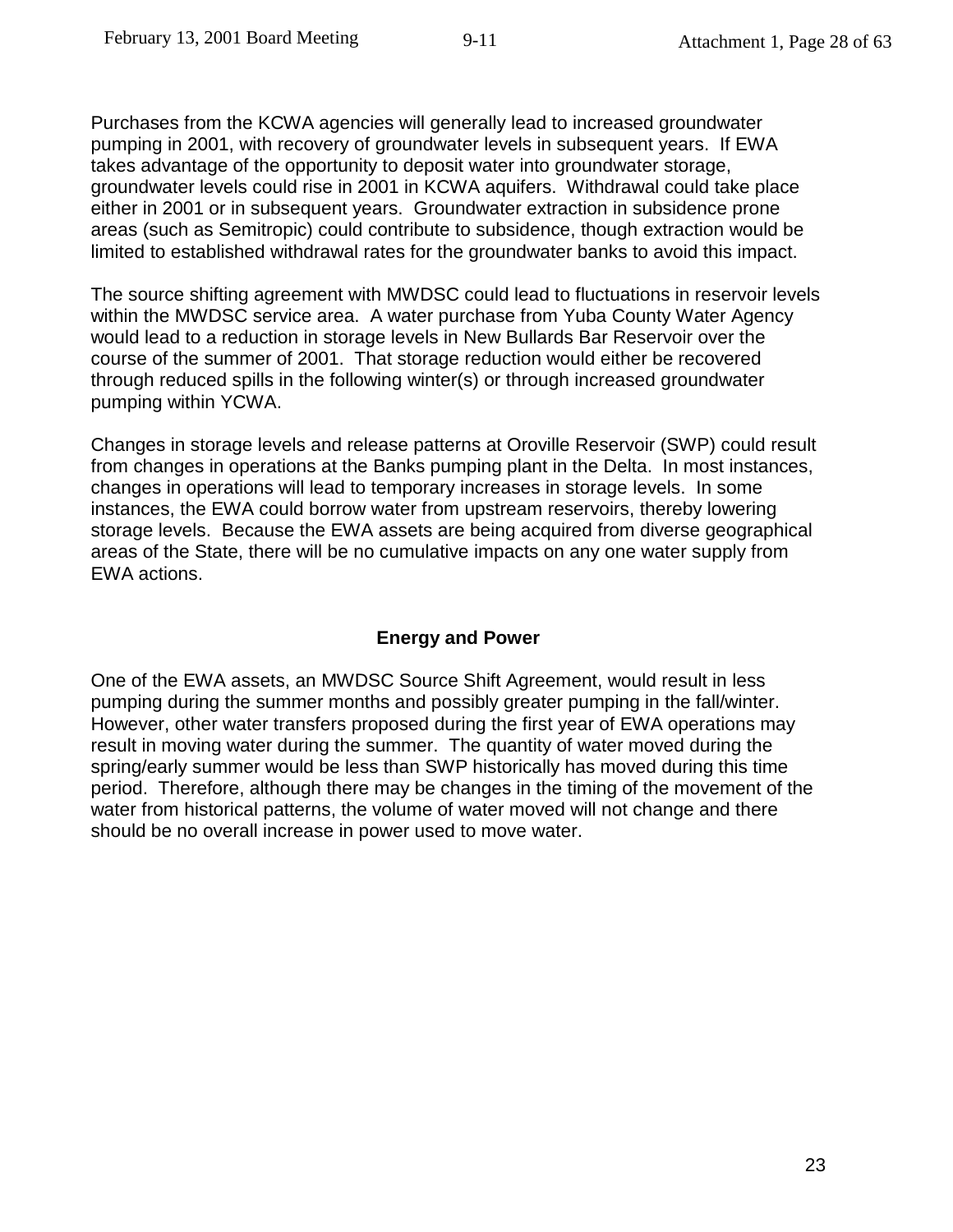### **VII. MANDATORY FINDINGS OF SIGNIFICANCE**

The project does not have the potential to significantly affect an environmental resource. No mitigation is proposed since no potentially significant effects were found.

### **VIII. CONSISTENCY WITH PLANS AND POLICIES**

This project is consistent with the following policies and groundwater banking programs.

#### Coordinated Operations Agreement

The Project Agencies shall continue to adhere to the general sharing principles contained in the 1986 Coordinated Operations Agreement (COA) as modified by interim operating agreements to reflect changes in regulatory standards, facilities, and operating conditions, including the EWA.

Southern San Joaquin Groundwater Banking Programs Arvin-Edison Groundwater Banking Program Kern Water Bank Pioneer Project Semitropic Groundwater Banking Program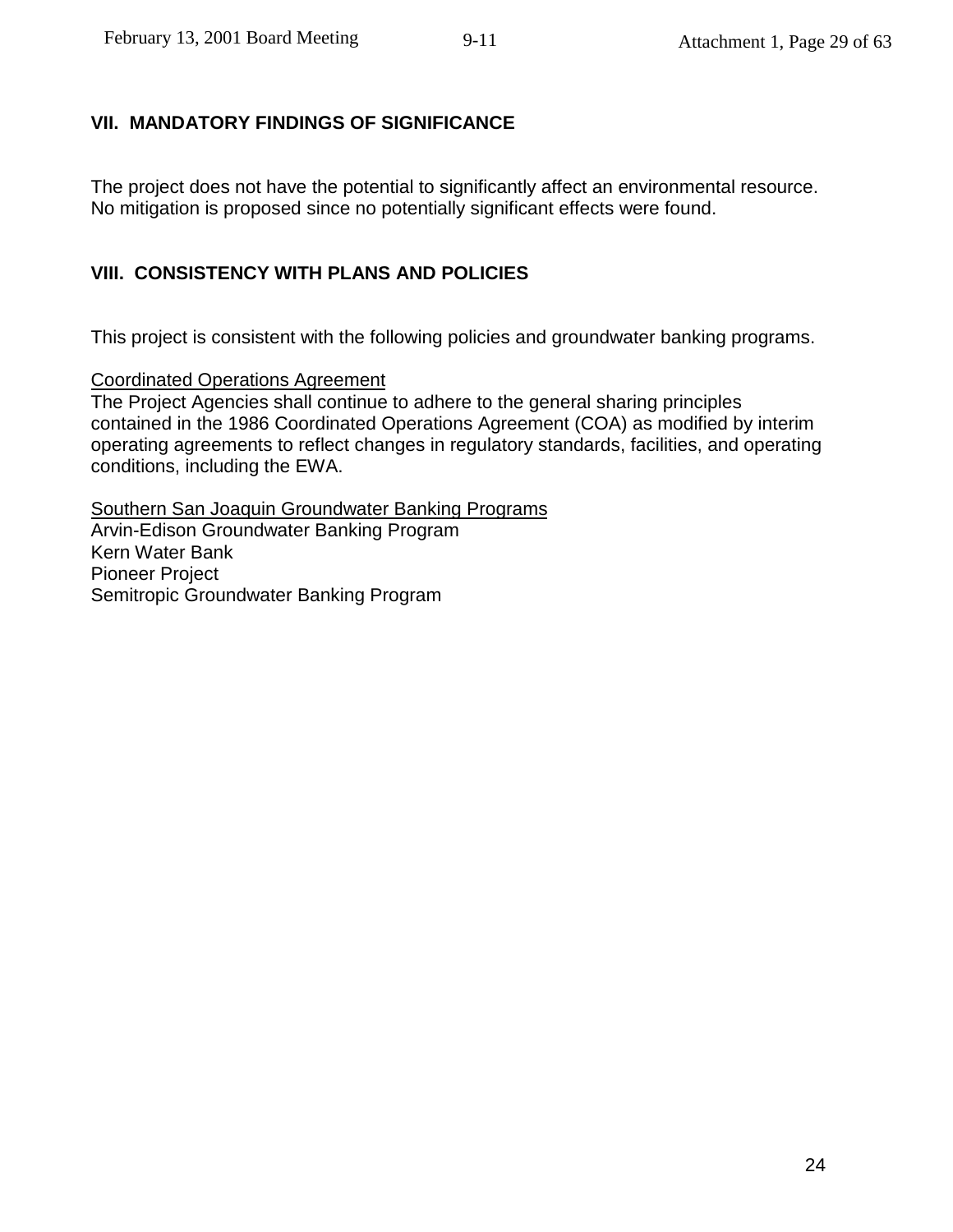# **IX. CONSULTATION AND COORDINATION**

This Initial Study was prepared in consultation and coordination with applicable requirements. The Department of Water Resources is the Lead Agency responsible for preparing this Initial Study.

Persons Contacted Wilmar Boschman (SEMITROPIC) Rick Breitenbach (CALFED) Scott Cantrell (DFG) Dave Fullerton (CALFED) Teresa Geimer (DWR, SWPAO) Steve Hirsch (MWDSC) Larry Joyce (DWR, O&M) Kellye Kennedy (USBR) Christiana Kuewa (MWDSC) Martie Kie (CALFED) John Leahigh (DWR, O&M) John Pacheco (DWR, OSWPP) Victor Pacheco (DWR, EXECUTIVE) Nancy Quan (DWR, SWPAO) Dave Robinson (USBR) Laura Simonek (MWDSC) Curtis Spencer (DWR, SWPAO) Al Steele (DWR, DPLA) Jim White (DFG) Ed Winkler (MWDSC) Leo Winternitz (DWR, EXECUTIVE)

# **X. NAMES OF PREPARERS**

Delores Brown, Environmental Program Manager, DWR Collette Zemitis, Environmental Specialist IV, DWR Aric Lester, Environmental Specialist II, DWR Lalania Garner-Winter, Environmental Specialist I, DWR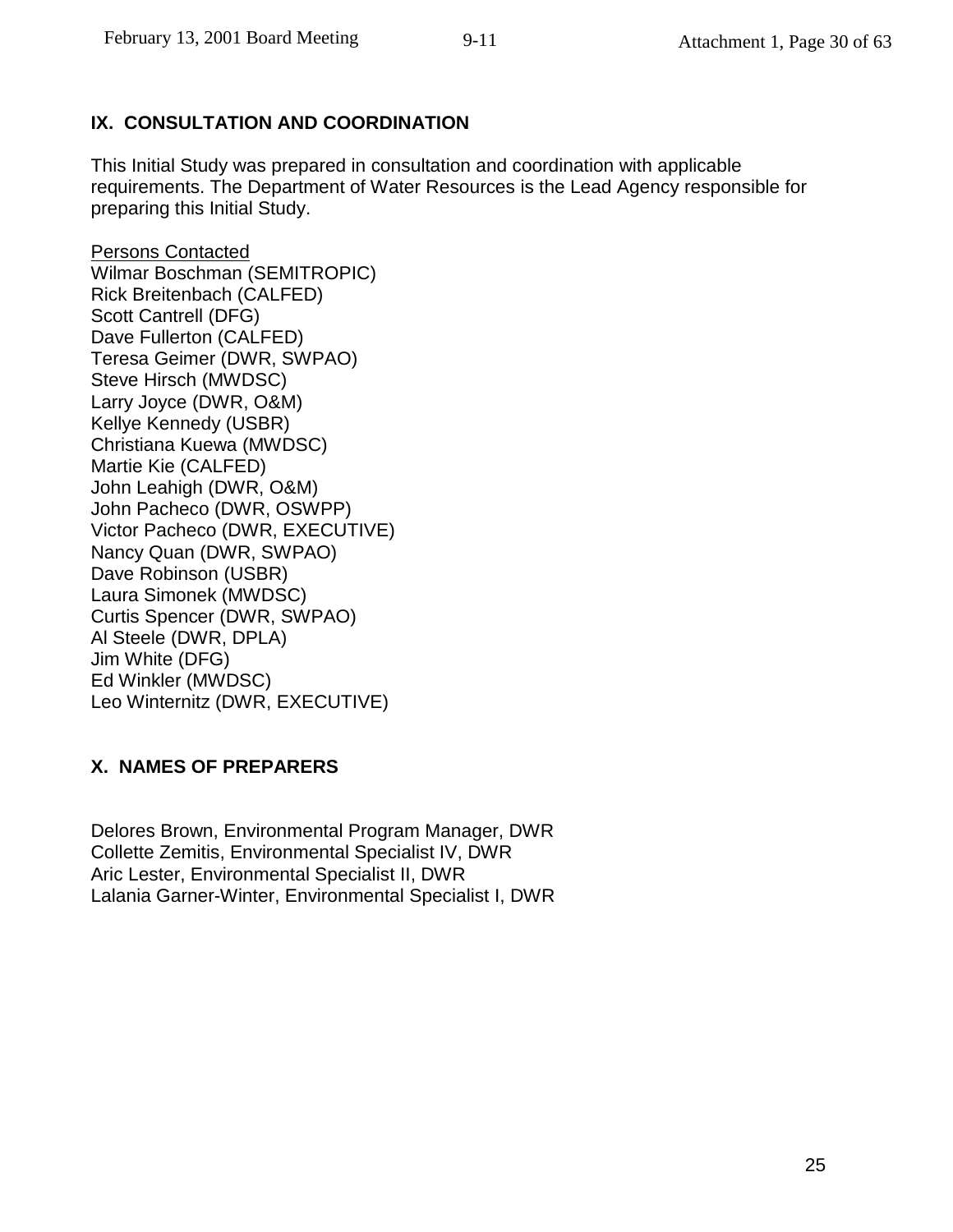### **XI. REFERENCES**

- Arvin-Edison Water Storage District. 1996. Arvin-Edison Water Management Project Negative Declaration. May 1996. Arvin, CA.
- Bass, R. E., A. I. Herson, K. M. Bogdan. 1999. CEQA Deskbook. Solano Press Books: Point Arena, CA.
- CALFED Bay-Delta Program. Final Programmatic Environmental Impact Statement/Environmental Impact Report. July 2000. Sacramento, CA.
- CALFED Bay-Delta Program. 2000a. Programmatic Record of Decision. August 2000. Sacramento, CA.
- CALFED Bay-Delta Program. 2000b. Environmental Water Account Operating Principles Agreement, Attachment 2 to Programmatic Record of Decision. August 2000. Sacramento, CA.
- California Air Resources Board. 1999 California Air Quality and Emissions Almanac.
- California State Water Resources Control Board. 1995. Water quality control plan for the San Francisco Bay/Sacramento-San Joaquin Delta Estuary. Sacramento, CA.
- California Department of Water Resources. 1998. Bulletin 132-99: SWP. November, 1998. Sacramento, CA.
- California Department of Water Resources. 1998. Bulletin 160-98: California Water Plan. November, 1998. Sacramento, CA.
- California Resources Agency. 2000. Notice of Determination. August 2000. Sacramento, CA.
- California Resources Agency. 2000. Certification of the Secretary. August 2000. Sacramento, CA
- Central Coast Water Authority. 1995. Implementation of the Monterey Agreement Draft Program Environmental Impact Report. Prepared by Science Applications International Corporations, Santa Barbara, CA.
- Metropolitan Water District of Southern California. 1991. Eastside Reservoir Project Draft Environmental Impact Report. June, 1991. Los Angeles, CA.
- National Marine Fisheries Service. 1993. Biological opinion for the operation of the federal Central Valley Project and the California State Water Project. Long Beach, CA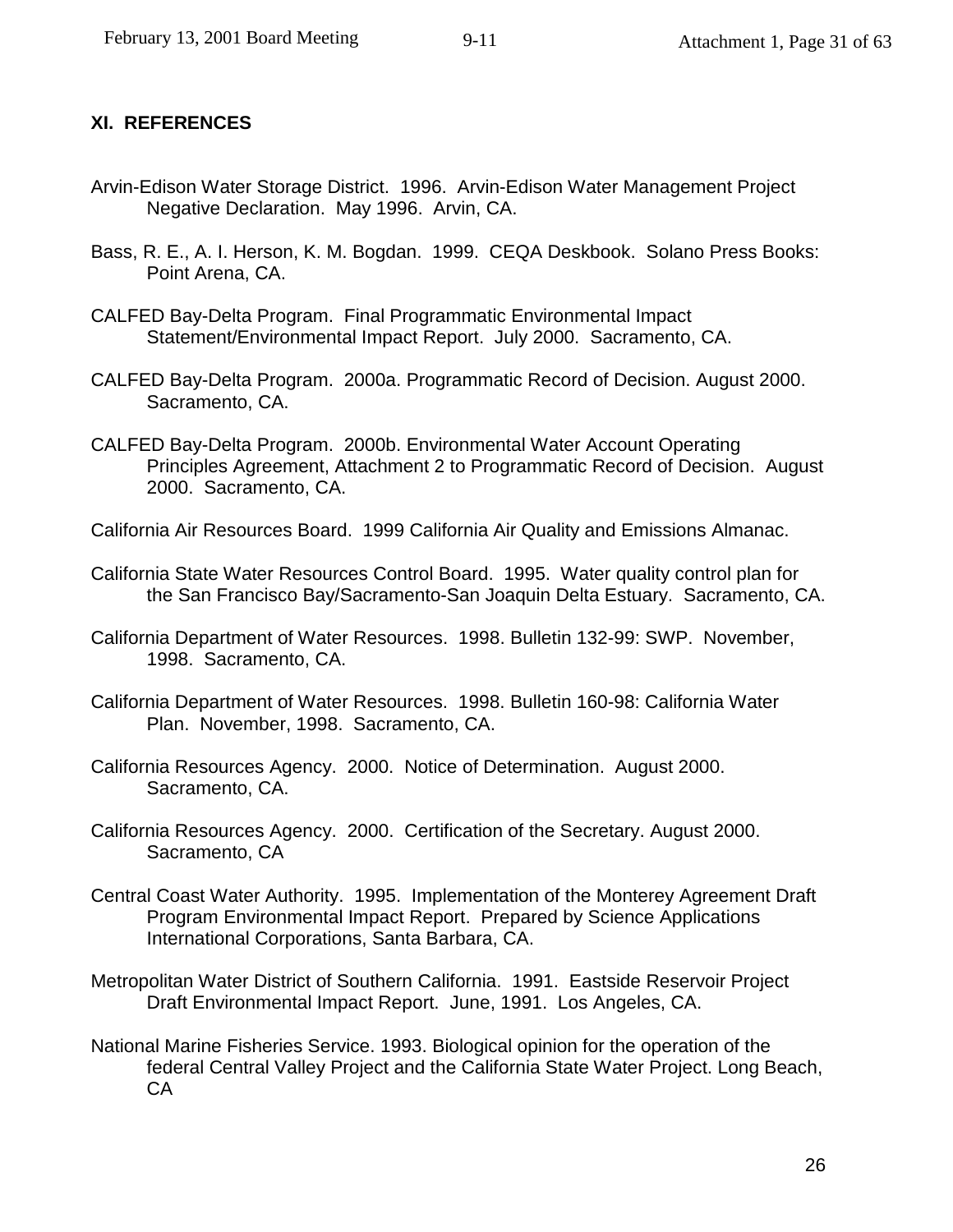- Schmidt, K. and Associates. October 1999. Biennial Groundwater Monitoring report for the Semitropic Water Storage District Water-Banking Project (1997-1998) Prepared for Semitropic Water Storage District, Buena Vista Water Storage District, North Kern Water Storage District, Rose-dale-Rio Bravo Water Storage District, Shafter-Wasco Irrigation District and South San Joaquin Municipal Utility District. Fresno, CA.
- Semitropic Water Storage District and Metropolitan Water District of Southern California. Semitropic Groundwater Banking Project Final Environmental Impact Report. July 1994.
- Semitropic Water Storage District. September 1999. Stored Water Recovery Unit Supplemental Environmental Impact Report.
- U.S. Department of the Interior. Central Valley Project Improvement Act Final Programmatic Environmental Impact Statement. October 1999. Sacramento, CA.
- U.S. Fish and Wildlife Service. 1995. Formal Consultation and Conference on Effects of Long-Term Operation of the Central Valley Project and State Water Project of the Threatened Delta Smelt, Delta Critical Habitat, and Proposed Threatened Sacramento Splittail. March 6, 1995. Sacramento, CA.
- U.S. Geological Survey. 1995. Ground Water Atlas of the United States, HA 730-B (California, Nevada) by Michael Planert and John S. Williams.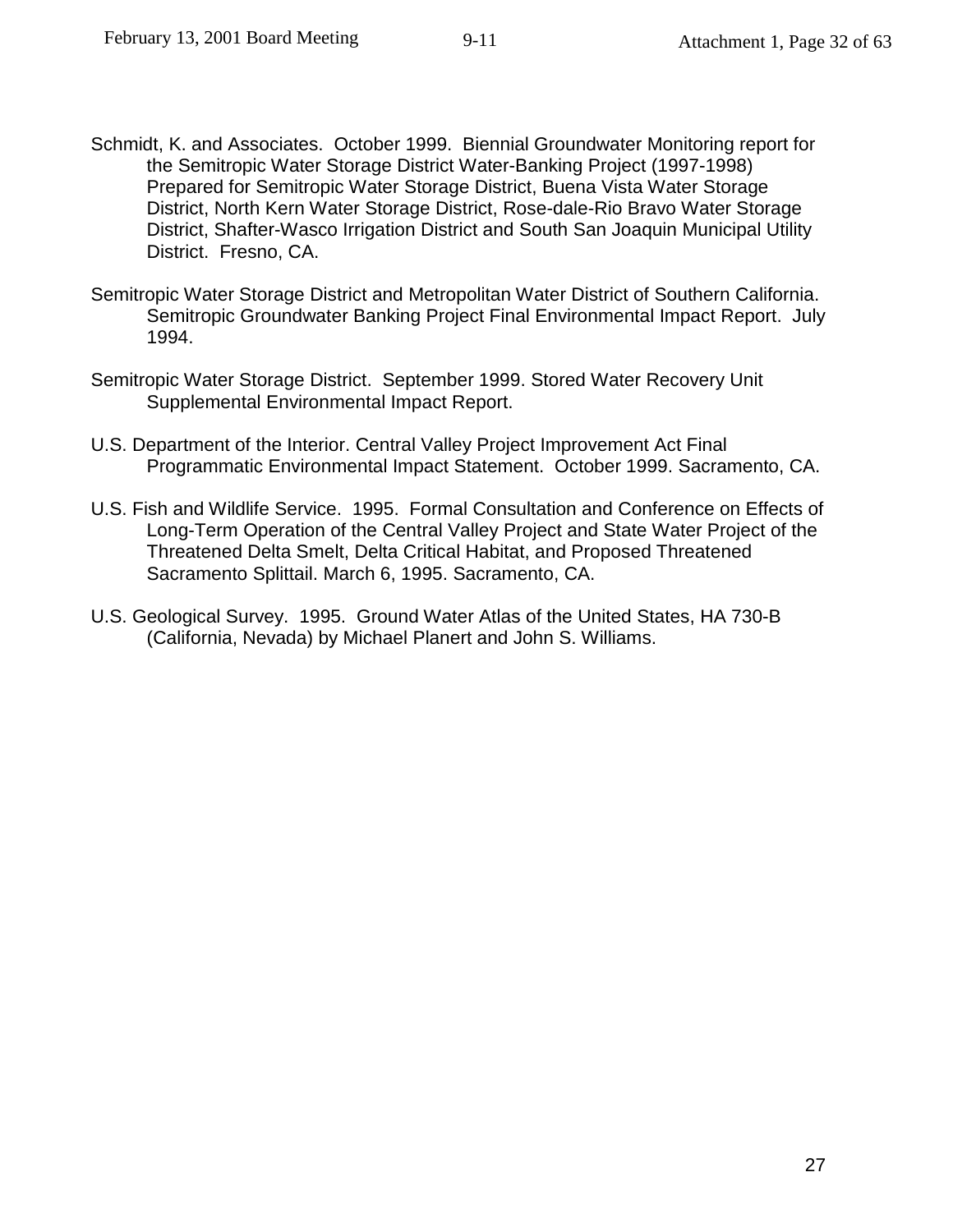# **APPENDIX A**

# **Overview of the Four-Year EWA Program**

The EWA was established to provide a supplemental water supply for the protection and recovery of fish beyond what currently exists through the pre-CALFED Program environmental baseline. The existing regulatory baseline<sup>14</sup> programs established to provide a level of fishery protection include:

- 1993 Winter-run Biological Opinion (NMFS);
- 1995 Delta Water Quality Control Plan, State Water Resources Control Board (SWRCB);
- 1995 Delta Smelt Biological Opinion (USFWS);
- management of the full 800,000 acre-feet of CVP Yield Pursuant to Section 3406(b)(2) (or (b)(2) Water) of the Central Valley Project Improvement Act (CVPIA) ; and
- other environmental protections, including Level  $2^{15}$  refuge water supplies as required by the CVPIA.

Assets acquired for the EWA will vary from year to year depending on hydrologic and regulatory conditions, and are therefore not certain. As stated in the Introduction, the EWA will be implemented over four years. The initial water purchases and lease of groundwater storage will be secured by the Project Agencies from willing sellers by the end of 2000. The Project Agencies will enter into one-year contracts with the willing sellers. Several processes may be used to acquire EWA assets and/or functional equivalent sources of project water supply to offset the effects of operational curtailments under the EWA program so that deliveries will not be affected.

- 1. Acquisition of Water for the EWA
	- A. Purchases

1

The Project Agencies will use EWA funds to purchase EWA assets from willing sellers both north and south of the Delta. Purchases can include leases, options, long-term agreements, and any other property or contractual transaction that make alternative project supplies available south of the Delta or available for conveyance to south of the Delta. Purchases will also include the acquisition of storage space in groundwater basins to bank EWA assets. The Management Agencies will identify assets to replace water lost to the projects due to operational curtailment, and to be pledged as collateral when the EWA borrows from the Projects. The Project Agencies will accept the asset if the collateral meets the agreed guidelines for borrowing. The release of the asset shall be in accordance with a schedule agreed to by both the

 $14$  If an operable EWA is not in place by December 31, 2000, then the existing regulatory baseline would remain in place.

Level 2 – The 1989 and 1992 Refuge Water Supply Studies define Level 2 refuge water supplies as the average amount of water the refuges received between 1974 and 1983.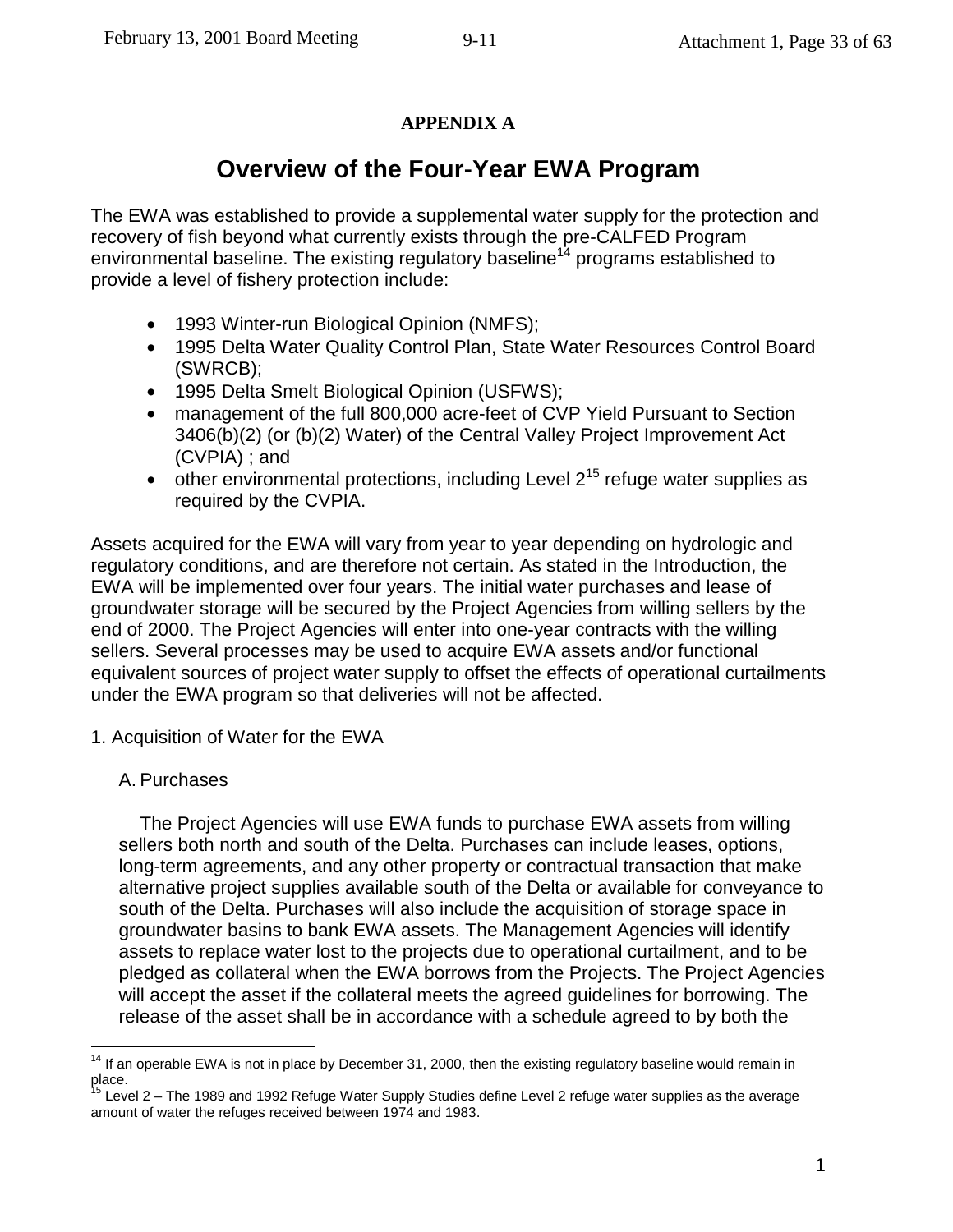Management Agencies and the Project Agencies. A tentative release schedule will accompany an identified asset. The Project Agencies will coordinate EWA water acquisition with Level  $4^{16}$  refuge water acquisitions to ensure the priority accomplishment of both each year.

#### B. Delta Operations

1

Delta project operations will involve four mechanisms by which EWA water assets are acquired.

i. Sharing of (b)(2) and Ecosystem Restoration Program (ERP) Water Pumped by the SWP.

The SWP and the EWA will share, on a 50-50 basis, the lesser of:

- a) water released from storage or made available for upstream purposes under either CVPIA Section 3406(b)(2) or the Ecosystem Restoration Program (ERP) and arrives in the Delta with no further ERP or (b)(2) purposes to serve;
- b) water that exceeds the export capacity of the CVP Tracy pumping plant;
- c) water that the SWP and EWA have demand south of the Delta; and
- d) water the SWP has capacity to pump.
- ii. Joint  $Point<sup>17</sup>$ : SWP Wheeling of CVP and EWA water.

The SWP will use excess capacity at its Harvey O. Banks Pumping Plant to pump water for both the CVP and the EWA, to be shared between them on a 50-50 basis. The CVP water could be either from storage or from its Delta water rights to divert unstored water. The EWA water could be either from nonproject water acquired north of the Delta or stored or unstored water pumped under CVP or SWP water rights. If either the CVP or EWA is demand-limited<sup>18</sup>, the other's use of joint point will not count against its 50 percent share.

Use of excess capacity at Banks for the EWA and CVP will take precedence over all other non-project pumping, except for wheeling water to respond to facility outages and wheeling to supply CVP contractors for whom the SWP has traditionally wheeled CVP water. The relative priority of Level 4 refuge water is currently being determined.

iii. SWP Appropriation of Unregulated Flow.

<sup>&</sup>lt;sup>16</sup> Level 4 – Level 4 refuge water supplies are defined in the 1989 and 1992 Refuge Water Supply Studies as the amount of water for full development of the refuges based upon management goals developed in the 1980s. The term joint point is used here to refer primarily to the use of the SWP point of diversion alone, and specifically, to the wheeling of EWA as well as CVP water.

<sup>18</sup> Demand-limited- A project is demand-limited if no contractors want any more water than they are currently receiving, and if available storage facilities and/or conveyance facilities are full.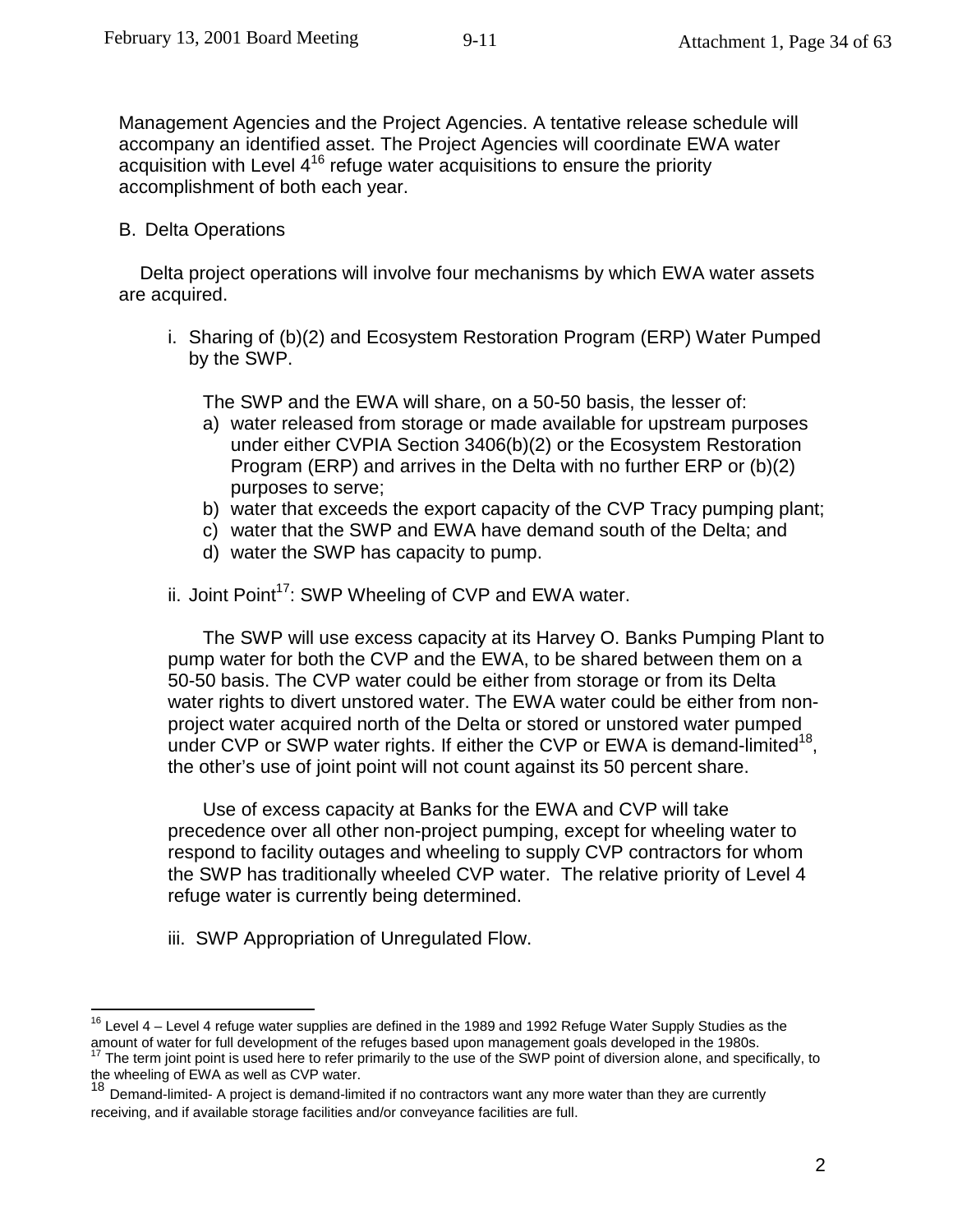1

The SWP may use its Delta diversion rights to pump water from the Delta for EWA purposes when the demand for SWP supplies is less than the available supply. The SWP diversion rights would be used in cases where Joint Point could also be used but where it would be preferable to create EWA assets south of the Delta to offset SWP rather than CVP losses to operational curtailments. As an adjunct to Joint Point, it would simply utilize SWP rather than CVP water rights to pump excess flows for the EWA's share. It would not affect the CVP's own share of excess SWP capacity.

iv. Project Pumping made Possible by Regulatory Relaxation

(a) Relaxation of the Section 10 Constraint

The SWP is limited under Section 10 of the Rivers and Harbors Act<sup>19</sup>, pursuant to US Army Corps of Engineers (Corps) Public Notice 5829-A, to a three-day average rate of diversion of water into Clifton Court Forebay of 13,250 acre-feet per day. This is equal to an average, around the clock diversion rate of 6,680 cfs. This rate may be increased during winter months when the San Joaquin River flow is above 1,000 cfs.

The Corps granted permission to the SWP to increase the base diversion rate by the equivalent of 500 cfs to an average of 7,180 cfs for the months of July through September, through 2002. This 500 cfs will be dedicated to pumping for the EWA.

(b) Relaxation of the Export/Inflow Ratio

Under D-1641 $20$ , and anticipated under the SWRCB order to be issued upon completion of the Bay-Delta water rights hearing, project exports are limited at different times of the year to a certain percentage of Delta inflow (usually 35 or 65 percent). This limitation is called the Export/Inflow, or E/I ratio. Both D-1641 and the 1995 Water Quality Control Plan, consistent with the 1994 Principles for Agreement (Bay-Delta Accord), allow for these ratios to be relaxed upon the meeting of certain requirements. Relaxation of the E/I ratio will be sought as appropriate and used to create EWA assets south of the Delta. By relaxing the E/I ratio, up to 20,000 acre-feet could be exported for the EWA. This water would be exported by the SWP and held in San Luis Reservoir for later use.

<sup>&</sup>lt;sup>19</sup> Section 10 of the Rivers and Harbors Act prohibits the obstruction or alteration of navigable waters of the U.S. without a permit from the Army Corps of Engineers. Under Section 10, the Corps regulates projects or construction of structures that could interfere with navigation. A department of the Army permit is needed to construct any structure on any navigable water of the United States, to excavate or deposit material in such waters, or to do any work affecting the course, location, condition, or physical capacity of such waters.

<sup>20</sup> D-1641-The State Water Resources Control Board issued Decision 1641 on December 29, 1999. The order requires DEPARTMENT and the USBR maintain their respective outflow standards until November 30, 2001 or until the Board adopts a further decision during its water rights hearings. It is currently in litigation, but DEPARTMENT continues to voluntarily comply with the standards.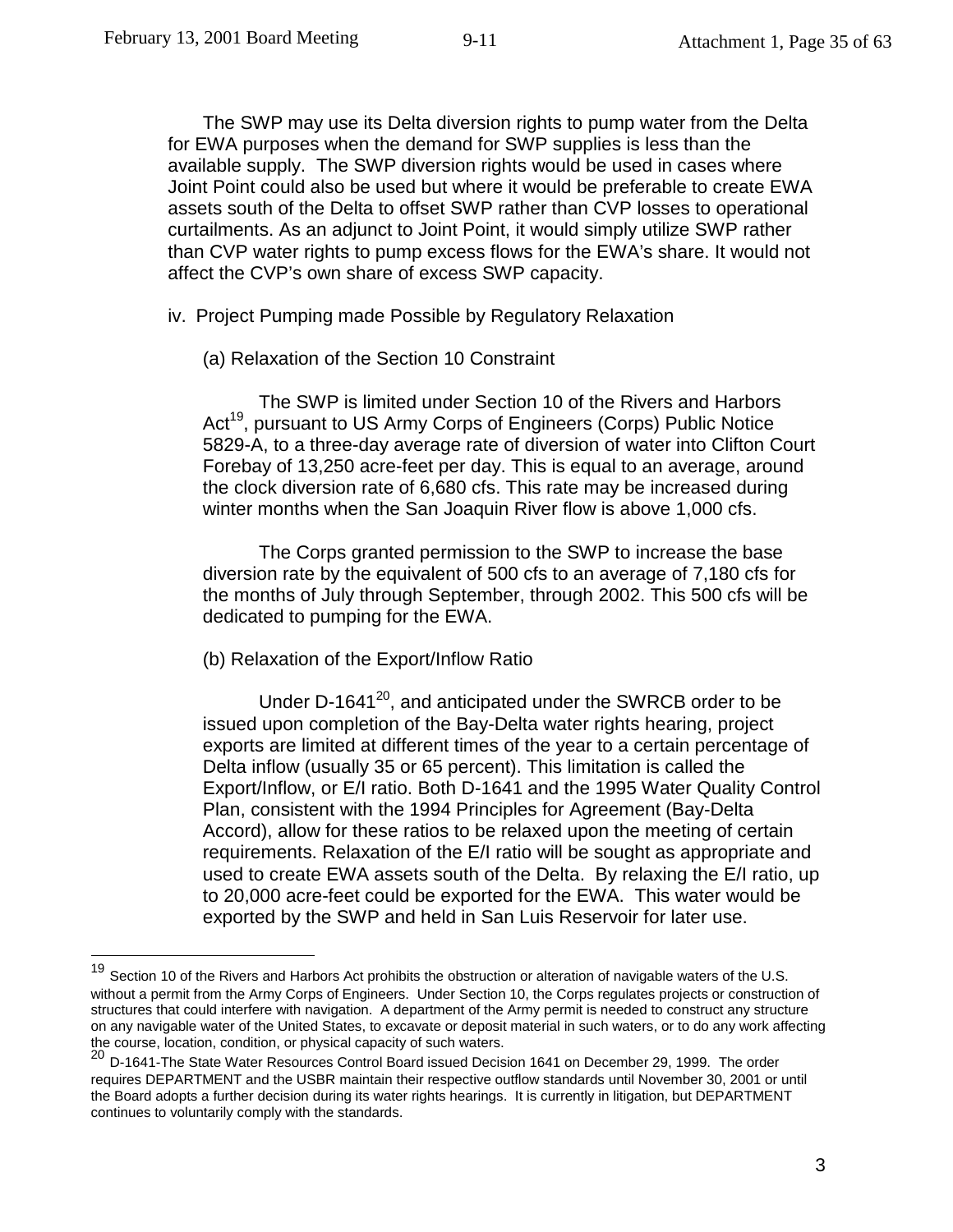The decisions for implementation of EWA actions and using the various EWA assets will be coordinated through the CALFED Operations Group. The Ops Group will be used to report regularly on the EWA's operations, to help resolve issues that may arise, and to communicate to stakeholders. In addition, staff for the Managing and Project agencies is developing protocols for use of EWA assets. Once the protocols are completed, the CALFED Science Program will convene a scientific panel to review the EWA operations on an annual basis. The management agencies and the project agencies will keep this panel informed on a monthly basis through the CALFED Ops Group reporting process.

#### 2. Banking of EWA Assets

#### A. Generally

Banking is the storage of water for later use that otherwise would be used or lost in the present. Water can be banked and used within the same water year or carried over for use in a subsequent water year. Even though the acquisition of stored water does not convert a transitory asset into a durable asset, banking is included as an EWA transaction. Like the acquisition of assets, banking transactions must provide for access to and the release of the stored EWA assets to the projects.

Priority of EWA assets in storage generally will be controlled by the provisions of the banking document. Unless the Management Agencies and the Project Agencies make other arrangements, EWA assets will have a lower priority for storage in project reservoirs than project water and thus will spill first. Project reservoirs are operated for project purposes such as flood control, downstream temperature control, minimum downstream flows for fish, meeting regulatory requirements, and providing contract water supply including contractor carryover water.

#### B. Banking in Project Reservoirs

EWA assets may be stored or "banked" in project reservoirs upstream of the Delta as well as in San Luis Reservoir, provided the Projects do not incur any additional adverse operational impacts. The EWA will share this lower storage priority with water acquired for Level 4 refuge needs. The Project and Management Agencies shall jointly establish reasonable and practical standards for determining when an EWA asset may be stored and when it would spill or be lost from upstream project storage.

Banking EWA water south of the Delta will be important because it creates highly reliable assets which are both durable and which may be released without Delta constraints being an issue.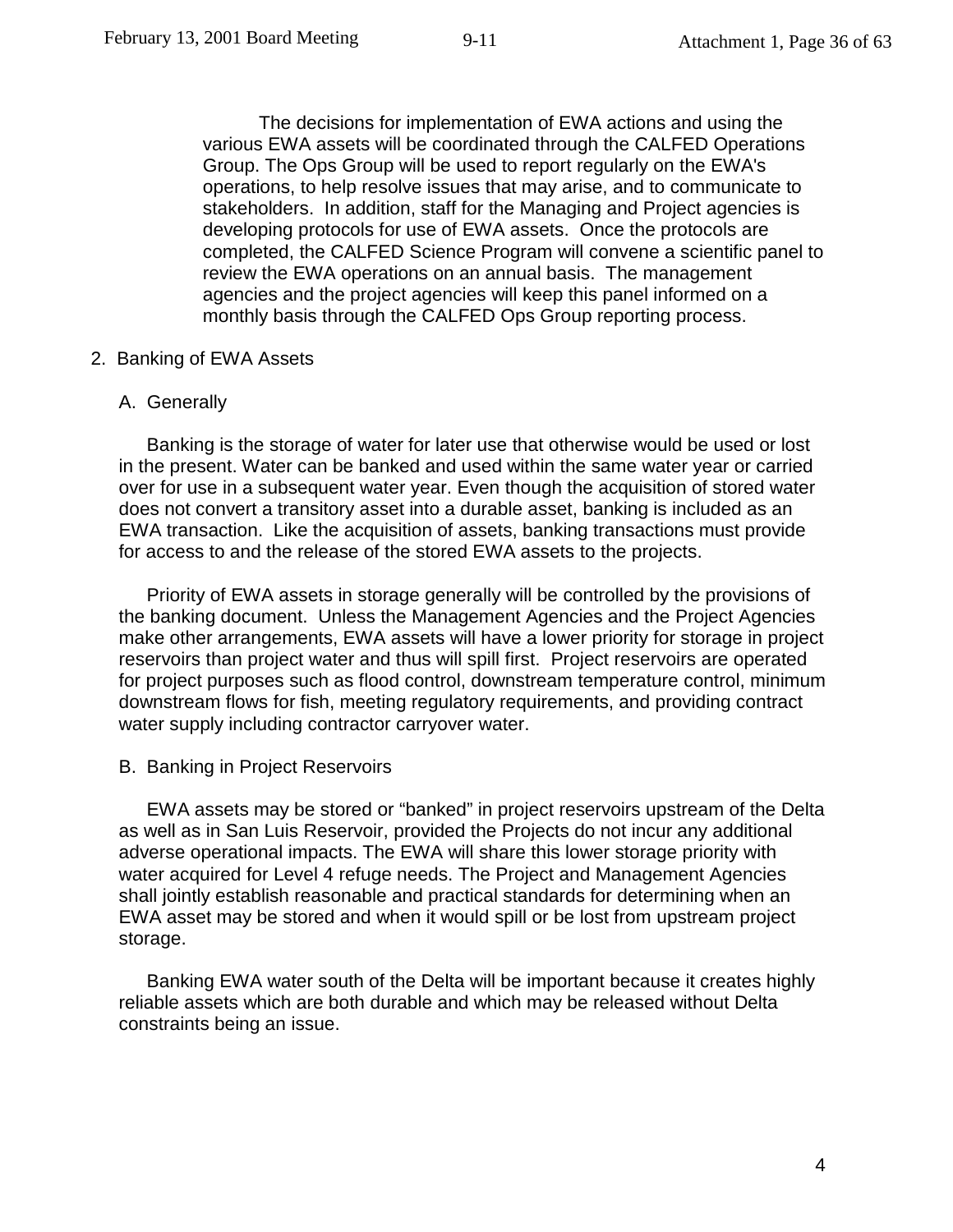#### C. Groundwater Banking

At times, the EWA may bank surface water within existing groundwater banks to prevent loss by spilling from project reservoirs. Usually, if imported water is physically stored in a groundwater basin, the storing agency will have a first and exclusive right to the water stored.

#### D. Source-Shifting Agreements

The purpose of water banking is to have water available for use at a time other than its original availability. Source-shifting agreements fall under this functional definition of "banking". Source-shifting agreements are executed with a water agency that is able, at certain times, to call on non-Delta water sources to temporarily create an asset for use by the EWA. In these cases, the water agency is agreeing to a reduction in deliveries so these assets can be used for EWA operational curtailments. Replacement of the source-shifted water occurs at a mutually agreed upon time with the water agency without any incremental impacts to the Projects.

The proposed source-shifting agreement with The Metropolitan Water District of Southern California (MWDSC) described in more detail at p. 21 is an example of such a banking arrangement. MWDSC would provide 100,000 to 200,000 acre-feet to be used to enhance the effectiveness of the EWA, and to help provide assurance that SWP and CVP water deliveries and operations will not be affected by EWA operations.

#### 3. Borrowing

Borrowing agreements will allow the EWA to borrow water from the CVP and SWP for fish protection during a water year as long as the water can be repaid without affecting the current or following year's allocations. Borrowing of project water, specifically water in San Luis Reservoir, is intended to enhance the effectiveness and use of EWA assets. Project water in San Luis Reservoir may be borrowed to support an operational curtailment in lieu of immediately releasing an EWA asset when the borrowed water is not needed at that time to make project deliveries. Borrowing can only take place when the borrowed water would not create or exacerbate water quality and supply problems associated with the San Luis low point, and it meets reasonable carryover storage objectives.

An appropriate EWA asset will be pledged to assure that, if the borrowed water is not otherwise made up, release of the pledged asset will not cause project deliveries to be affected by the borrowing transaction.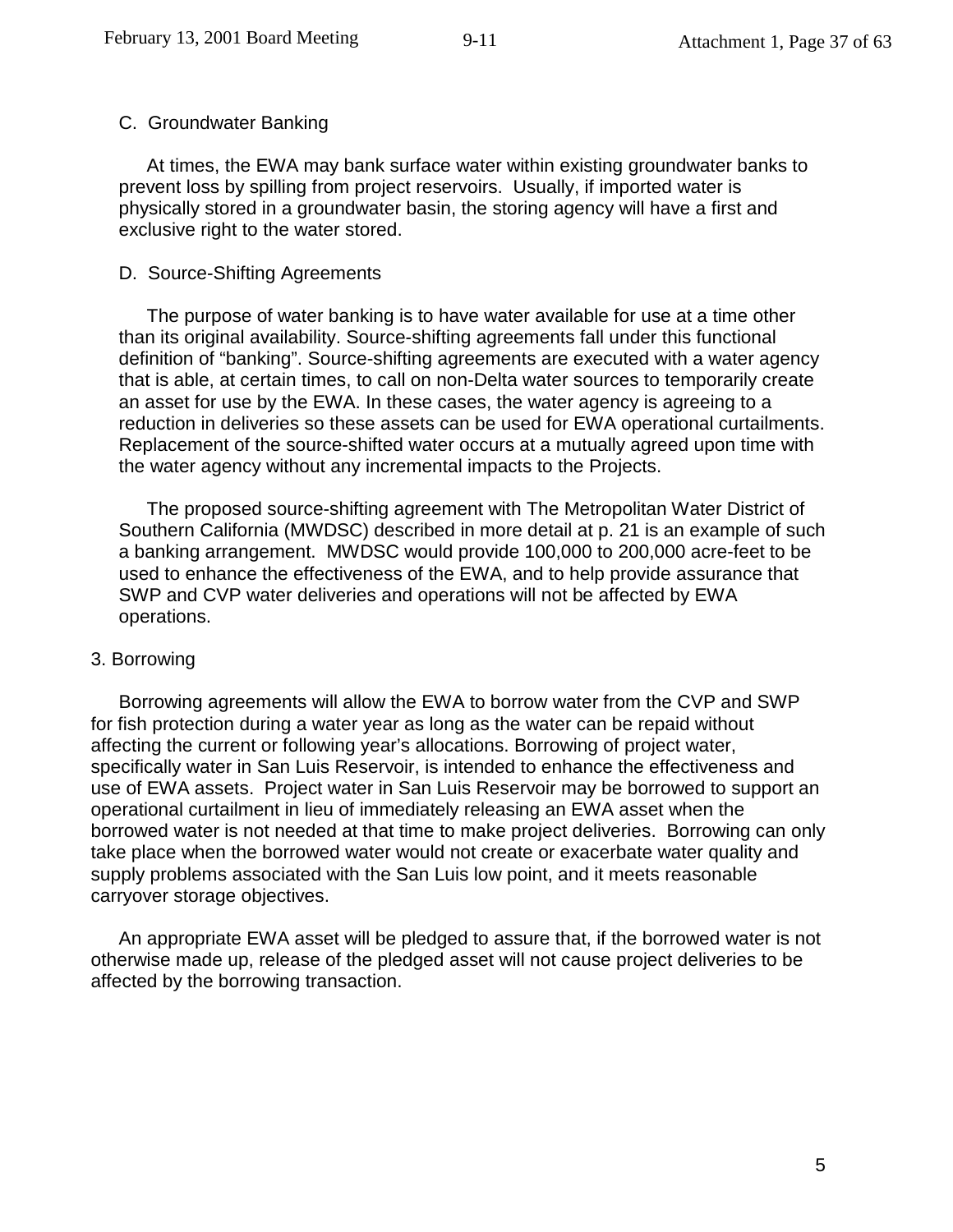4. Transfers Using Delta Conveyance

Transfers will be used to create assets south of the Delta out of assets upstream of the Delta. They can also be used to make acquisitions south of the Delta suitable for release to project use, where a change in the legal place or purpose of use or point of diversion of the water is needed.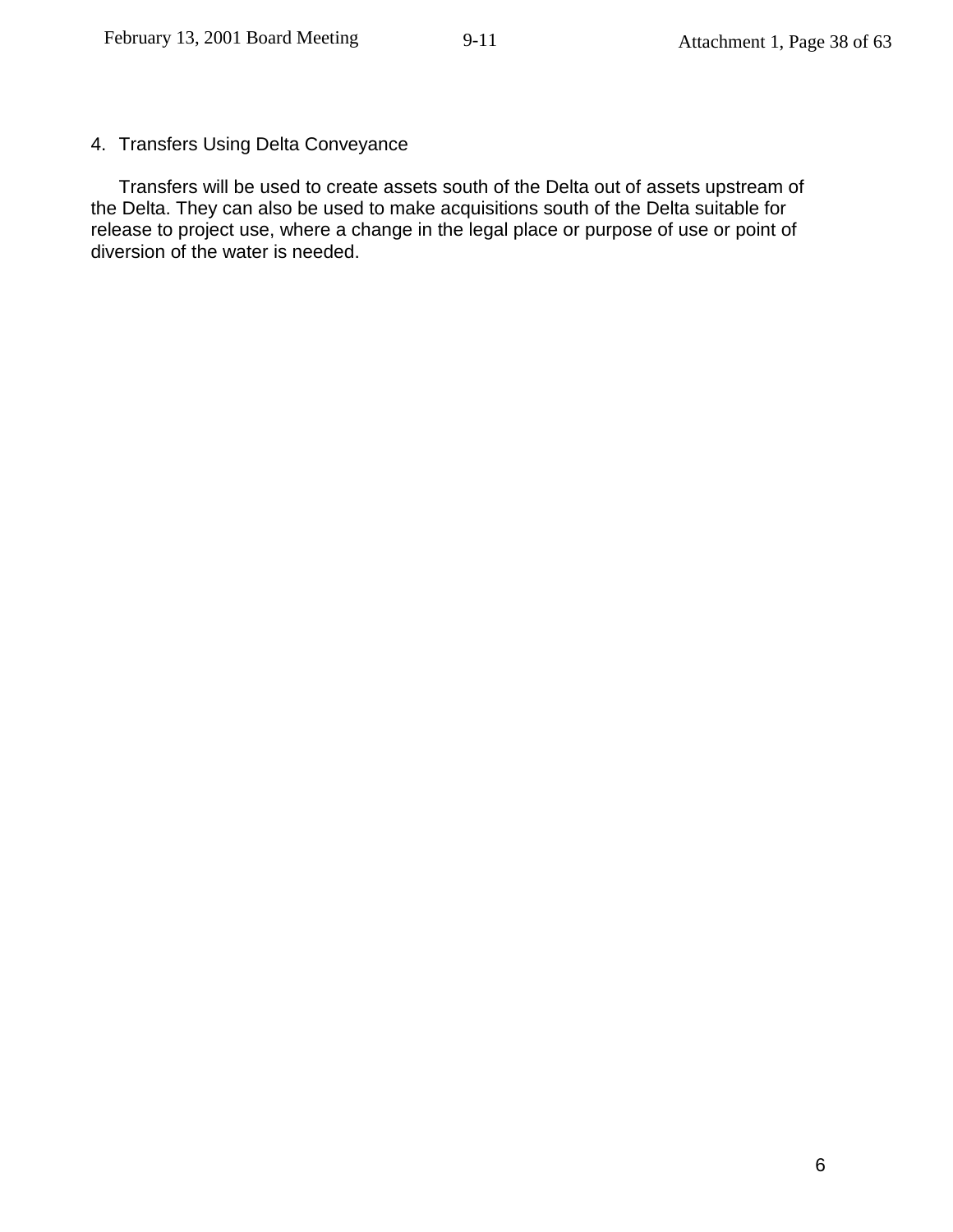# **APPENDIX B**

# **Overview Of First Year EWA Operation**

In the year 2001, the Environmental Water Account (EWA) expects to make relatively small changes in the overall operations of the SWP, the CVP, and certain local and regional water agencies. The environmental water account is expected to have available to it certain "assets", defined by the CALFED Programmatic EIS/EIR Record of Decision/Notice of Determination (NOD) (see Table 1). Any subsequent reference in this document to the ROD includes the EIS/EIR and NOD.

While the EWA is under no obligation to utilize each of the assets to the maximum extent possible, it could do so. Also, the actual asset mix generated for the EWA could vary somewhat from the nominal values, provided that substitute actions are functionally equivalent to the actions replaced. For example, the EWA might purchase less than 150,000 acre-feet of water south of the Delta and more than 35,000 acre-feet of water North of the Delta, if the year 2001 is a dry year.

Representatives of U.S. Bureau of Reclamation, Department, U.S. Fish and Wildlife Service, National Marine Fisheries Service, and Department of Fish and Game are currently working on purchase, storage (including water), and source shifting agreements, called for in the ROD. Table 2 shows the maximum assets that could be acquired for the first year. The table also reflects the goals for each area targeted by the ROD.

As stated in the ROD, immediate development of assets for the first year (January 1, 2001 – December 31, 2001) is critical to EWA success. Initial water purchases, lease of groundwater storage and surface water storage will be secured from willing sellers by December 31, 2000. In addition to the assets to be acquired annually, as shown in Table 1, an initial one-time deposit of water equivalent to 200,000 acre-feet of south-of-Delta storage will be acquired from a variety of sources to assure the effectiveness of the EWA and provide assurances for SWP and CVP water supplies/deliveries. With EWA assets in place, pumping at SWP delta export pumps will be reduced during critical periods for chinook salmon, delta smelt, splittail, or other fishery resources, at the discretion of the fishery agencies.

To acquire all assets listed in Table 1 in 2001, the EWA will rely on the operation of the SWP and the facilities of certain local and regional water agencies. Implementation of the EWA in the first year will not involve changes to the operation of the CVP, use of federal facilities, or use of federal funds. Therefore, the first year operation will be implemented as a state only action. Actions characterized by purchases, storage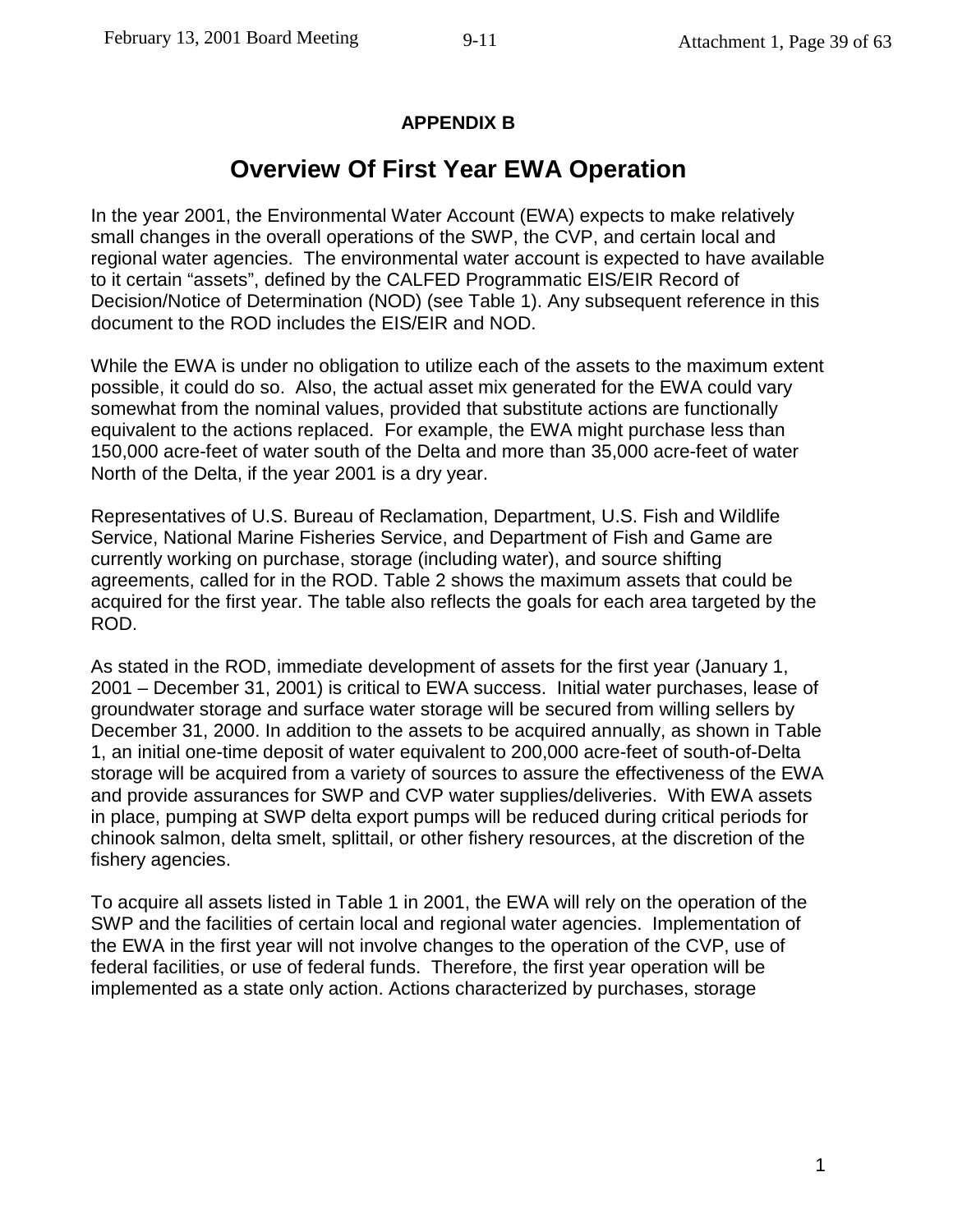| <b>Action Description</b>                | <b>Water Available Annually (Average)</b> |  |  |  |  |
|------------------------------------------|-------------------------------------------|--|--|--|--|
| SWP Pumping of (b)(2)/ERP                | $40,000$ acre-feet <sup>22</sup>          |  |  |  |  |
| Upstream Releases <sup>21</sup>          |                                           |  |  |  |  |
| EWA Use of Joint Point <sup>23</sup>     | 75,000 acre-feet                          |  |  |  |  |
| <b>Export/Inflow Ratio Flexibility</b>   | 30,000 acre-feet                          |  |  |  |  |
| 500 cfs SWP Pumping Increase             | 50,000 acre-feet                          |  |  |  |  |
| Purchases - South of Delta               | 150,000 acre-feet                         |  |  |  |  |
| Purchases – North of Delta <sup>24</sup> | 35,000 acre-feet                          |  |  |  |  |
| <b>TOTAL</b>                             | 380,000 acre-feet                         |  |  |  |  |
| Storage acquisition                      | 200,000 acre-feet of storage, filled;     |  |  |  |  |
|                                          | acquired in Year 1 <sup>25</sup>          |  |  |  |  |
| Source Shifting agreement                | 100,000 acre-feet                         |  |  |  |  |

Table 1. EWA Assets In Accordance with the ROD

acquisitions and source shifting agreements require a negotiated agreement between EWA and participating local and regional water agencies. Agreements that have been or are being negotiated for the acquisition of assets in 2001 are given below. Each agreement will be evaluated individually under CEQA. This Initial Study evaluates the MWDSC source shifting agreement, and the description of other assets is included here as background information. Through these agreements EWA will acquire only the amount of water that is needed and may not purchase all of the water offered.

# **Proposed Purchases South of Delta**

- Agencies within Kern County Water Agency (KCWA): Up to 200,000 acre-feet will be made available from Westside Mutual, Rosedale Rio Bravo WSD, West Kern WD, Improvement District 4, Buena Vista WSD and Cawelo to the SWP for distribution either through exchange or direct groundwater pumping.
- Arvin-Edison Water Storage District: From 5,000 to 10,000 acre-feet will be made available through exchange or direct groundwater pumping.

# **Proposed Purchases North of Delta**

• Yuba County Water Agency (YCWA): Yuba County Water Agency may release up to 50,000 acre-feet in 2001 during the months of June through early September for recovery by the EWA in the Delta via SWP pumps. The water would come from storage in New Bullards Bar Reservoir.

<sup>1</sup> <sup>21</sup> The EWA and the SWP will share equally the (b)(2) and ERP upstream releases pumped by the SWP after they have served their (b)(2) and ERP purposes.<br><sup>22</sup> The amount of water derived from the first four actions will vary based on hydrologic conditions.

<sup>&</sup>lt;sup>23</sup> The EWA will share access to joint point, with the CVP receiving 50% of the benefits.<br><sup>24</sup> This is the amount of water targeted for the first year; higher amounts are anticipated in subsequent years. North of Delta assets assume a twenty percent carriage loss. The actual quantity of water acquired will be approximately 45,000 acre-feet.

 $^{25}$  Of the 200,000, 100,000acre-feet would be retrievable within the year.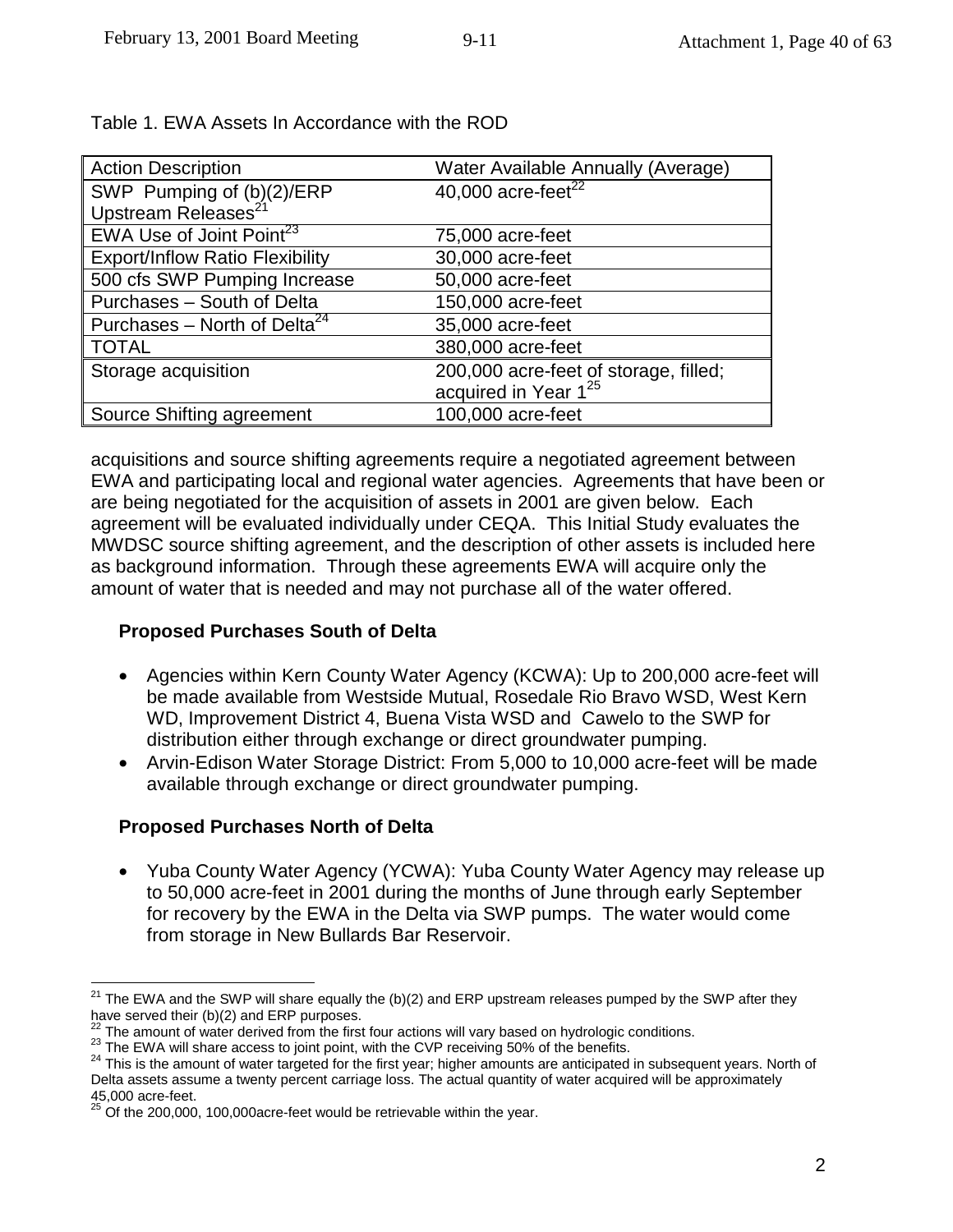Oroville-Wyandotte Irrigation District: Oroville-Wyandotte may release up to 10,000 acre-feet of water into Lake Oroville for use by the EWA.

## **Proposed Storage acquisitions**

- Agencies within KCWA: BVWSD, RRBWSD, WKWD, Westside Mutual, MWDSC (Semitropic) and Santa Clara (Semitropic) have offered to allow the EWA to deposit approximately 200,000 acre-feet of water into groundwater storage from December 2000 through mid-2001 or direct percolation.
- Arvin-Edison WSD: Arvin-Edison has offered to allow the EWA to deposit from 5 to 10,000 acre-feet of water into groundwater storage from December 2000 through mid-2001 or direct percolation.
- Santa Clara: Santa Clara may take early delivery of up to 20,000 acre-feet water and store it within its local system allowing the SWP to reduce delivery of a comparable volume of entitlement water later in the year.

### **Proposed Source Shifting agreement**

• The Metropolitan Water District of Southern California (MWDSC): MWDSC would defer 100,000 to 200,000 acre-feet of its 2001 deliveries from the SWP from January through August 2001. The water would be returned in 2002 or 2003 unless the Department and MWDSC mutually agree to delay return of the water. MWDSC will rely upon local storage to buffer the changed delivery pattern.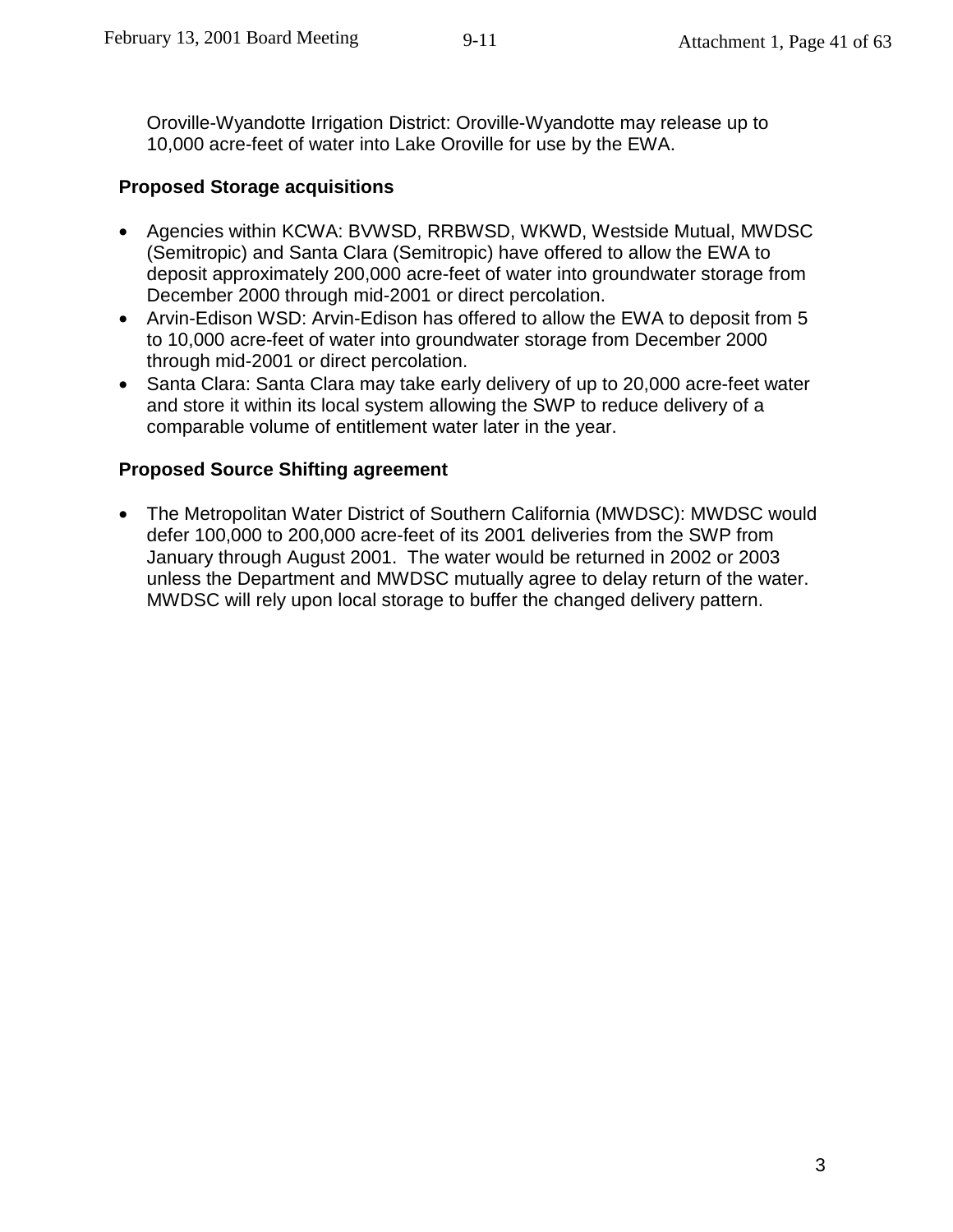| <b>North of Delta Goal</b>            |                 | <b>South of Delta Goal</b> |                                                                                                              |          | <b>Groundwater Assets</b> |                                              |         | <b>Additional GW or</b> |  |                                        |          |          |
|---------------------------------------|-----------------|----------------------------|--------------------------------------------------------------------------------------------------------------|----------|---------------------------|----------------------------------------------|---------|-------------------------|--|----------------------------------------|----------|----------|
| $(35)$ TAF)                           |                 |                            | $(150)$ TAF)                                                                                                 |          |                           | GW Storage/Extraction (200/100 TAF)          |         |                         |  | <b>GW Equivalent</b>                   |          |          |
|                                       | Dry             | Wet                        |                                                                                                              | Drv      | Wet                       |                                              | Drv     | Wet                     |  |                                        | Drv      | Wet      |
| Yuba                                  | 50              | 50                         | EWA Water in San Luis<br>from $CVP^{26}$                                                                     | 72       | 72                        | MWD (Semitropic)                             | 32/0    | 32/0                    |  | <b>MWD Source</b><br><b>Shift Base</b> | 100      | 100      |
| $Oroville -$<br>Wyandotte             | 10              | $\theta$                   | Westside Mutual 2000 purchase                                                                                | 15       | 15                        | Santa Clara<br>(Semitropic)                  | 30/30   | 30/0                    |  | <b>MWD Source</b><br>Shift Wet         | $\Omega$ | $\theta$ |
|                                       |                 |                            | Rosedale Rio Bravo 2000 purchase                                                                             | 19       | 19                        | <b>Westside Mutual</b>                       | 50/20   | 50/0                    |  | Deposit to<br>Rosedale GW              | $\Omega$ | 20       |
|                                       |                 |                            | Arvin Edison 2000<br>Exchange/Purchase                                                                       | 10       | 10                        | Cawelo                                       | 10/5    | $10/0$                  |  | Deposit to Santa<br>Clara GW           | $\Omega$ | 10       |
|                                       |                 |                            | Arvin Edison 2001<br>Exchange/Purchase                                                                       | 10       | 10                        | Buena Vista/Rosedale<br>Rio Bravo/ West Kern | 25/25   | 0/0                     |  | <b>Westside Mutual</b>                 | $\Omega$ | 18       |
|                                       |                 |                            | Westside Mutual 2001 wet only<br>purchase                                                                    | $\Omega$ | 55                        | Semitropic                                   | 20/10   | 20/0                    |  | Cawelo                                 | $\Omega$ | 10       |
|                                       |                 |                            | Buena Vista Water Storage District/<br>Rosedale Rio Bravo Water Storage<br>District/West Kern Water District | $\Omega$ | 35                        |                                              |         |                         |  |                                        |          |          |
|                                       |                 |                            | Nickel/Improvement District No. 4<br>of the Kern County Water Agency                                         | 10       | 15                        |                                              |         |                         |  |                                        |          |          |
|                                       |                 |                            | Improvement District No. 4 - 2001                                                                            | 10       | 15                        |                                              |         |                         |  |                                        |          |          |
| Subtotal                              | 60              | 50                         |                                                                                                              | 148      | 243                       |                                              | 147/145 | 109/2                   |  |                                        |          |          |
| Carryover Credit                      |                 |                            |                                                                                                              | 13       | 5                         |                                              | 11/11   | 98/98                   |  |                                        |          |          |
| Carriage Losses                       | $\overline{12}$ | 10                         |                                                                                                              |          |                           |                                              |         |                         |  |                                        |          |          |
| <b>TOTAL</b>                          | 48              | 40                         | <b>TOTAL</b>                                                                                                 | 161      | 248                       | <b>TOTAL</b>                                 | 158/91  | 207/100                 |  | <b>TOTAL</b>                           | 100      | 158      |
| Carryover credit<br>to next category: | 13              | 5                          |                                                                                                              | 11       | 98                        |                                              |         |                         |  |                                        |          |          |

# Table 2. EWA Asset Acquisition Targeting the ROD (in TAF)

9-11

<sup>&</sup>lt;sup>26</sup> See USBR Letter to USFWS, September 21, 2000 (Appendix G)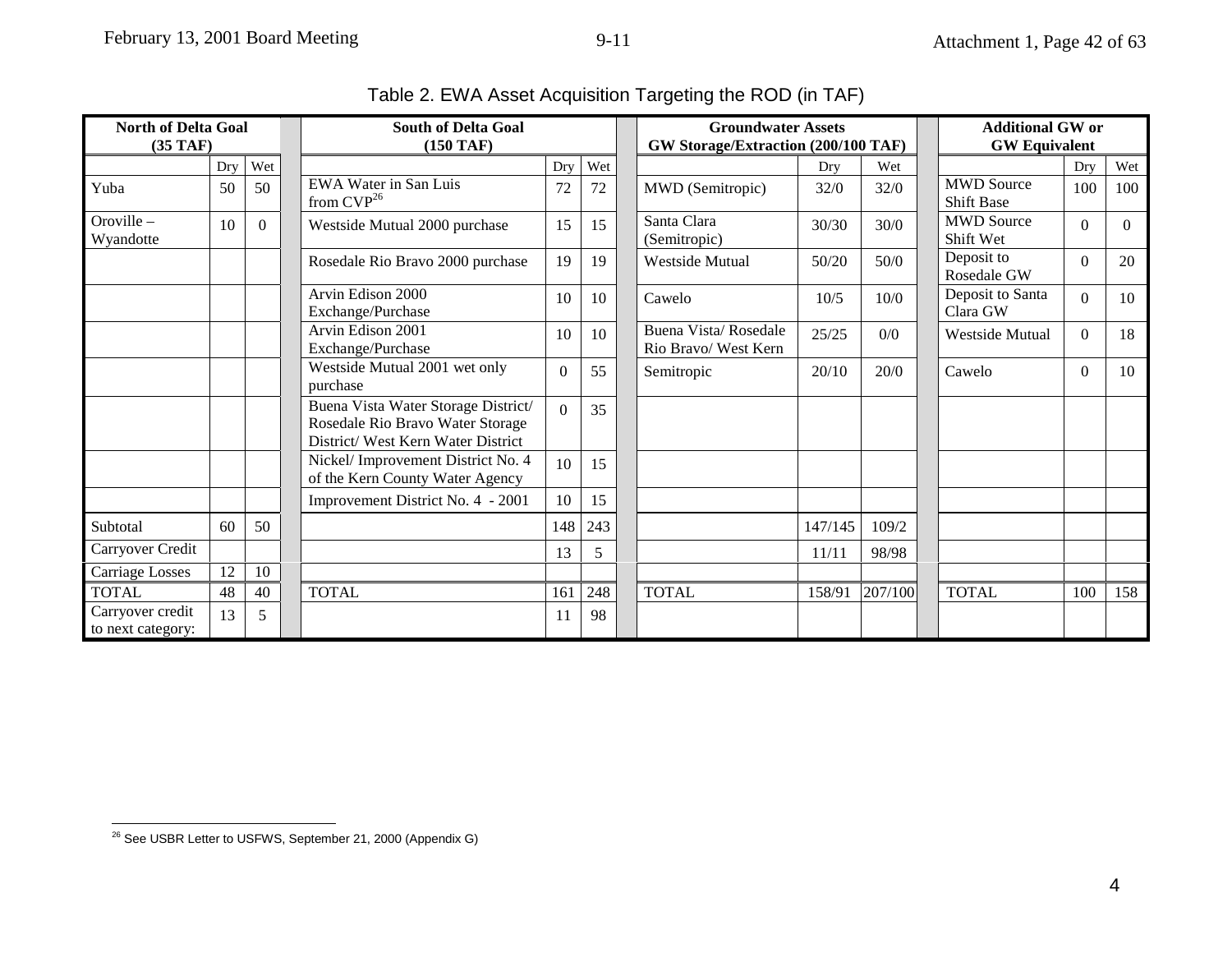#### **APPENDIX C**

#### **Environmental Checklist Form**

- 1. Project title: Acquisition of Water from Metropolitan Water District of Southern California (Stored in the Semitropic Groundwater Banking Program) for the Environmental Water Account
- 2. Lead agency name and address:

 California Department of Water Resources 3251 "S" Street Sacramento, CA 95816

3. Contact person and phone number:

Delores Brown (916) 227-2407

- 4. Project location: Water will be stored in Semitropic Groundwater Storage Bank in Kern County. Water will be deferred from MWDSC service area (Los Angeles, Ventura, San Bernardino, Orange, Riverside, and San Diego counties).
- 5. Project sponsor's name and address:

 Department of Water Resources 3251 "S" Street Sacramento, CA 95816

- 6. General plan designation: N/A 7. Zoning: N/A
- 8. Description of project: (Describe the whole action involved, including but not limited to later phases of the project, and any secondary, support, or off-site features necessary for its implementation. Attach additional sheets if necessary.)

Lead State Agency, California Department of Water Resources (Department) would purchase up to 31,500 acre-feet of Metropolitan Water District of Southern California (MWDSC) State Water Project (SWP) entitlement water stored in the Semitropic Groundwater Banking Program for use by the Environmental Water Account during 2001. This acquisition will be used for the first year EWA program. The EWA (managed by the regulatory agencies USFWS, NMFS and DFG) would use the water for the purpose of fish protection. The agreement includes an option of up to 31,500 acre-feet of recovery capacity during 2001, available only if the SWP allocation is greater than 70 percent. There would also be an option for DWR to recover the purchased water for EWA during 2002-04 at times mutually agreeable to DWR and MWDSC.

<sup>27</sup> Recovery capacity: Recovery capacity refers to the ability for the Department to retrieve the purchased water from the Semitropic Groundwater Bank.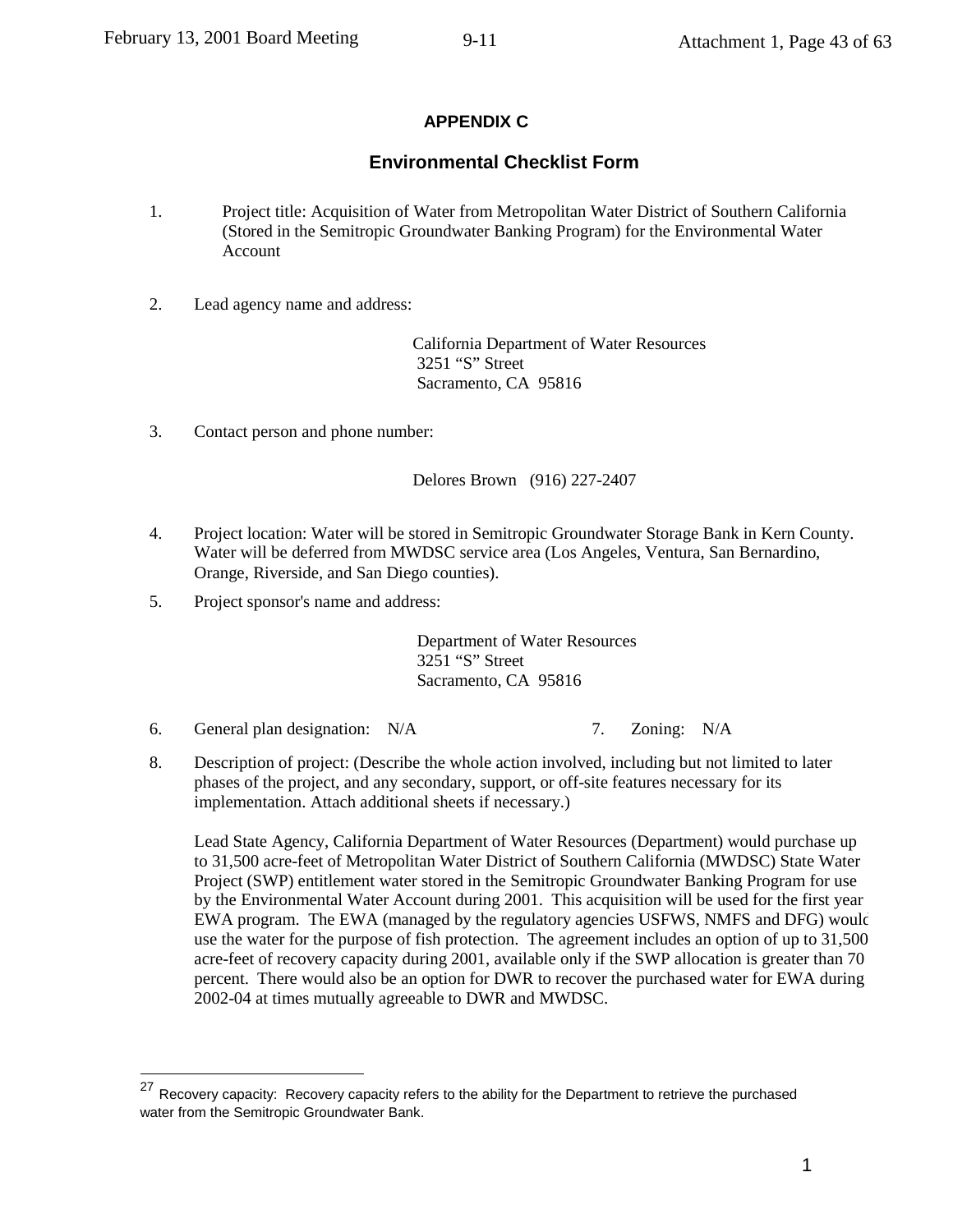#### A. Water Purchase

MWDSC offers DWR an option to purchase up to 31,500 acre-feet of MWDSC's share of water in the Semitropic Groundwater Bank. Through entitlement exchange, this purchase will make available water in San Luis Reservoir for EWA. This purchase is on a one time only basis, during 2001. MWDSC is responsible for replacement of the water in the Semitropic Groundwater Bank with revenue from this project. This water would be recovered as described in  $(B)$  below.

#### B. Recovery Capacity

MWDSC offers up to 31,500 acre-feet of recovery capacity<sup>27</sup> when SWP allocations are 70 percent or greater during 2001 only. Recovery could also occur in 2002-2004, but only after MWDSC water requirements from the Semitropic Project have been met. MWDSC shall notify Semitropic of its intent to take delivery of the banked water as early in the year as possible, but no later than May 1 of the same year. If such notification is provided after May1, Semitropic, at its sole discretion, may make reasonable efforts to comply with MWDSC's request. In the event of an emergency need for water by MWDSC, Semitropic shall endeavor to return banked water to MWDSC to the maximum extent feasible.

DWR can obtain the water from the Groundwater Bank either through pumping and then transfer into the California Aqueduct or through exchange of SWP entitlement water. In the case of exchange, Semitropic would forego an equivalent amount of SWP water deliveries and make use of groundwater for their local needs. The water in the Aqueduct (made available by recovery or entitlement exchange) would be delivered to Southern California in exchange for an equivalent amount of EWA water that would remain in San Luis Reservoir.

9. Surrounding land uses and setting: Briefly describe the project's surroundings:

State Water Project, California Aqueduct, San Luis Reservoir, Southern California Reservoirs: The California Aqueduct delivers water from the Sacramento-San Joaquin Bay-Delta through central California to SWP water contractors and Southern California reservoirs. Most of the surrounding land use is agriculture or undeveloped natural habitat.

Metropolitan Water District of Southern California Service Area: MWDSC 5,135-square-mile service area covers portions of the six-county region of Ventura, Los Angeles, Orange, Riverside, San Bernardino, and San Diego counties. MWDSC currently provides approximately 65 percent of the total water used in its service area and serves a population of approximately 17 million. The land use is largely urban.

Arvin-Edison and Semitropic Water Storage Districts: These groundwater storage districts are located in the southern San Joaquin Valley (Kern County) and are predominantly agricultural lands.

10. Other public agencies whose approval is required (e.g., permits, financing approval, or participation agreement.) DFG, NMFS and USFWS: Participation in EWA.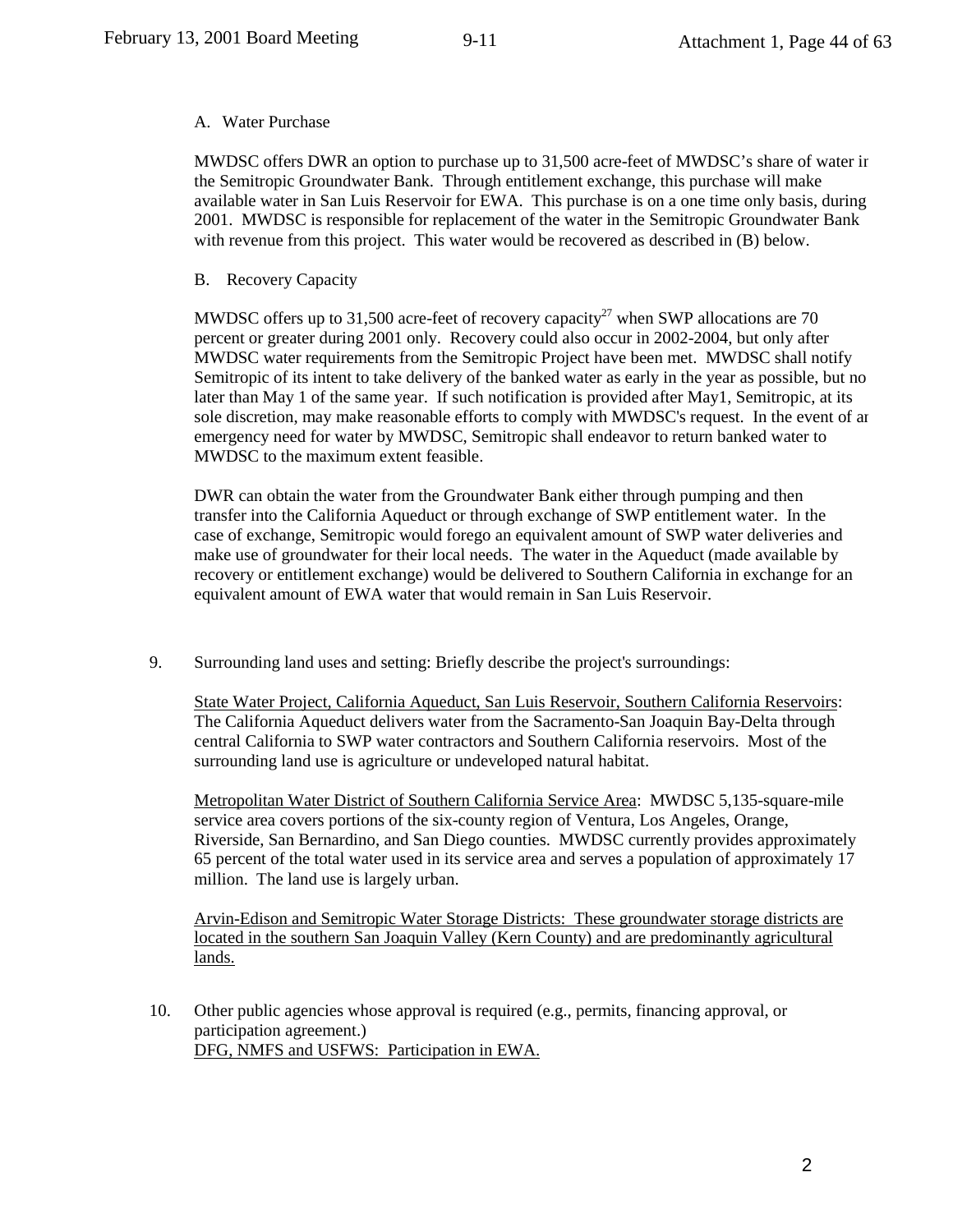#### ENVIRONMENTAL FACTORS POTENTIALLY AFFECTED:

The environmental factors checked below would be potentially affected by this project, involving at least one impact that is a "Potentially Significant Impact" as indicated by the checklist on the following pages.

| Aesthetics                              | <b>Agriculture Resources</b>              | Air Quality            |  |  |
|-----------------------------------------|-------------------------------------------|------------------------|--|--|
| <b>Biological Resources</b>             | <b>Cultural Resources</b>                 | Geology /Soils         |  |  |
| Hazards & Hazardous<br><b>Materials</b> | Hydrology / Water<br>Quality              | Land Use / Planning    |  |  |
| <b>Mineral Resources</b>                | <b>Noise</b>                              | Population / Housing   |  |  |
| <b>Public Services</b>                  | Recreation                                | Transportation/Traffic |  |  |
| Utilities / Service Systems             | <b>Mandatory Findings of Significance</b> |                        |  |  |

#### DETERMINATION: (To be completed by the Lead Agency)

On the basis of this initial evaluation:

| I find that the proposed project COULD NOT have a significant effect on the environment, and<br>a NEGATIVE DECLARATION will be prepared.                                                                                                                                                                                                                                                                                                                                                                                  |
|---------------------------------------------------------------------------------------------------------------------------------------------------------------------------------------------------------------------------------------------------------------------------------------------------------------------------------------------------------------------------------------------------------------------------------------------------------------------------------------------------------------------------|
| I find that although the proposed project could have a significant effect on the environment,<br>there will not be a significant effect in this case because revisions in the project have been<br>made by or agreed to by the project proponent. A MITIGATED NEGATIVE<br>DECLARATION will be prepared.                                                                                                                                                                                                                   |
| I find that the proposed project MAY have a significant effect on the environment, and an<br>ENVIRONMENTAL IMPACT REPORT is required.                                                                                                                                                                                                                                                                                                                                                                                     |
| I find that the proposed project MAY have a "potentially significant impact" or "potentially<br>significant unless mitigated" impact on the environment, but at least one effect 1) has been<br>adequately analyzed in an earlier document pursuant to applicable legal standards, and 2) has<br>been addressed by mitigation measures based on the earlier analysis as described on attached<br>sheets. An ENVIRONMENTAL IMPACT REPORT is required, but it must analyze only the<br>effects that remain to be addressed. |
| I find that although the proposed project could have a significant effect on the environment,<br>because all potentially significant effects (a) have been analyzed adequately in an earlier EIR<br>or NEGATIVE DECLARATION pursuant to applicable standards, and (b) have been avoided<br>or mitigated pursuant to that earlier EIR or NEGATIVE DECLARATION, including revisions<br>or mitigation measures that are imposed upon the proposed project, nothing further is required.                                      |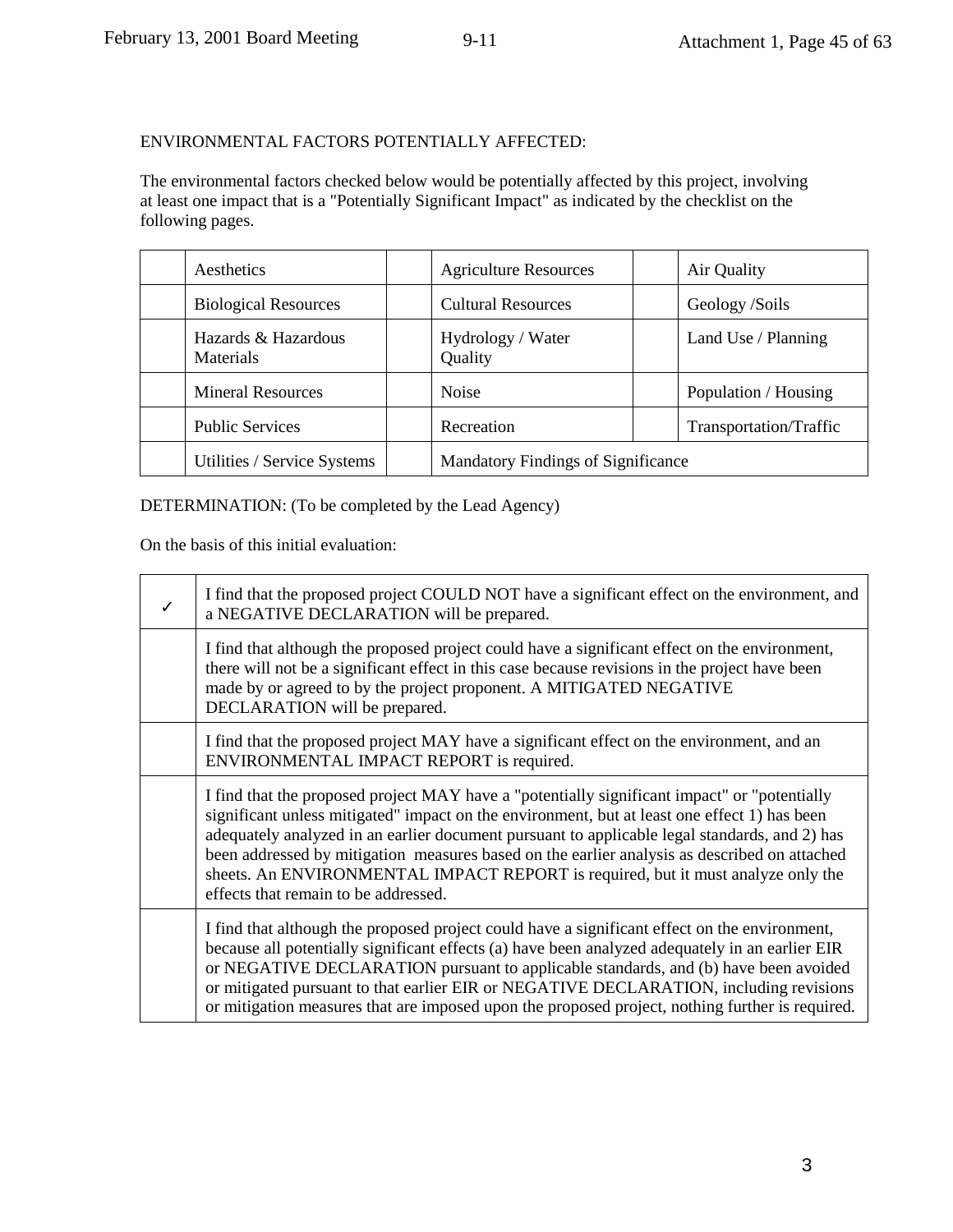| Signature | Date |
|-----------|------|
| Signature | Date |

#### EVALUATION OF ENVIRONMENTAL IMPACTS:

- 1) A brief explanation is required for all answers except "No Impact" answers that are adequately supported by the information sources a lead agency cites in the parentheses following each question. A "No Impact" answer is adequately supported if the referenced information sources show that the impact simply does not apply to projects like the one involved (e.g., the project falls outside a fault rupture zone). A "No Impact" answer should be explained where it is based on project-specific factors as well as general standards (e.g., the project will not expose sensitive receptors to pollutants, based on a project-specific screening analysis).
- 2) All answers must take account of the whole action involved, including off-site as well as on-site, cumulative as well as project-level, indirect as well as direct, and construction as well as operational impacts.
- 3) Once the lead agency has determined that a particular physical impact may occur, then the checklist answers must indicate whether the impact is potentially significant, less than significant with mitigation, or less than significant. "Potentially Significant Impact" is appropriate if there is substantial evidence that an effect may be significant. If there are one or more "Potentially Significant Impact" entries when the determination is made, an EIR is required.
- 4) "Negative Declaration: Less Than Significant With Mitigation Incorporated" applies where the incorporation of mitigation measures has reduced an effect from "Potentially Significant Impact" to a "Less Than Significant Impact." The lead agency must describe the mitigation measures, and briefly explain how they reduce the effect to a less than significant level (mitigation measures from Section XVII, "Earlier Analyses," may be cross-referenced).
- 5) Earlier analyses may be used where, pursuant to the tiering, program EIR, or other CEQA process, an effect has been adequately analyzed in an earlier EIR or negative declaration. Section  $15063(c)(3)(D)$ . In this case, a brief discussion should identify the following:
	- a) Earlier Analysis Used. Identify and state where they are available for review.
	- b) Impacts Adequately Addressed. Identify which effects from the above checklist were within the scope of and adequately analyzed in an earlier document pursuant to applicable legal standards, and state whether such effects were addressed by mitigation measures based on the earlier analysis.
	- c) Mitigation Measures. For effects that are "Less than Significant with Mitigation Measures Incorporated," describe the mitigation measures which were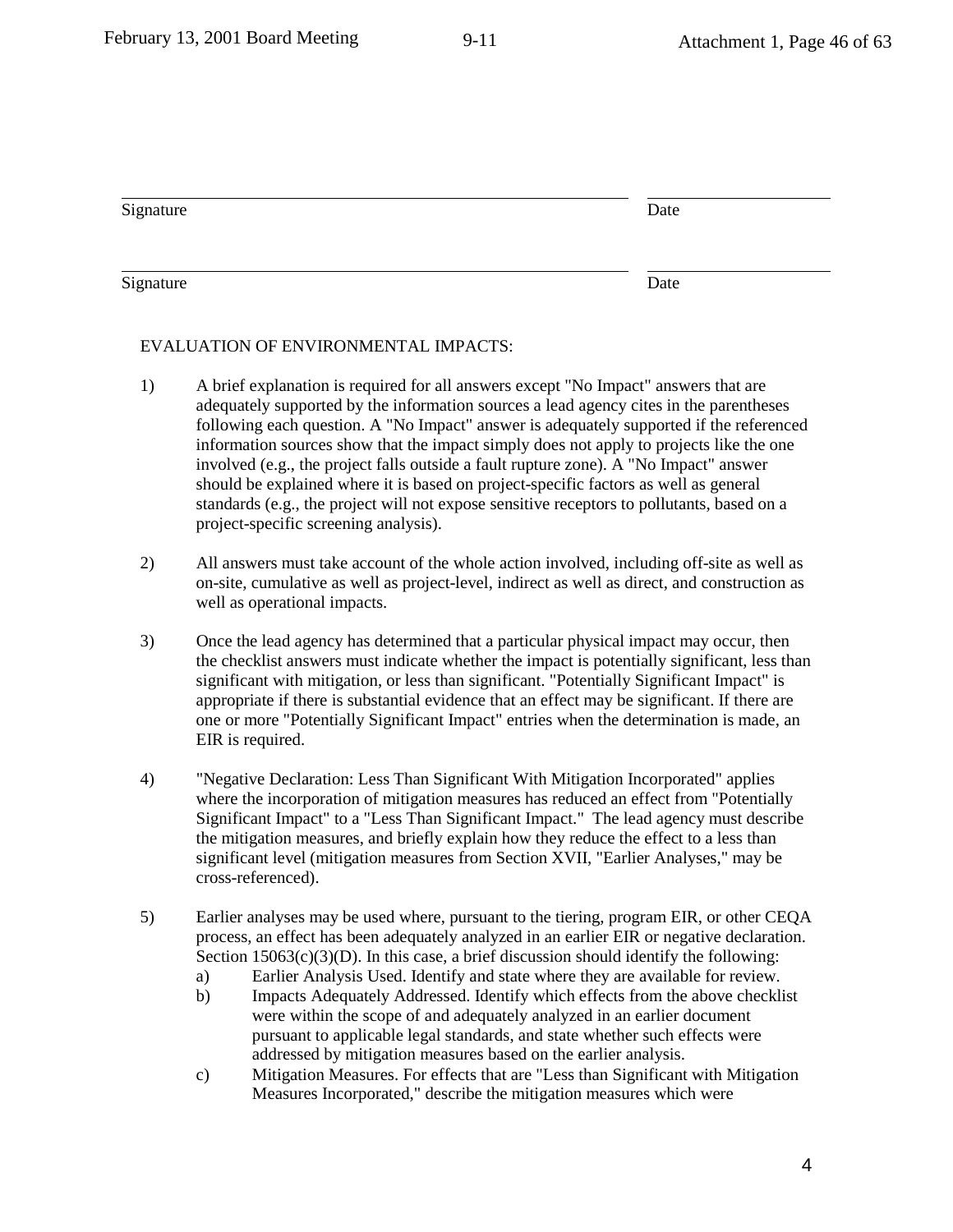incorporated or refined from the earlier document and the extent to which they address site-specific conditions for the project.

- 6) Lead agencies are encouraged to incorporate into the checklist references to information sources for potential impacts (e.g., general plans, zoning ordinances). Reference to a previously prepared or outside document should, where appropriate, include a reference to the page or pages where the statement is substantiated.
- 7) Supporting Information Sources: A source list should be attached, and other sources used or individuals contacted should be cited in the discussion.
- 8) This is only a suggested form, and lead agencies are free to use different formats; however, lead agencies should normally address the questions from this checklist that are relevant to a project's environmental effects in whatever format is selected.
- 9) The explanation of each issue should identify:
	- a) the significance criteria or threshold, if any, used to evaluate each question; and
	- b) the mitigation measure identified, if any, to reduce the impact to less than significance

Issues:

|                                                                                                                                                                                                    | <b>Potentially</b><br><b>Significant</b><br>Impact | <b>Less Than</b><br><b>Significant with</b><br><b>Mitigation</b><br>Incorporation | <b>Less Than</b><br>Significant<br><b>Impact</b> | N <sub>0</sub><br>Impact |
|----------------------------------------------------------------------------------------------------------------------------------------------------------------------------------------------------|----------------------------------------------------|-----------------------------------------------------------------------------------|--------------------------------------------------|--------------------------|
| I. AESTHETICS -- Would the project:                                                                                                                                                                |                                                    |                                                                                   |                                                  |                          |
| a) Have a substantial adverse effect on a<br>scenic vista?                                                                                                                                         |                                                    |                                                                                   |                                                  |                          |
| b) Substantially damage scenic<br>resources, including, but not limited to,<br>trees, rock outcroppings, and historic<br>buildings within a state scenic highway?                                  |                                                    |                                                                                   |                                                  |                          |
| c) Substantially degrade the existing<br>visual character or quality of the site and<br>its surroundings?                                                                                          |                                                    |                                                                                   |                                                  |                          |
| d) Create a new source of substantial<br>light or glare which would adversely<br>affect day or nighttime views in the area?                                                                        |                                                    |                                                                                   |                                                  |                          |
| II. AGRICULTURE RESOURCES: In<br>determining whether impacts to<br>agricultural resources are significant<br>environmental effects, lead agencies may<br>refer to the California Agricultural Land |                                                    |                                                                                   |                                                  |                          |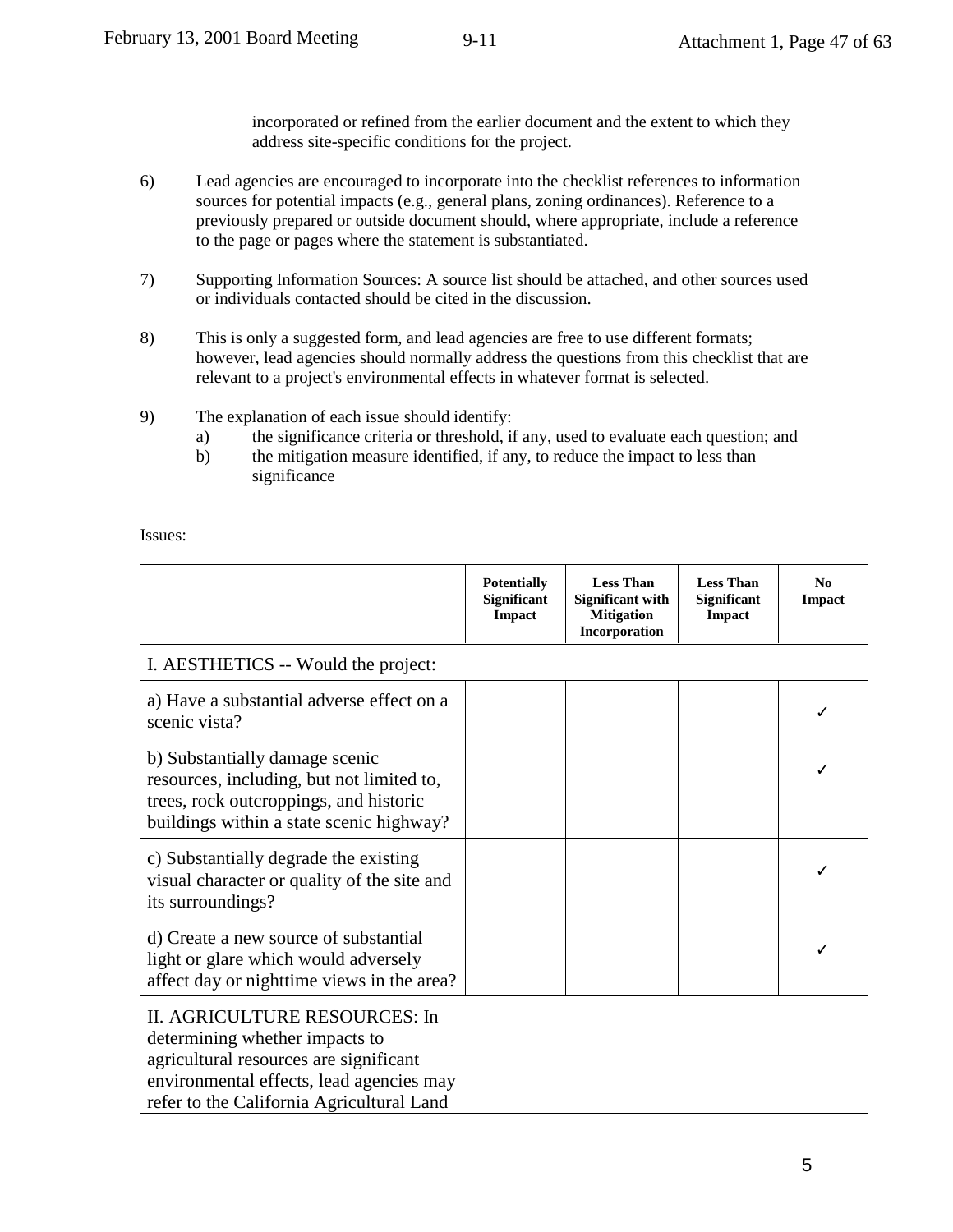|                                                                                                                                                                                                                                                                                                   | <b>Potentially</b><br>Significant<br><b>Impact</b> | <b>Less Than</b><br><b>Significant with</b><br><b>Mitigation</b><br>Incorporation | <b>Less Than</b><br>Significant<br><b>Impact</b> | N <sub>0</sub><br>Impact |
|---------------------------------------------------------------------------------------------------------------------------------------------------------------------------------------------------------------------------------------------------------------------------------------------------|----------------------------------------------------|-----------------------------------------------------------------------------------|--------------------------------------------------|--------------------------|
| <b>Evaluation and Site Assessment Model</b><br>(1997) prepared by the California Dept.<br>of Conservation as an optional model to<br>use in assessing impacts on agriculture<br>and farmland. Would the project:                                                                                  |                                                    |                                                                                   |                                                  |                          |
| a) Convert Prime Farmland, Unique<br>Farmland, or Farmland of Statewide<br>Importance (Farmland), as shown on the<br>maps prepared pursuant to the Farmland<br>Mapping and Monitoring Program of the<br>California Resources Agency, to non-<br>agricultural use?                                 |                                                    |                                                                                   |                                                  |                          |
| b) Conflict with existing zoning for<br>agricultural use, or a Williamson Act<br>contract?                                                                                                                                                                                                        |                                                    |                                                                                   |                                                  |                          |
| c) Involve other changes in the existing<br>environment which, due to their location<br>or nature, could result in conversion of<br>Farmland, to non-agricultural use?                                                                                                                            |                                                    |                                                                                   |                                                  |                          |
| III. AIR QUALITY -- Where available,<br>the significance criteria established by<br>the applicable air quality management or<br>air pollution control district may be<br>relied upon to make the following<br>determinations. Would the project:                                                  |                                                    |                                                                                   |                                                  |                          |
| a) Conflict with or obstruct<br>implementation of the applicable air<br>quality plan?                                                                                                                                                                                                             |                                                    |                                                                                   |                                                  |                          |
| b) Violate any air quality standard or<br>contribute substantially to an existing or<br>projected air quality violation?                                                                                                                                                                          |                                                    |                                                                                   |                                                  |                          |
| c) Result in a cumulatively considerable<br>net increase of any criteria pollutant for<br>which the project region is non-<br>attainment under an applicable federal or<br>state ambient air quality standard<br>(including releasing emissions which<br>exceed quantitative thresholds for ozone |                                                    |                                                                                   |                                                  |                          |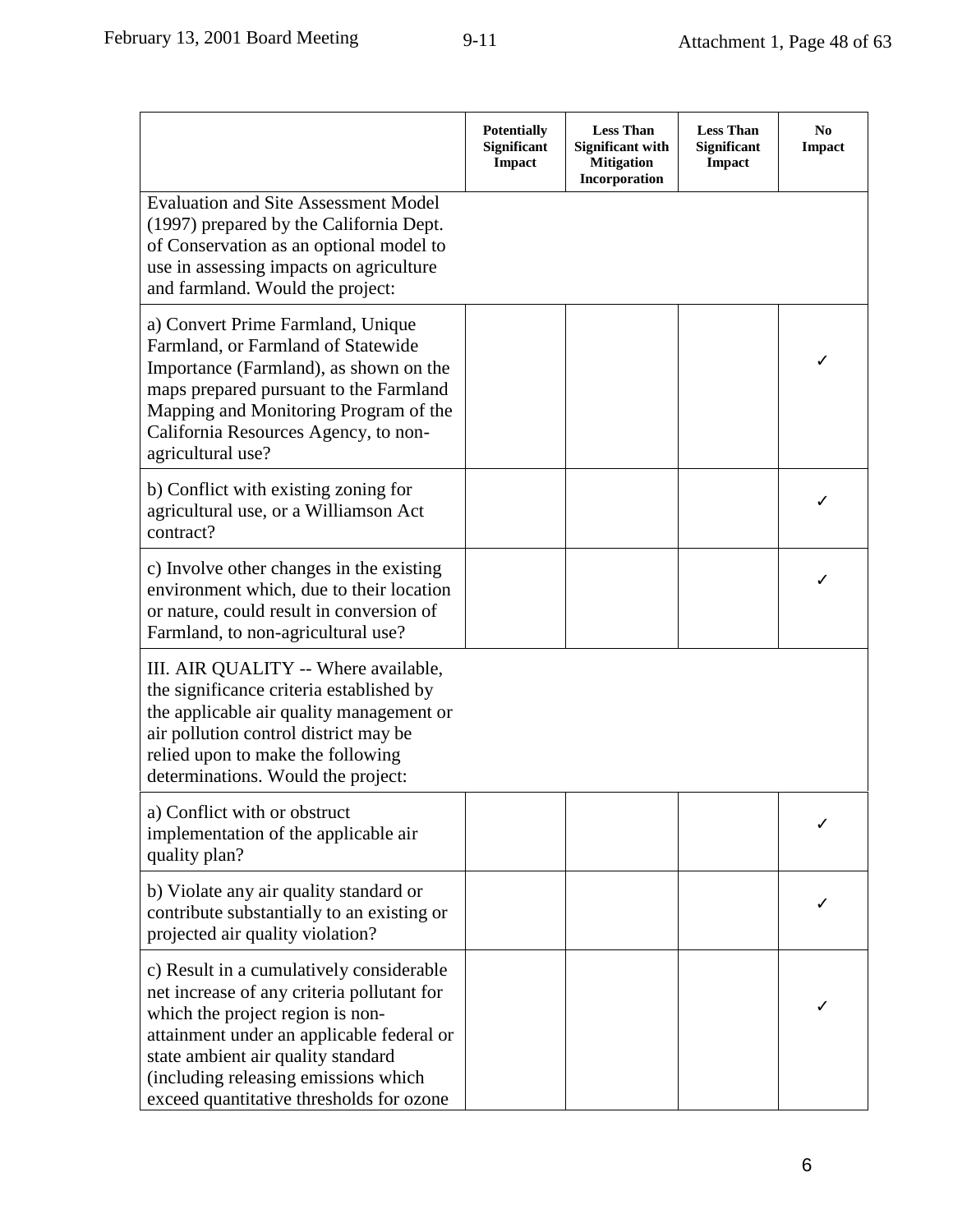|                                                                                                                                                                                                                                                                                                                                       | <b>Potentially</b><br>Significant<br>Impact | <b>Less Than</b><br><b>Significant with</b><br><b>Mitigation</b><br>Incorporation | <b>Less Than</b><br>Significant<br><b>Impact</b> | N <sub>0</sub><br>Impact |
|---------------------------------------------------------------------------------------------------------------------------------------------------------------------------------------------------------------------------------------------------------------------------------------------------------------------------------------|---------------------------------------------|-----------------------------------------------------------------------------------|--------------------------------------------------|--------------------------|
| precursors)?                                                                                                                                                                                                                                                                                                                          |                                             |                                                                                   |                                                  |                          |
| d) Expose sensitive receptors to<br>substantial pollutant concentrations?                                                                                                                                                                                                                                                             |                                             |                                                                                   |                                                  |                          |
| e) Create objectionable odors affecting a<br>substantial number of people?                                                                                                                                                                                                                                                            |                                             |                                                                                   |                                                  |                          |
| IV. BIOLOGICAL RESOURCES --<br>Would the project:                                                                                                                                                                                                                                                                                     |                                             |                                                                                   |                                                  |                          |
| a) Have a substantial adverse effect,<br>either directly or through habitat<br>modifications, on any species identified<br>as a candidate, sensitive, or special status<br>species in local or regional plans,<br>policies, or regulations, or by the<br>California Department of Fish and Game<br>or U.S. Fish and Wildlife Service? |                                             |                                                                                   |                                                  |                          |
| b) Have a substantial adverse effect on<br>any riparian habitat or other sensitive<br>natural community identified in local or<br>regional plans, policies, regulations or by<br>the California Department of Fish and<br>Game or US Fish and Wildlife Service?                                                                       |                                             |                                                                                   |                                                  |                          |
| c) Have a substantial adverse effect on<br>federally protected wetlands as defined<br>by Section 404 of the Clean Water Act<br>(including, but not limited to, marsh,<br>vernal pool, coastal, etc.) through direct<br>removal, filling, hydrological<br>interruption, or other means?                                                |                                             |                                                                                   |                                                  |                          |
| d) Interfere substantially with the<br>movement of any native resident or<br>migratory fish or wildlife species or with<br>established native resident or migratory<br>wildlife corridors, or impede the use of<br>native wildlife nursery sites?                                                                                     |                                             |                                                                                   |                                                  |                          |
| e) Conflict with any local policies or<br>ordinances protecting biological<br>resources, such as a tree preservation                                                                                                                                                                                                                  |                                             |                                                                                   |                                                  |                          |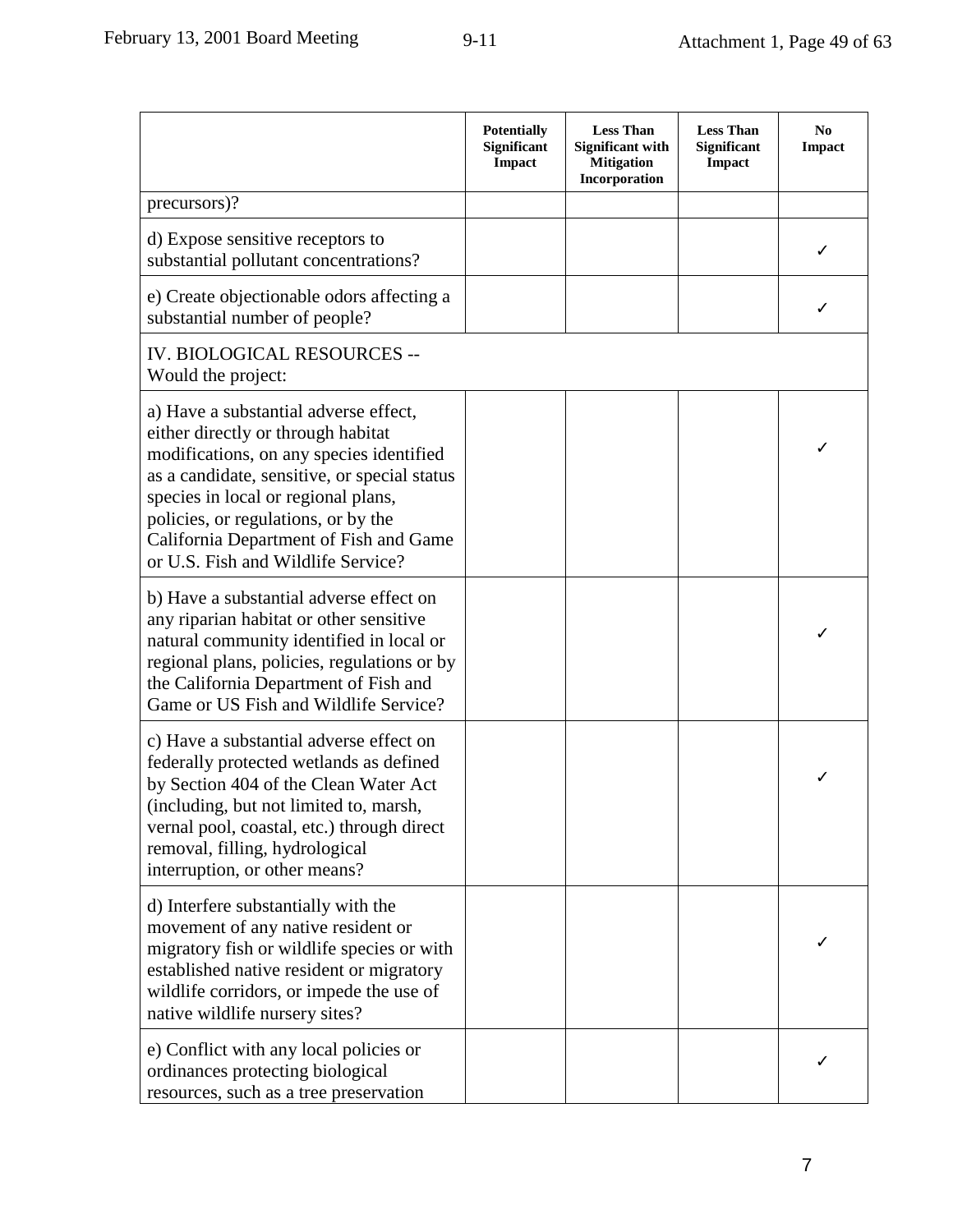|                                                                                                                                                                                                                                                                                                              | <b>Potentially</b><br>Significant<br>Impact | <b>Less Than</b><br><b>Significant with</b><br><b>Mitigation</b><br>Incorporation | <b>Less Than</b><br>Significant<br>Impact | N <sub>0</sub><br><b>Impact</b> |
|--------------------------------------------------------------------------------------------------------------------------------------------------------------------------------------------------------------------------------------------------------------------------------------------------------------|---------------------------------------------|-----------------------------------------------------------------------------------|-------------------------------------------|---------------------------------|
| policy or ordinance?                                                                                                                                                                                                                                                                                         |                                             |                                                                                   |                                           |                                 |
| f) Conflict with the provisions of an<br>adopted Habitat Conservation Plan,<br>Natural Community Conservation Plan,<br>or other approved local, regional, or state<br>habitat conservation plan?                                                                                                             |                                             |                                                                                   |                                           |                                 |
| V. CULTURAL RESOURCES -- Would<br>the project:                                                                                                                                                                                                                                                               |                                             |                                                                                   |                                           |                                 |
| a) Cause a substantial adverse change in<br>the significance of a historical resource<br>as defined in §15064.5?                                                                                                                                                                                             |                                             |                                                                                   |                                           |                                 |
| b) Cause a substantial adverse change in<br>the significance of an archaeological<br>resource pursuant to §15064.5?                                                                                                                                                                                          |                                             |                                                                                   |                                           |                                 |
| c) Directly or indirectly destroy a unique<br>paleontological resource or site or unique<br>geologic feature?                                                                                                                                                                                                |                                             |                                                                                   |                                           |                                 |
| d) Disturb any human remains, including<br>those interred outside of formal<br>cemeteries?                                                                                                                                                                                                                   |                                             |                                                                                   |                                           |                                 |
| VI. GEOLOGY AND SOILS -- Would<br>the project:                                                                                                                                                                                                                                                               |                                             |                                                                                   |                                           |                                 |
| a) Expose people or structures to<br>potential substantial adverse effects,<br>including the risk of loss, injury, or death<br>involving:                                                                                                                                                                    |                                             |                                                                                   |                                           | ∕                               |
| i) Rupture of a known earthquake fault,<br>as delineated on the most recent Alquist-<br>Priolo Earthquake Fault Zoning Map<br>issued by the State Geologist for the area<br>or based on other substantial evidence of<br>a known fault? Refer to Division of<br>Mines and Geology Special Publication<br>42. |                                             |                                                                                   |                                           |                                 |
| ii) Strong seismic ground shaking?                                                                                                                                                                                                                                                                           |                                             |                                                                                   |                                           | J                               |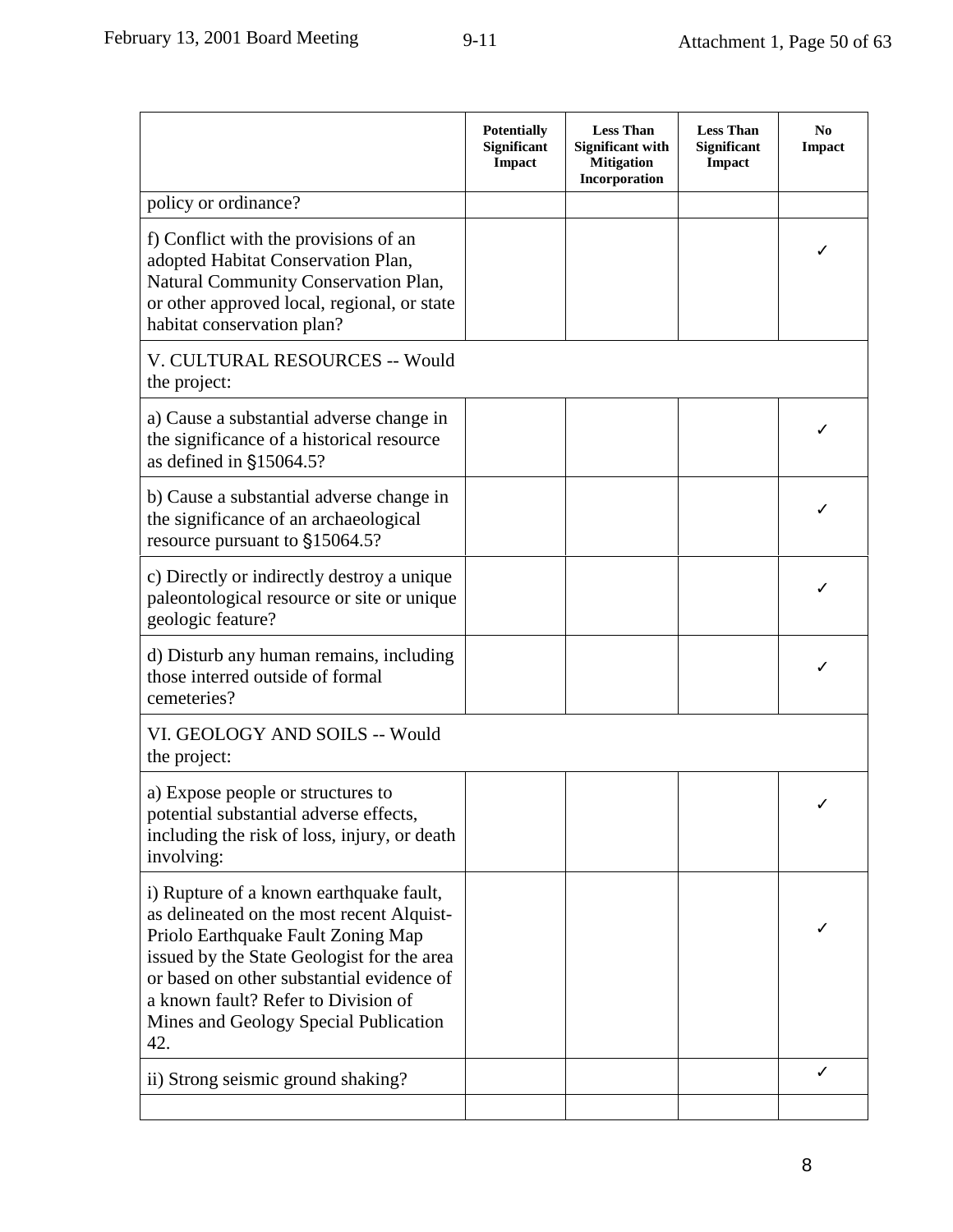|                                                                                                                                                                                                                                                   | <b>Potentially</b><br>Significant<br>Impact | <b>Less Than</b><br><b>Significant with</b><br><b>Mitigation</b><br>Incorporation | <b>Less Than</b><br>Significant<br><b>Impact</b> | N <sub>0</sub><br>Impact |
|---------------------------------------------------------------------------------------------------------------------------------------------------------------------------------------------------------------------------------------------------|---------------------------------------------|-----------------------------------------------------------------------------------|--------------------------------------------------|--------------------------|
| iii) Seismic-related ground failure,<br>including liquefaction?                                                                                                                                                                                   |                                             |                                                                                   |                                                  |                          |
| iv) Landslides?                                                                                                                                                                                                                                   |                                             |                                                                                   |                                                  | ✓                        |
| b) Result in substantial soil erosion or<br>the loss of topsoil?                                                                                                                                                                                  |                                             |                                                                                   |                                                  |                          |
| c) Be located on a geologic unit or soil<br>that is unstable, or that would become<br>unstable as a result of the project, and<br>potentially result in on- or off-site<br>landslide, lateral spreading, subsidence,<br>liquefaction or collapse? |                                             |                                                                                   |                                                  |                          |
| d) Be located on expansive soil, as<br>defined in Table 18-1-B of the Uniform<br>Building Code (1994), creating<br>substantial risks to life or property?                                                                                         |                                             |                                                                                   |                                                  |                          |
| e) Have soils incapable of adequately<br>supporting the use of septic tanks or<br>alternative waste water disposal systems<br>where sewers are not available for the<br>disposal of waste water?                                                  |                                             |                                                                                   |                                                  |                          |
| <b>VII. HAZARDS AND HAZARDOUS</b><br>MATERIALS – Would the project:                                                                                                                                                                               |                                             |                                                                                   |                                                  |                          |
| a) Create a significant hazard to the<br>public or the environment through the<br>routine transport, use, or disposal of<br>hazardous materials?                                                                                                  |                                             |                                                                                   |                                                  |                          |
| b) Create a significant hazard to the<br>public or the environment through<br>reasonably foreseeable upset and<br>accident conditions involving the release<br>of hazardous materials into the<br>environment?                                    |                                             |                                                                                   |                                                  |                          |
| c) Emit hazardous emissions or handle<br>hazardous or acutely hazardous<br>materials, substances, or waste within<br>one-quarter mile of an existing or                                                                                           |                                             |                                                                                   |                                                  |                          |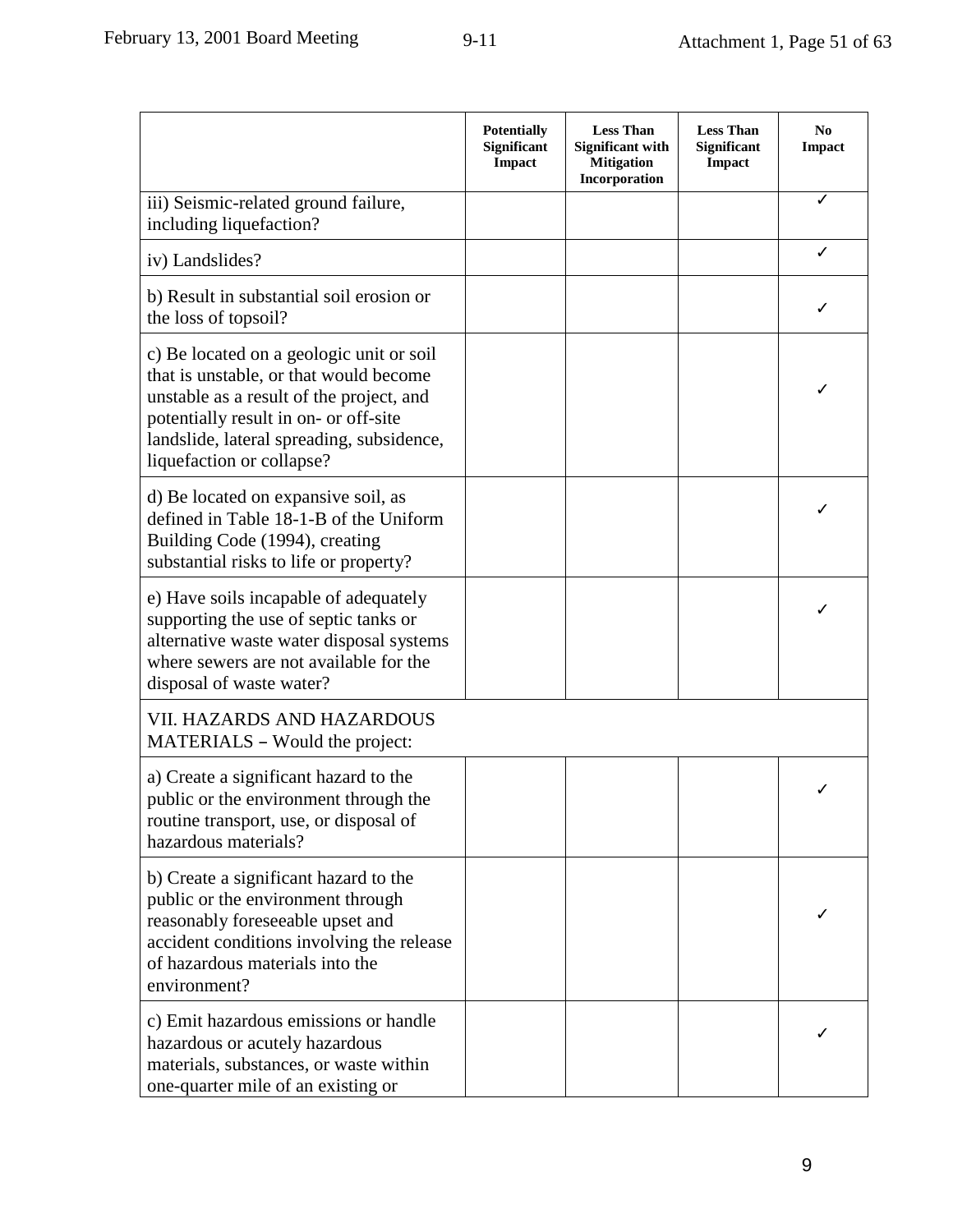|                                                                                                                                                                                                                                                                                    | <b>Potentially</b><br>Significant<br>Impact | <b>Less Than</b><br><b>Significant with</b><br><b>Mitigation</b><br>Incorporation | <b>Less Than</b><br>Significant<br>Impact | N <sub>0</sub><br><b>Impact</b> |
|------------------------------------------------------------------------------------------------------------------------------------------------------------------------------------------------------------------------------------------------------------------------------------|---------------------------------------------|-----------------------------------------------------------------------------------|-------------------------------------------|---------------------------------|
| proposed school?                                                                                                                                                                                                                                                                   |                                             |                                                                                   |                                           |                                 |
| d) Be located on a site which is included<br>on a list of hazardous materials sites<br>compiled pursuant to Government Code<br>Section 65962.5 and, as a result, would it<br>create a significant hazard to the public<br>or the environment?                                      |                                             |                                                                                   |                                           |                                 |
| e) For a project located within an airport<br>land use plan or, where such a plan has<br>not been adopted, within two miles of a<br>public airport or public use airport,<br>would the project result in a safety<br>hazard for people residing or working in<br>the project area? |                                             |                                                                                   |                                           |                                 |
| f) For a project within the vicinity of a<br>private airstrip, would the project result<br>in a safety hazard for people residing or<br>working in the project area?                                                                                                               |                                             |                                                                                   |                                           |                                 |
| g) Impair implementation of or<br>physically interfere with an adopted<br>emergency response plan or emergency<br>evacuation plan?                                                                                                                                                 |                                             |                                                                                   |                                           |                                 |
| h) Expose people or structures to a<br>significant risk of loss, injury or death<br>involving wildland fires, including where<br>wildlands are adjacent to urbanized areas<br>or where residences are intermixed with<br>wildlands?                                                |                                             |                                                                                   |                                           |                                 |
| VIII. HYDROLOGY AND WATER<br>QUALITY -- Would the project:                                                                                                                                                                                                                         |                                             |                                                                                   |                                           |                                 |
| a) Violate any water quality standards or<br>waste discharge requirements?                                                                                                                                                                                                         |                                             |                                                                                   |                                           |                                 |
| b) Substantially deplete groundwater<br>supplies or interfere substantially with<br>groundwater recharge such that there<br>would be a net deficit in aquifer volume<br>or a lowering of the local groundwater                                                                     |                                             |                                                                                   |                                           |                                 |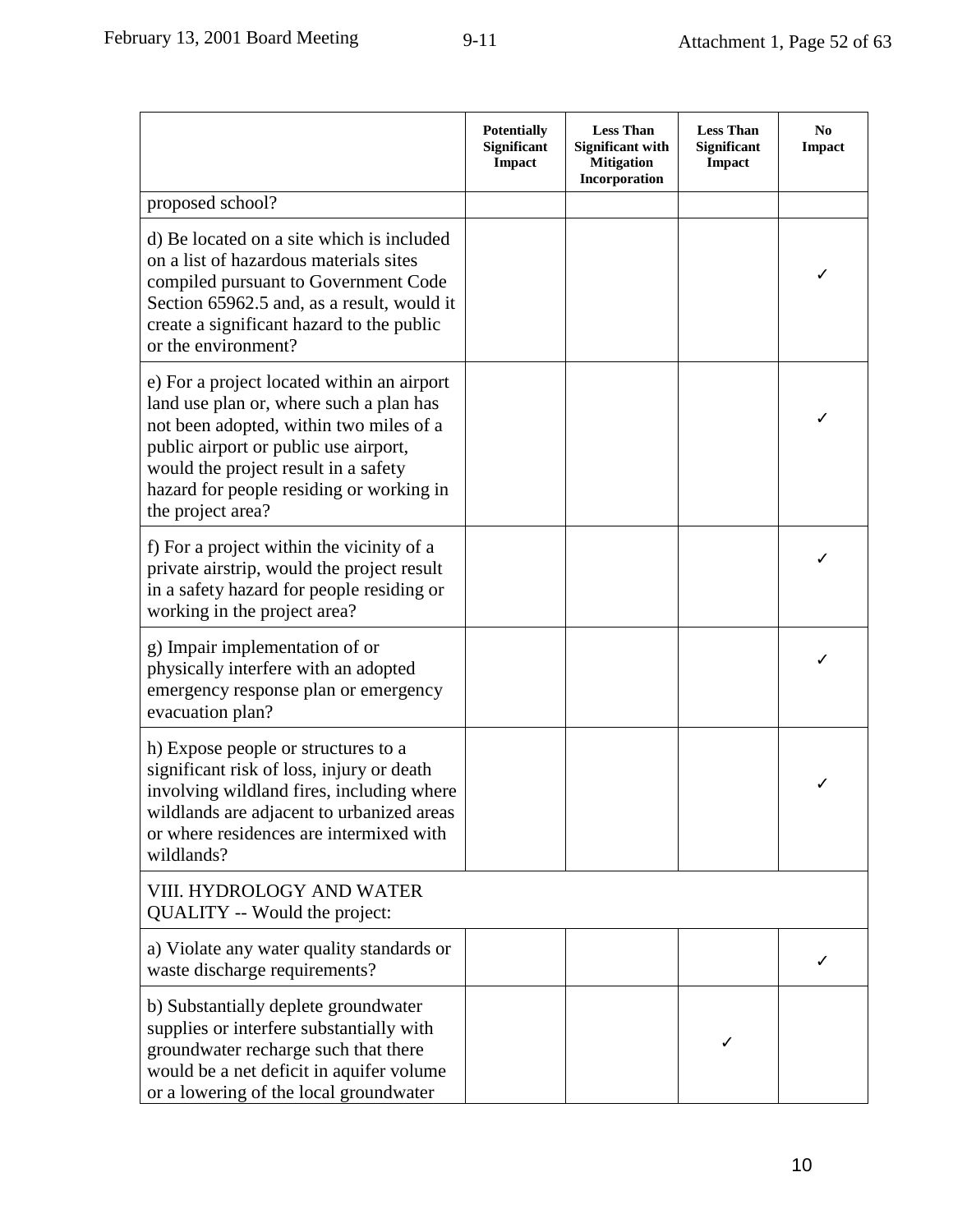|                                                                                                                                                                                                                                                                                             | <b>Potentially</b><br>Significant<br>Impact | <b>Less Than</b><br><b>Significant with</b><br><b>Mitigation</b><br>Incorporation | <b>Less Than</b><br>Significant<br><b>Impact</b> | N <sub>0</sub><br>Impact |
|---------------------------------------------------------------------------------------------------------------------------------------------------------------------------------------------------------------------------------------------------------------------------------------------|---------------------------------------------|-----------------------------------------------------------------------------------|--------------------------------------------------|--------------------------|
| table level (e.g., the production rate of<br>pre-existing nearby wells would drop to<br>a level<br>which would not support existing land<br>uses or planned uses for which permits<br>have been granted)?                                                                                   |                                             |                                                                                   |                                                  |                          |
| c) Substantially alter the existing<br>drainage pattern of the site or area,<br>including through the alteration of the<br>course of a stream or river, in a manner<br>which would result in substantial erosion<br>or siltation on- or off-site?                                           |                                             |                                                                                   |                                                  |                          |
| d) Substantially alter the existing<br>drainage pattern of the site or area,<br>including through the alteration of the<br>course of a stream or river, or<br>substantially increase the rate or amount<br>of surface runoff in a manner which<br>would result in flooding on- or off-site? |                                             |                                                                                   |                                                  |                          |
| e) Create or contribute runoff water<br>which would exceed the capacity of<br>existing or planned stormwater drainage<br>systems or provide substantial additional<br>sources of polluted runoff?                                                                                           |                                             |                                                                                   |                                                  |                          |
| f) Otherwise substantially degrade water<br>quality?                                                                                                                                                                                                                                        |                                             |                                                                                   |                                                  |                          |
| g) Place housing within a 100-year flood<br>hazard area as mapped on a federal Flood<br>Hazard Boundary or Flood Insurance<br>Rate Map or other flood hazard<br>delineation map?                                                                                                            |                                             |                                                                                   |                                                  |                          |
| h) Place within a 100-year flood hazard<br>area structures which would impede or<br>redirect flood flows?                                                                                                                                                                                   |                                             |                                                                                   |                                                  |                          |
| i) Expose people or structures to a<br>significant risk of loss, injury or death<br>involving flooding, including flooding as<br>a result of the failure of a levee or dam?                                                                                                                 |                                             |                                                                                   |                                                  |                          |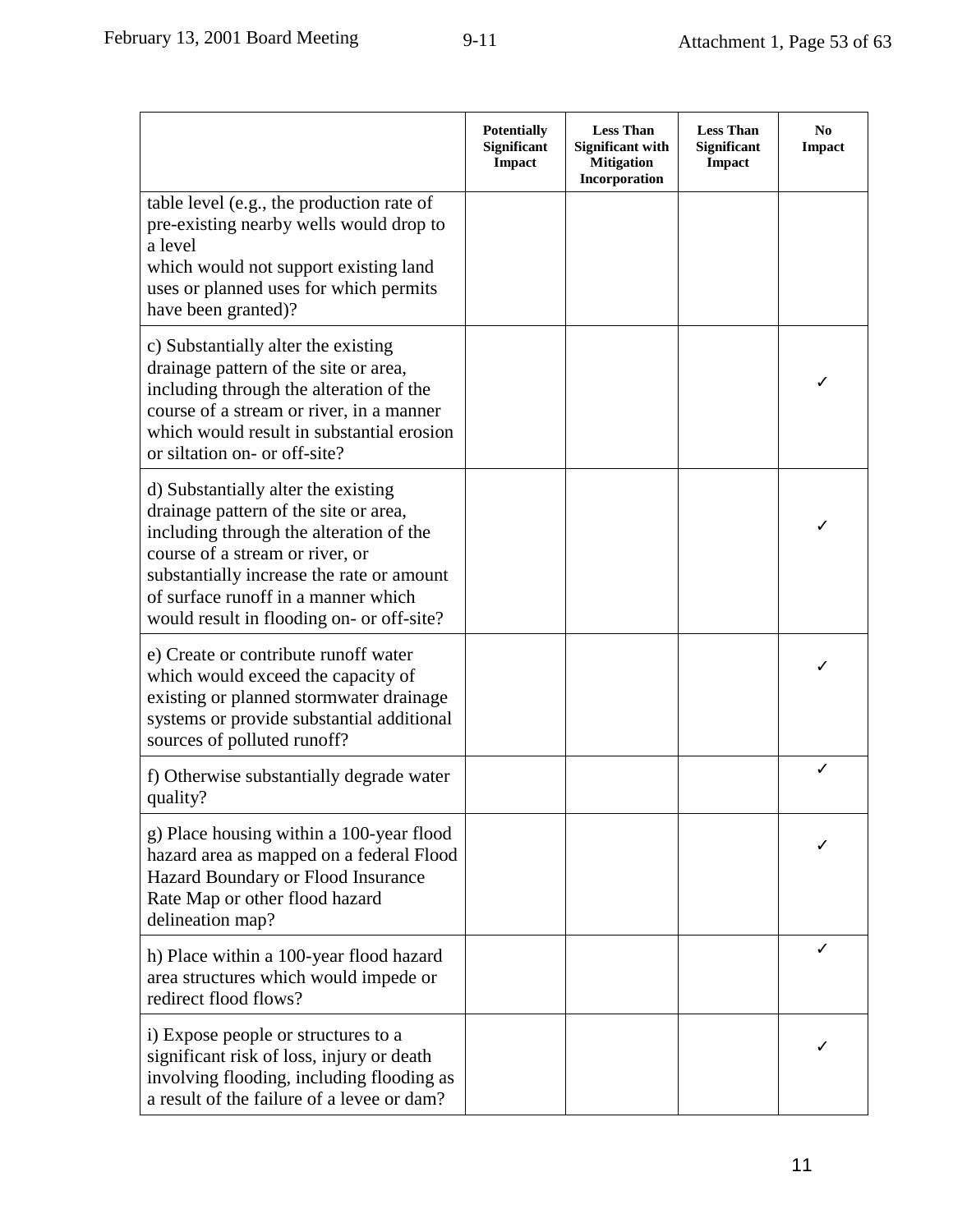|                                                                                                                                                                                                                                                                                                                                  | <b>Potentially</b><br>Significant<br>Impact | <b>Less Than</b><br><b>Significant with</b><br><b>Mitigation</b><br>Incorporation | <b>Less Than</b><br>Significant<br>Impact | N <sub>0</sub><br>Impact |
|----------------------------------------------------------------------------------------------------------------------------------------------------------------------------------------------------------------------------------------------------------------------------------------------------------------------------------|---------------------------------------------|-----------------------------------------------------------------------------------|-------------------------------------------|--------------------------|
| j) Inundation by seiche, tsunami, or<br>mudflow?                                                                                                                                                                                                                                                                                 |                                             |                                                                                   |                                           | ✓                        |
| IX. LAND USE AND PLANNING -<br>Would the project:                                                                                                                                                                                                                                                                                |                                             |                                                                                   |                                           |                          |
| a) Physically divide an established<br>community?                                                                                                                                                                                                                                                                                |                                             |                                                                                   |                                           |                          |
| b) Conflict with any applicable land use<br>plan, policy, or regulation of an agency<br>with jurisdiction over the project<br>(including, but not limited to the general<br>plan, specific plan, local coastal<br>program, or zoning ordinance) adopted<br>for the purpose of avoiding or mitigating<br>an environmental effect? |                                             |                                                                                   |                                           |                          |
| c) Conflict with any applicable habitat<br>conservation plan or natural community<br>conservation plan?                                                                                                                                                                                                                          |                                             |                                                                                   |                                           |                          |
| X. MINERAL RESOURCES -- Would<br>the project:                                                                                                                                                                                                                                                                                    |                                             |                                                                                   |                                           |                          |
| a) Result in the loss of availability of a<br>known mineral resource that would be of<br>value to the region and the residents of<br>the state?                                                                                                                                                                                  |                                             |                                                                                   |                                           |                          |
| b) Result in the loss of availability of a<br>locally-important mineral resource<br>recovery site delineated on a local<br>general plan, specific plan or other land<br>use plan?                                                                                                                                                |                                             |                                                                                   |                                           |                          |
| XI. NOISE – Would the project result in:                                                                                                                                                                                                                                                                                         |                                             |                                                                                   |                                           |                          |
| a) Exposure of persons to or generation<br>of noise levels in excess of standards<br>established in the local general plan or<br>noise ordinance, or applicable standards<br>of other agencies?                                                                                                                                  |                                             |                                                                                   |                                           |                          |
| b) Exposure of persons to or generation                                                                                                                                                                                                                                                                                          |                                             |                                                                                   |                                           |                          |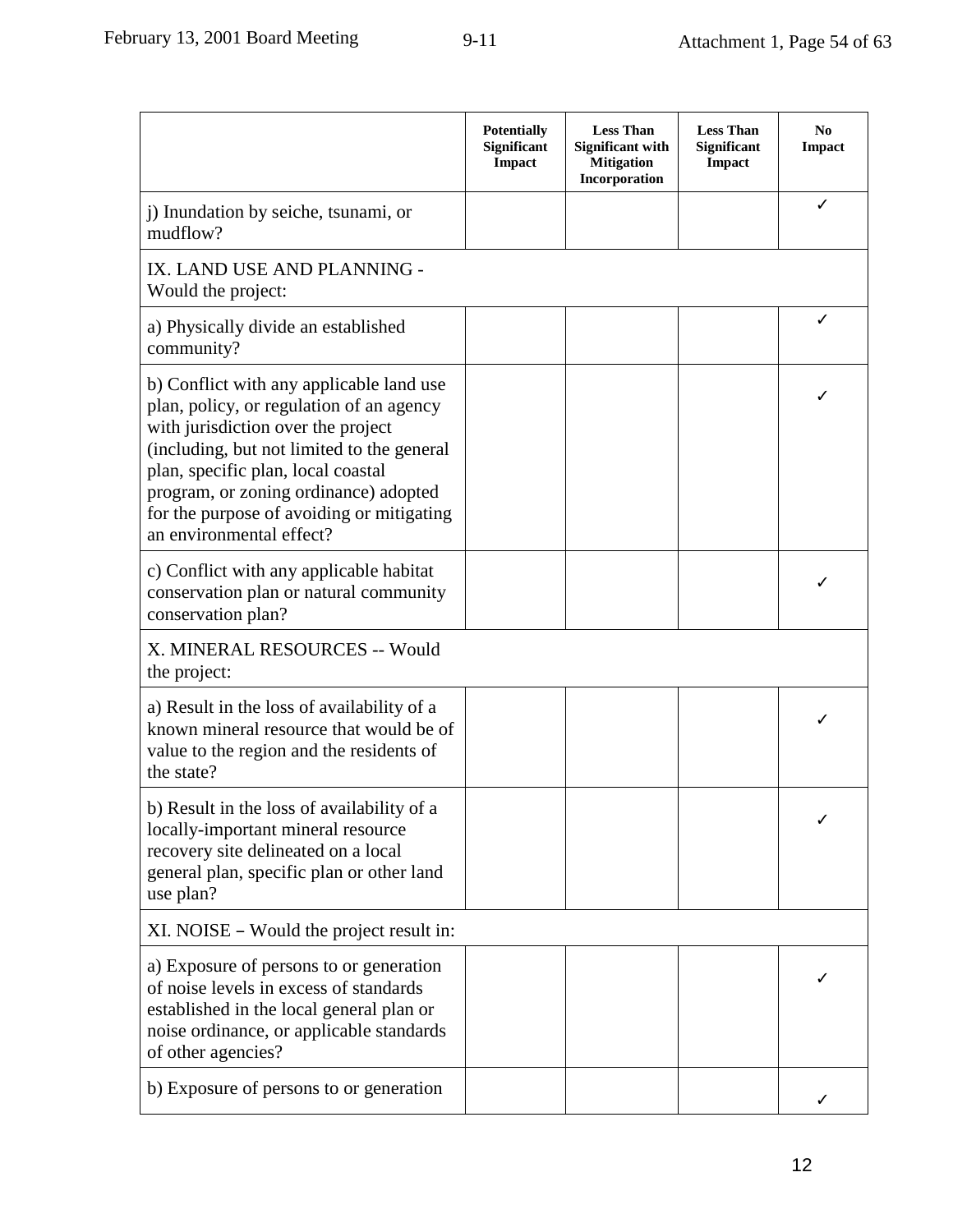|                                                                                                                                                                                                                                                                                       | <b>Potentially</b><br>Significant<br>Impact | <b>Less Than</b><br><b>Significant with</b><br><b>Mitigation</b><br>Incorporation | <b>Less Than</b><br>Significant<br><b>Impact</b> | N <sub>0</sub><br><b>Impact</b> |
|---------------------------------------------------------------------------------------------------------------------------------------------------------------------------------------------------------------------------------------------------------------------------------------|---------------------------------------------|-----------------------------------------------------------------------------------|--------------------------------------------------|---------------------------------|
| of excessive groundborne vibration or<br>groundborne noise levels?                                                                                                                                                                                                                    |                                             |                                                                                   |                                                  |                                 |
| c) A substantial permanent increase in<br>ambient noise levels in the project<br>vicinity above levels existing without the<br>project?                                                                                                                                               |                                             |                                                                                   |                                                  |                                 |
| d) A substantial temporary or periodic<br>increase in ambient noise levels in the<br>project vicinity above levels existing<br>without the project?                                                                                                                                   |                                             |                                                                                   |                                                  | ✓                               |
| e) For a project located within an airport<br>land use plan or, where such a plan has<br>not been adopted, within two miles of a<br>public airport or public use airport,<br>would the project expose people residing<br>or working in the project area to<br>excessive noise levels? |                                             |                                                                                   |                                                  |                                 |
| f) For a project within the vicinity of a<br>private airstrip, would the project expose<br>people residing or working in the project<br>area to excessive noise levels?                                                                                                               |                                             |                                                                                   |                                                  |                                 |
| XII. POPULATION AND HOUSING --<br>Would the project:                                                                                                                                                                                                                                  |                                             |                                                                                   |                                                  |                                 |
| a) Induce substantial population growth<br>in an area, either directly (for example,<br>by proposing new homes and businesses)<br>or indirectly (for example, through<br>extension of roads or other<br>infrastructure)?                                                              |                                             |                                                                                   |                                                  |                                 |
| b) Displace substantial numbers of<br>existing housing, necessitating the<br>construction of replacement housing<br>elsewhere?                                                                                                                                                        |                                             |                                                                                   |                                                  |                                 |
| c) Displace substantial numbers of<br>people, necessitating the construction of<br>replacement housing elsewhere?                                                                                                                                                                     |                                             |                                                                                   |                                                  |                                 |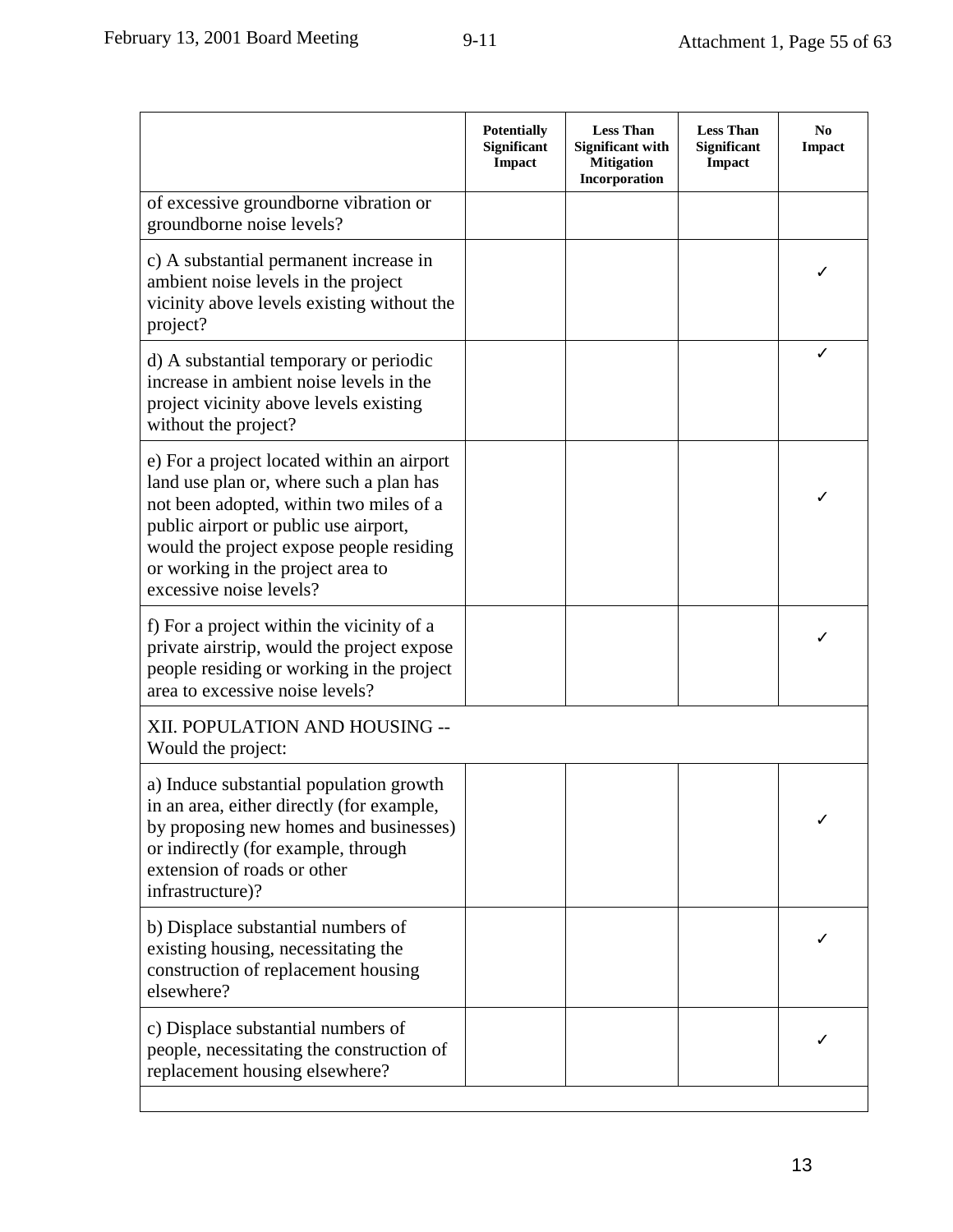|                                                                                                                                                                                                                                                                                                                                                                                                                                                           | <b>Potentially</b><br>Significant<br>Impact | <b>Less Than</b><br><b>Significant with</b><br><b>Mitigation</b><br>Incorporation | <b>Less Than</b><br>Significant<br><b>Impact</b> | N <sub>0</sub><br>Impact |
|-----------------------------------------------------------------------------------------------------------------------------------------------------------------------------------------------------------------------------------------------------------------------------------------------------------------------------------------------------------------------------------------------------------------------------------------------------------|---------------------------------------------|-----------------------------------------------------------------------------------|--------------------------------------------------|--------------------------|
| <b>XIII. PUBLIC SERVICES</b>                                                                                                                                                                                                                                                                                                                                                                                                                              |                                             |                                                                                   |                                                  |                          |
| a) Would the project result in substantial<br>adverse physical impacts associated with<br>the provision of new or physically<br>altered governmental facilities, need for<br>new or physically altered governmental<br>facilities, the construction of which could<br>cause significant environmental impacts,<br>in order to maintain acceptable service<br>ratios, response times or other<br>performance objectives for any of the<br>public services: |                                             |                                                                                   |                                                  |                          |
| Fire protection?                                                                                                                                                                                                                                                                                                                                                                                                                                          |                                             |                                                                                   |                                                  | $\checkmark$             |
| Police protection?                                                                                                                                                                                                                                                                                                                                                                                                                                        |                                             |                                                                                   |                                                  |                          |
| Schools?                                                                                                                                                                                                                                                                                                                                                                                                                                                  |                                             |                                                                                   |                                                  |                          |
| Parks?                                                                                                                                                                                                                                                                                                                                                                                                                                                    |                                             |                                                                                   |                                                  |                          |
| Other public facilities?                                                                                                                                                                                                                                                                                                                                                                                                                                  |                                             |                                                                                   |                                                  |                          |
| XIV. RECREATION --                                                                                                                                                                                                                                                                                                                                                                                                                                        |                                             |                                                                                   |                                                  |                          |
| a) Would the project increase the use of<br>existing neighborhood and regional parks<br>or other recreational facilities such that<br>substantial physical deterioration of the<br>facility would occur or be accelerated?                                                                                                                                                                                                                                |                                             |                                                                                   |                                                  |                          |
| b) Does the project include recreational<br>facilities or require the construction or<br>expansion of recreational facilities which<br>might have an adverse physical effect on<br>the environment?                                                                                                                                                                                                                                                       |                                             |                                                                                   |                                                  |                          |
| XV. TRANSPORTATION/TRAFFIC --<br>Would the project:                                                                                                                                                                                                                                                                                                                                                                                                       |                                             |                                                                                   |                                                  |                          |
| a) Cause an increase in traffic which is<br>substantial in relation to the existing<br>traffic load and capacity of the street<br>system (i.e., result in a substantial<br>increase in either the number of vehicle                                                                                                                                                                                                                                       |                                             |                                                                                   |                                                  |                          |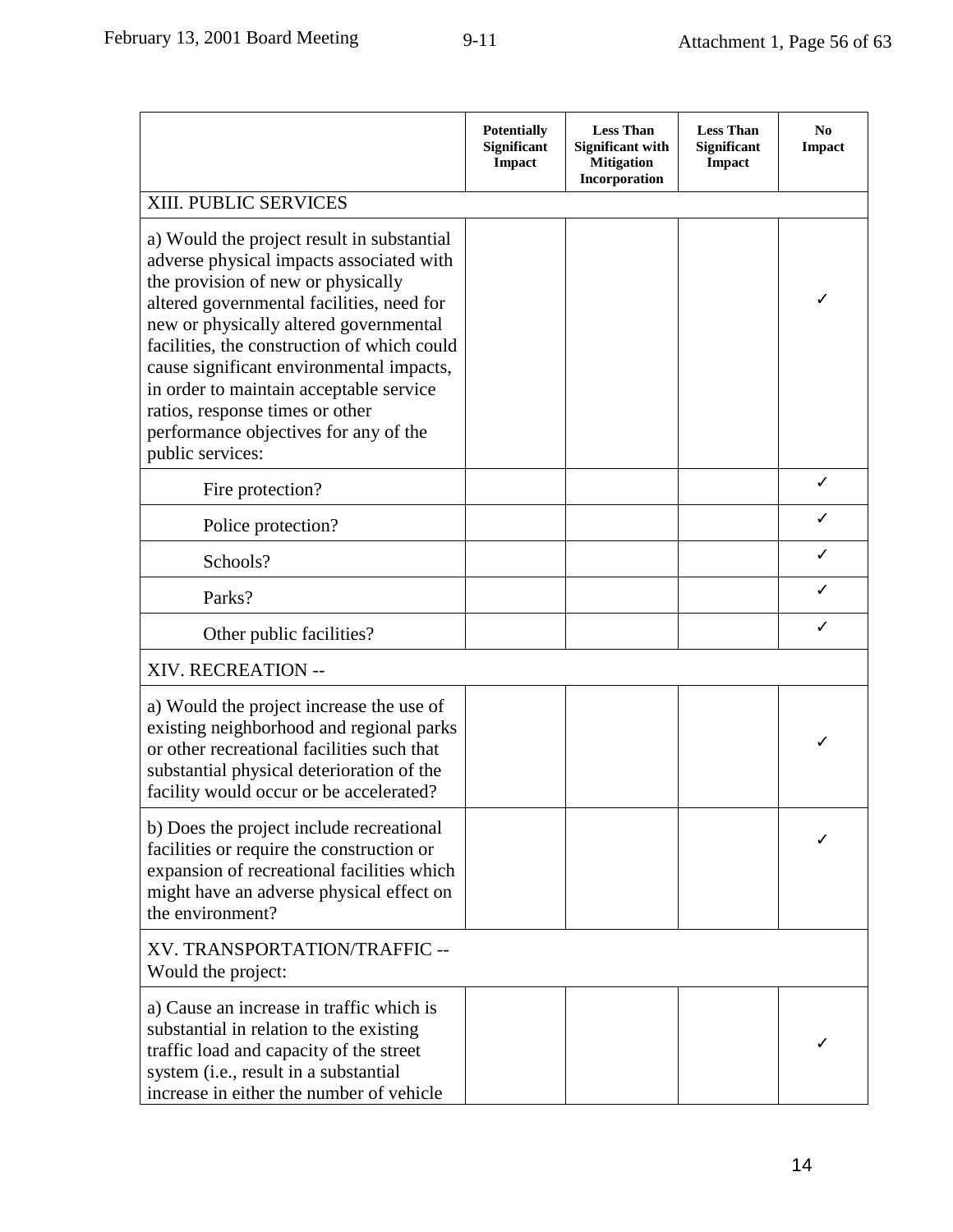|                                                                                                                                                                                                                    | <b>Potentially</b><br>Significant<br>Impact | <b>Less Than</b><br><b>Significant with</b><br><b>Mitigation</b><br>Incorporation | <b>Less Than</b><br>Significant<br><b>Impact</b> | N <sub>0</sub><br>Impact |
|--------------------------------------------------------------------------------------------------------------------------------------------------------------------------------------------------------------------|---------------------------------------------|-----------------------------------------------------------------------------------|--------------------------------------------------|--------------------------|
| trips, the volume to capacity ratio on<br>roads, or congestion at intersections)?                                                                                                                                  |                                             |                                                                                   |                                                  |                          |
| b) Exceed, either individually or<br>cumulatively, a level of service standard<br>established by the county congestion<br>management agency for designated roads<br>or highways?                                   |                                             |                                                                                   |                                                  |                          |
| c) Result in a change in air traffic<br>patterns, including either an increase in<br>traffic levels or a change in location that<br>results in substantial safety risks?                                           |                                             |                                                                                   |                                                  |                          |
| d) Substantially increase hazards due to a<br>design feature (e.g., sharp curves or<br>dangerous intersections) or incompatible<br>uses (e.g., farm equipment)?                                                    |                                             |                                                                                   |                                                  |                          |
| e) Result in inadequate emergency<br>access?                                                                                                                                                                       |                                             |                                                                                   |                                                  | ✓                        |
| f) Result in inadequate parking capacity?                                                                                                                                                                          |                                             |                                                                                   |                                                  | ✓                        |
| g) Conflict with adopted policies, plans,<br>or programs supporting alternative<br>transportation (e.g., bus turnouts, bicycle<br>racks)?                                                                          |                                             |                                                                                   |                                                  |                          |
| XVI. UTILITIES AND SERVICE<br>SYSTEMS – Would the project:                                                                                                                                                         |                                             |                                                                                   |                                                  |                          |
| a) Exceed wastewater treatment<br>requirements of the applicable Regional<br><b>Water Quality Control Board?</b>                                                                                                   |                                             |                                                                                   |                                                  |                          |
| b) Require or result in the construction of<br>new water or wastewater treatment<br>facilities or expansion of existing<br>facilities, the construction of which could<br>cause significant environmental effects? |                                             |                                                                                   |                                                  |                          |
| c) Require or result in the construction of<br>new storm water drainage facilities or<br>expansion of existing facilities, the<br>construction of which could cause                                                |                                             |                                                                                   |                                                  |                          |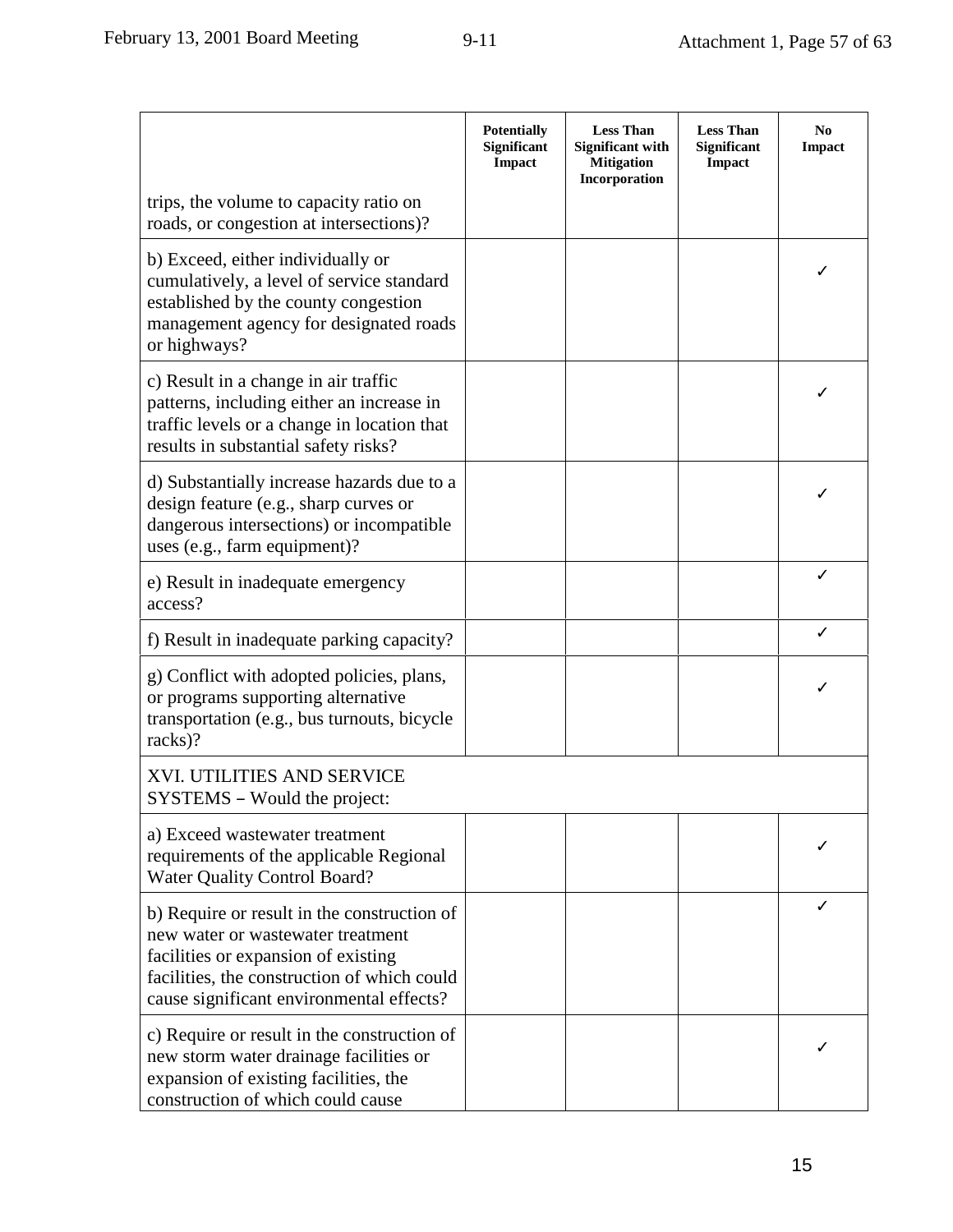|                                                                                                                                                                                                                                                                                                                                                                                                                                                                                         | <b>Potentially</b><br>Significant<br>Impact | <b>Less Than</b><br><b>Significant with</b><br><b>Mitigation</b><br>Incorporation | <b>Less Than</b><br>Significant<br>Impact | N <sub>0</sub><br>Impact |
|-----------------------------------------------------------------------------------------------------------------------------------------------------------------------------------------------------------------------------------------------------------------------------------------------------------------------------------------------------------------------------------------------------------------------------------------------------------------------------------------|---------------------------------------------|-----------------------------------------------------------------------------------|-------------------------------------------|--------------------------|
| significant environmental effects?                                                                                                                                                                                                                                                                                                                                                                                                                                                      |                                             |                                                                                   |                                           |                          |
| d) Have sufficient water supplies<br>available to serve the project from<br>existing entitlements and resources, or<br>are new or expanded entitlements<br>needed?                                                                                                                                                                                                                                                                                                                      |                                             |                                                                                   |                                           |                          |
| e) Result in a determination by the<br>wastewater treatment provider which<br>serves or may serve the project that it has<br>adequate capacity to serve the project's<br>projected demand in addition to the<br>provider's existing commitments?                                                                                                                                                                                                                                        |                                             |                                                                                   |                                           |                          |
| f) Be served by a landfill with sufficient<br>permitted capacity to accommodate the<br>project's solid waste disposal needs?                                                                                                                                                                                                                                                                                                                                                            |                                             |                                                                                   |                                           |                          |
| g) Comply with federal, state, and local<br>statutes and regulations related to solid<br>waste?                                                                                                                                                                                                                                                                                                                                                                                         |                                             |                                                                                   |                                           |                          |
| XVII. MANDATORY FINDINGS OF<br>SIGNIFICANCE --                                                                                                                                                                                                                                                                                                                                                                                                                                          |                                             |                                                                                   |                                           |                          |
| a) Does the project have the potential to<br>degrade the quality of the environment,<br>substantially reduce the habitat of a fish<br>or wildlife species, cause a fish or<br>wildlife population to drop below self-<br>sustaining levels, threaten to eliminate a<br>plant or animal community, reduce the<br>number or restrict the range of a rare or<br>endangered plant or animal or eliminate<br>important examples of the major periods<br>of California history or prehistory? |                                             |                                                                                   |                                           |                          |
| b) Does the project have impacts that are<br>individually limited, but cumulatively<br>considerable? ("Cumulatively<br>considerable" means that the incremental<br>effects of a project are considerable<br>when viewed in connection with the<br>effects of past projects, the effects of                                                                                                                                                                                              |                                             |                                                                                   |                                           |                          |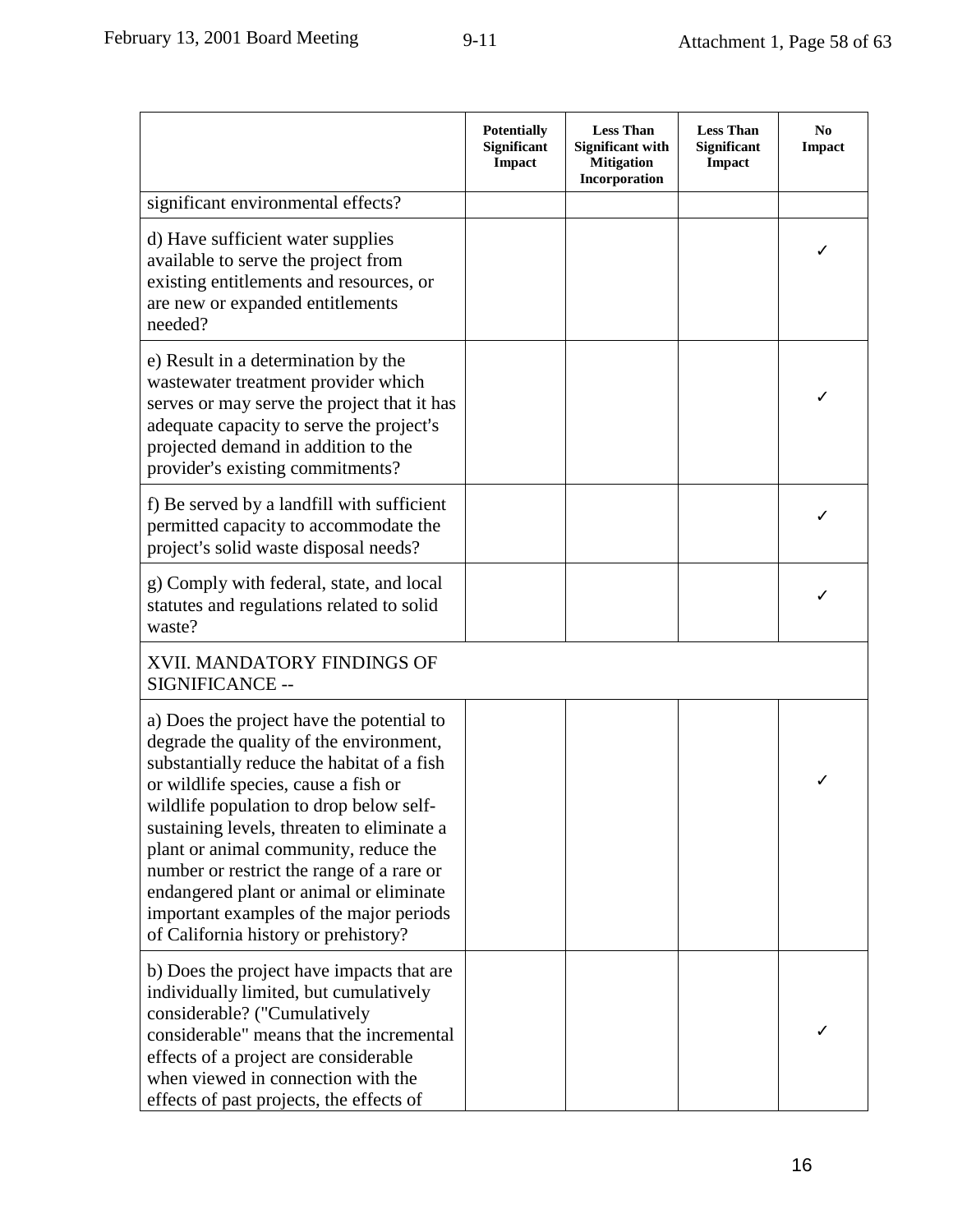|                                                                                                                                                      | <b>Potentially</b><br><b>Significant</b><br>Impact | <b>Less Than</b><br>Significant with<br><b>Mitigation</b><br>Incorporation | <b>Less Than</b><br><b>Significant</b><br><b>Impact</b> | No.<br>Impact |
|------------------------------------------------------------------------------------------------------------------------------------------------------|----------------------------------------------------|----------------------------------------------------------------------------|---------------------------------------------------------|---------------|
| other current projects, and the effects of<br>probable future projects)?                                                                             |                                                    |                                                                            |                                                         |               |
| c) Does the project have environmental<br>effects which will cause substantial<br>adverse effects on human beings, either<br>directly or indirectly? |                                                    |                                                                            |                                                         |               |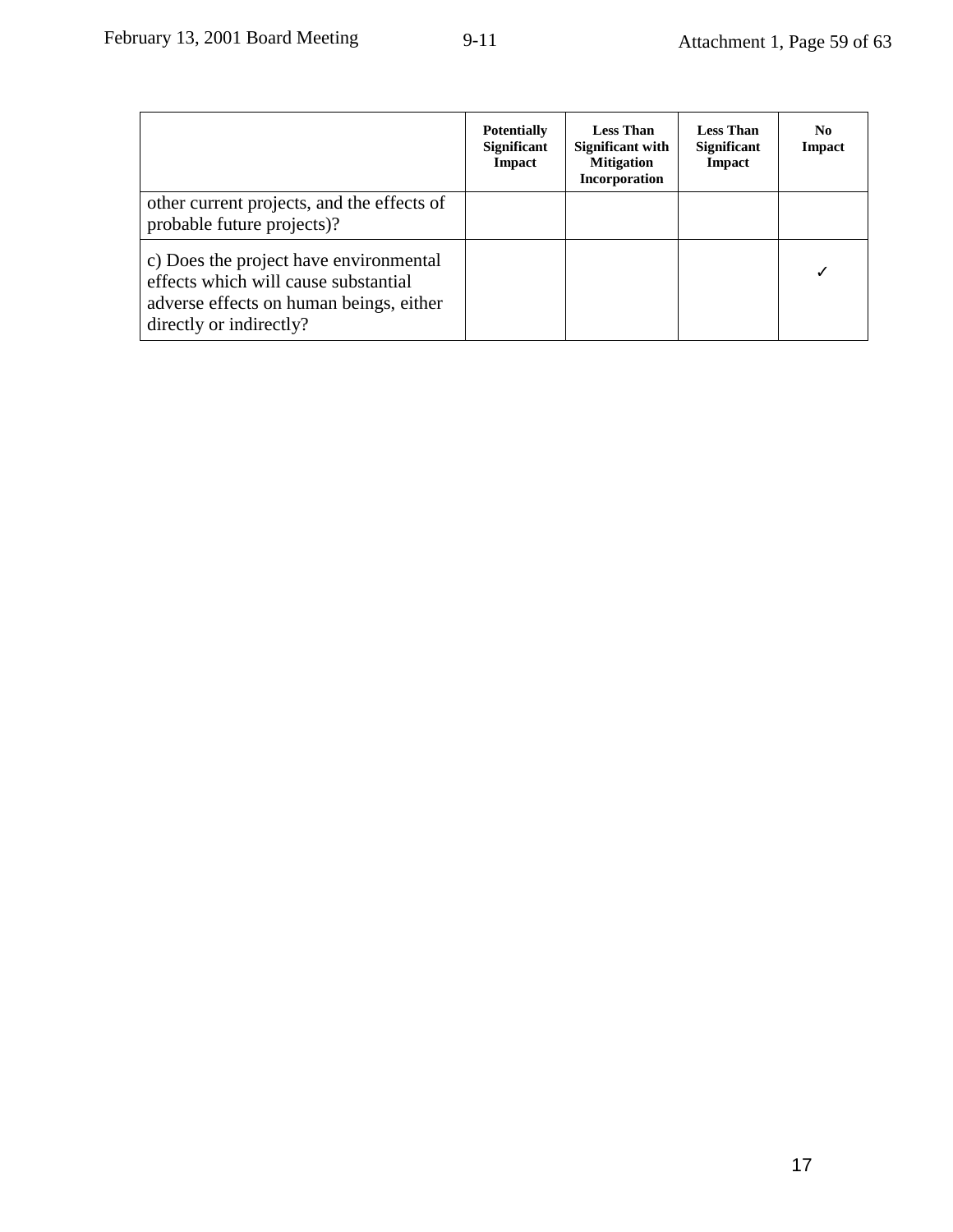# **APPENDIX D**

**Implementation of Fifteen-Foot, Three-Year Criteria**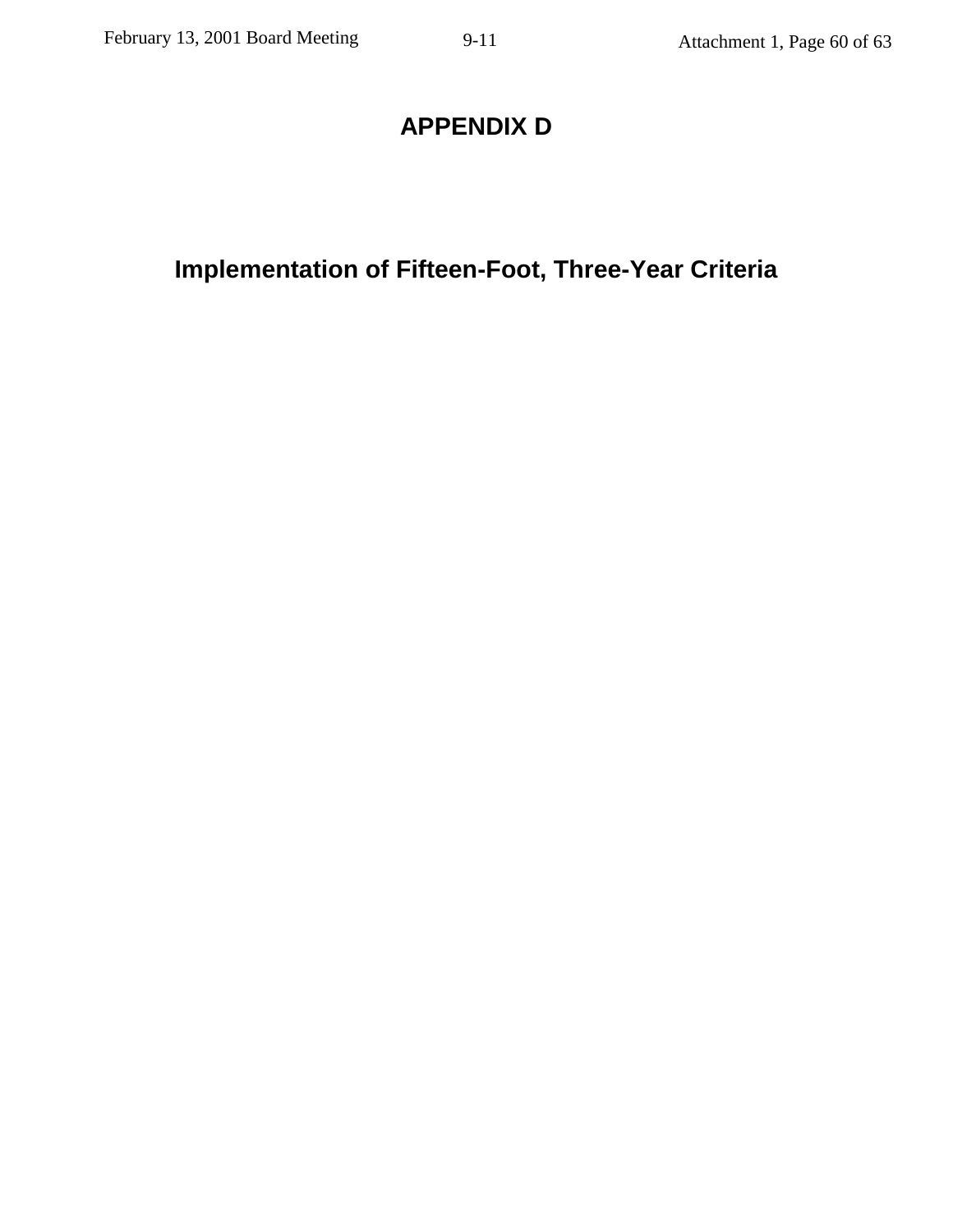# **Appendix E**

# **Article 19 Objectives for Water Quality Parameters**

| Parameter                                                                                                    | Units        | Article 19 Objective |                    |                                                        |
|--------------------------------------------------------------------------------------------------------------|--------------|----------------------|--------------------|--------------------------------------------------------|
|                                                                                                              |              | Monthly<br>Average   | 10 Year<br>Average | Maximum                                                |
| Arsenic<br>Boron<br>Chloride<br><b>Hexavalent Chromium</b><br>Copper<br>Fluoride<br>Iron + Manganese<br>Lead | mg/L         | 110                  | 55                 | 0.05<br>$0.6^{28}$<br>0.05<br>3.0<br>1.5<br>0.3<br>0.1 |
| Selenium<br>Sodium                                                                                           | $% ^{29}$    | 50                   | 40                 | 0.05                                                   |
| <b>Total Dissolved Solids</b><br>Total Hardness as CaCO <sub>3</sub><br>Zinc                                 | mg/L<br>mg/L | 440<br>180           | 220<br>110         | 15                                                     |

l

<sup>28</sup> Monthly Average<br><sup>29</sup> Percentage of cationic composition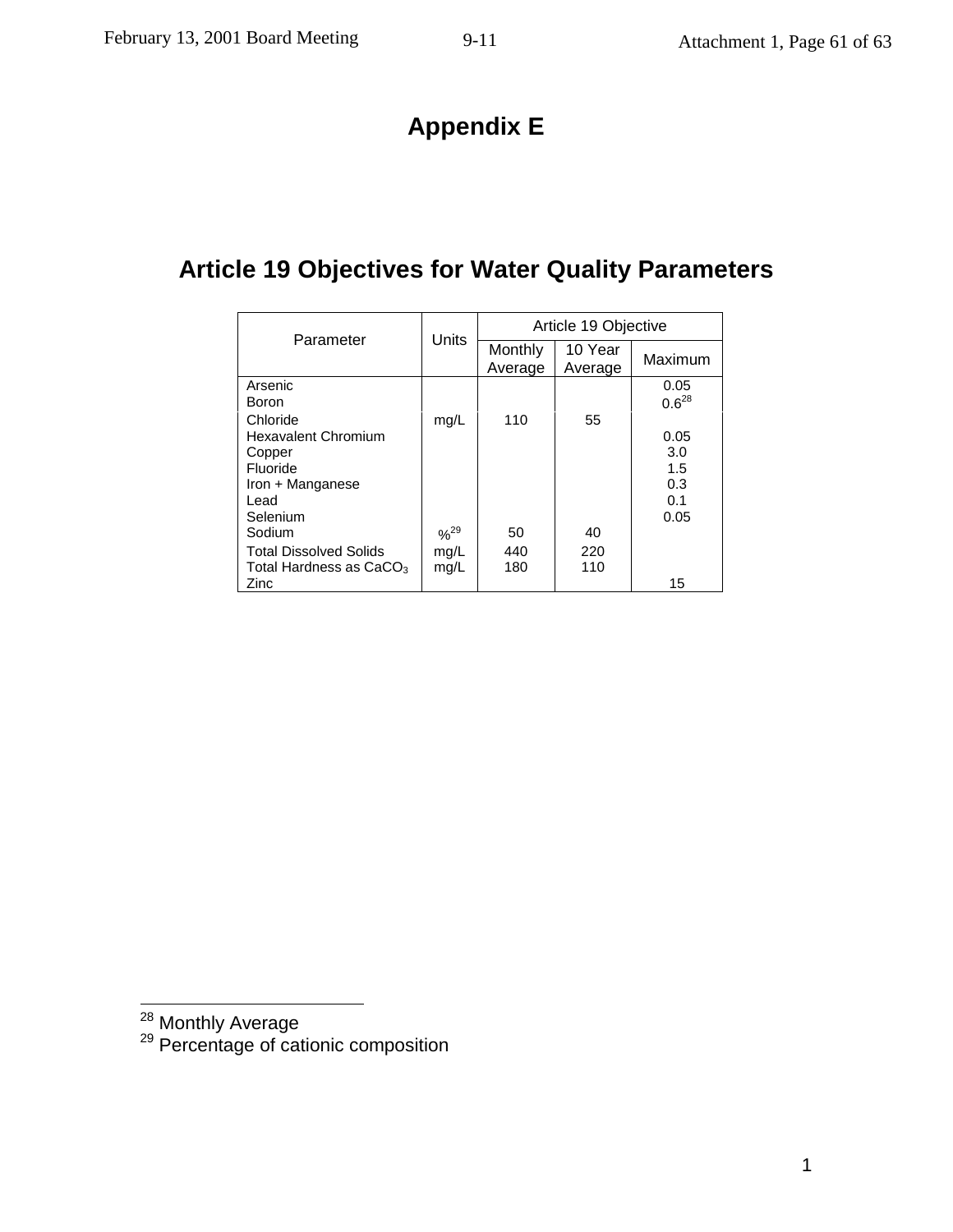# **APPENDIX F**

# **DWR Water Quality Sampling Stations**

| <b>Station Locations</b>                           |
|----------------------------------------------------|
| North Bay Aqueduct at Barker Slough Pumping Plant  |
| North Bay Aqueduct at Cordelia Pumping Plant       |
| <b>Clifton Court</b>                               |
| Harvey O. Banks Pumping Plant                      |
| South Bay Aqueduct at Del Valle                    |
| South Bay Aqueduct at Santa Clara Terminal Tank    |
| Ca Aqueduct at Inlet to O'Neill Forebay (Check 12) |
| San Luis Reservoir - Pacheco Pumping Plant         |
| Ca Aqueduct at Outlet to O'Neill Forbay (Check 13) |
| Ca Aqueduct near Coalinga (Check 18)               |
| Ca Aqueduct near Kettleman City (Check 21)         |
| Coastal Aqueduct at Check 4                        |
| Ca Aqueduct near near Hwy. 119 (Check 29)          |
| Ca Aqueduct at Tehachapi Afterbay (Check 41)       |
| <b>MWD Pipeline at Castaic Lake</b>                |
| Mojave Siphon Inlet (Check 66)                     |
| Devil Canyon Headworks                             |